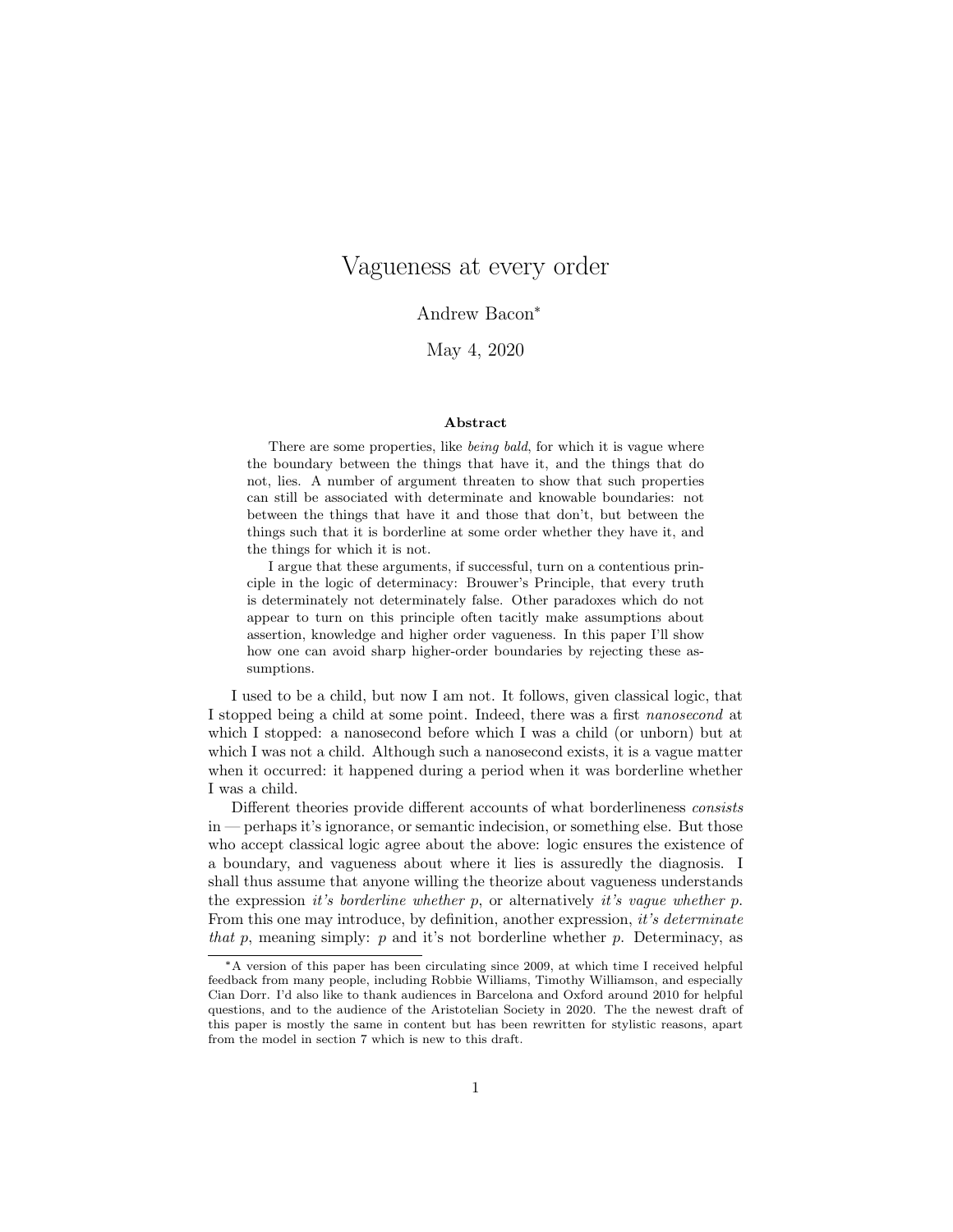it is used in this paper, is a notion possessed by anyone with the concept of borderlineness, and its use does not require one to have particular views about what borderlineness consists in.<sup>1</sup>

The above reasoning extends. There were points in my childhood when I wasn't a borderline child: I was once a determinate child. But now I am not, so I must have stopped being a determinate child at some point: there was a last nanosecond of my determinate childhood. We should be no happier associating a precise length to my determinate childhood than my childhood so, as before, we should think that it is borderline at what nanosecond I ceased to be a determinate child. Thus among the determinate children, there are borderline determinate children and determinately determinate children.

This is the phenomenon of second-order vagueness. However, we may iterate the above considerations as many times as we like. Since I was once determinately a determinate child, and I stopped being so at some point, we should analogously posit borderline cases of determinate determinateness. Perhaps, then, there are some people who are determinately<sup>n</sup> children for any amount of iterations,  $n$ , and some which are not. (Henceforth I shall write 'determinate<sup>n'</sup> as shorthand for  $n$  successive 'determinately's.) Surely it is borderline where that boundary lies as well? In other words, there are some children such that it's neither borderline nor higher order borderline (borderline borderline, or borderline borderline borderline, and so on), whether they're children, and others such that it is either borderline or higher order borderline whether they are children, and it's borderline where the boundary between the two lies.

This is the phenomenon of higher-order vagueness, and this paper is concerned in particular with the possibility of vagueness in the last sort of case: between those who are borderline children at some order and those who are not. I'll present some arguments that purport to show that there is no vagueness here, show that they rest on a non-obvious principle in the logic of determinacy, and finally show how vagueness at all orders can be restored once the principle is rejected.

Section 1 argues that a satisfactory logic of determinacy ought to be compatible with vagueness at all orders. Section 2 expands on and formalizes a common argument to the effect that the distinction between the cases that are determinate at all orders and the rest must be precise. I argue that if this argument is to be successful, it must assume a principle in the logic of determinacy known as Brouwer's Priniciple: that whatever is true is determinately not a determinate false. Sections 3, 4 and 5 considers and rejects some other responses to this paradox. Sections 6 and 7 lay out the positive proposal and investigates various models of vagueness in which Brouwer's Principle is not valid. Section 7 presents a stronger paradox of higher-order vagueness which rests on a weakening of Brouwer's Principle I call Brouwer<sup>\*</sup>, and ends by presenting natural models in which even the weaker principle is invalidated and in which there exists vagueness at all orders. Finally, in section 8 I relate the

<sup>&</sup>lt;sup>1</sup>It is thus not, as sometimes alleged, a parochial concern of the supervaluationist, or others who use the word 'determinacy' in a more specific sense.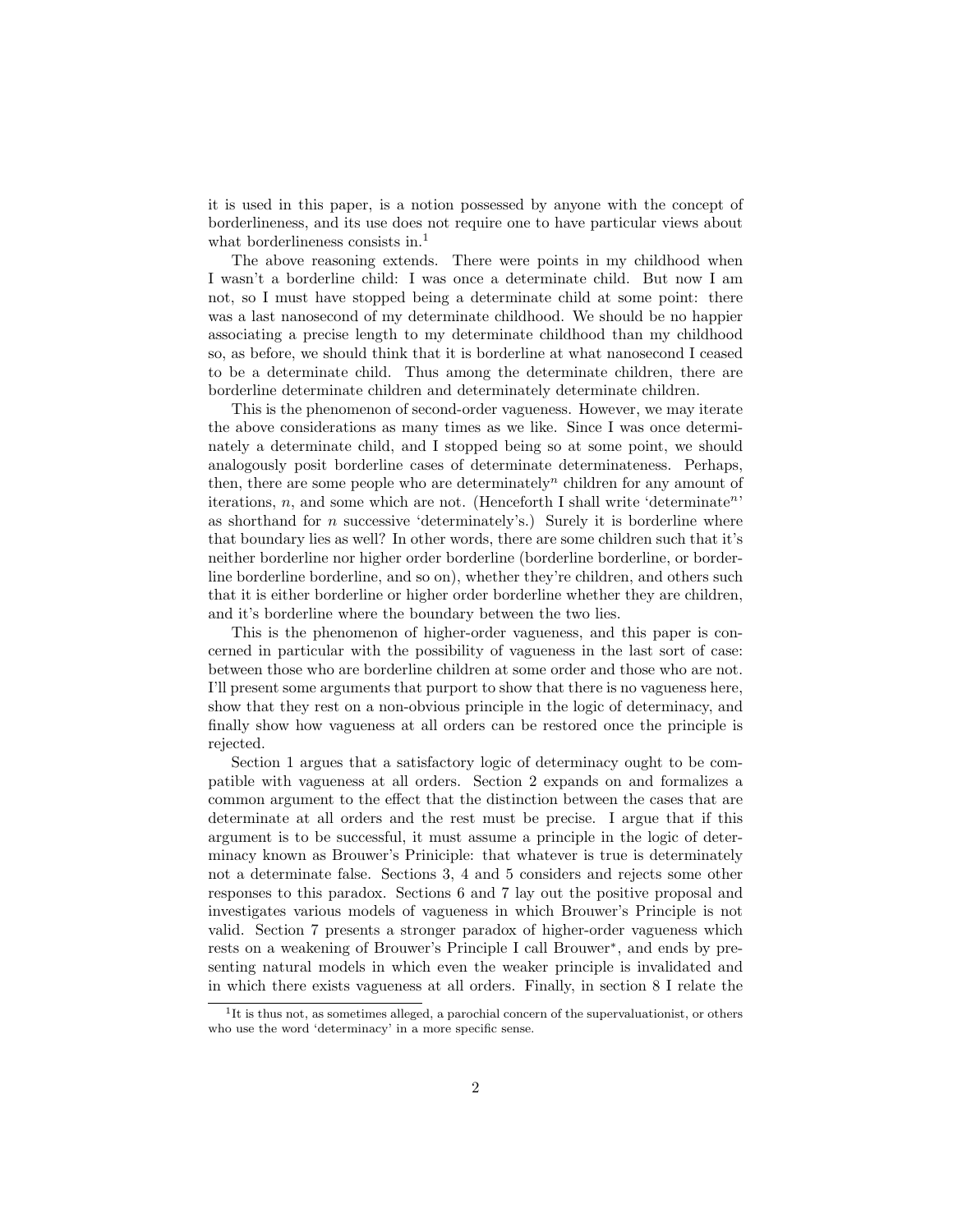discussion to another well-known paradox of higher-order vagueness resting on a different contentious inference, known as Determinacy Introduction, and sketch a natural picture of vagueness which rejects the inference.

# 1 Does higher-order vagueness exist?

Some philosophers have sought to downplay the phenomenon of higher-order vagueness or deny its existence altogether.<sup>2</sup> By contrast, I will be using the ability to accommodate the existence of higher-order vagueness as a constraint on the logic of determinacy. Thus it is worth spending a few words on the importance of higher-order vagueness, and why it is urgent to have a theory that accommodates it.

Let's begin with the denial of second-order vagueness. According to that picture, the duration of your determinate childhood (unlike the duration of your childhood) is a precise length of time. Now typically, when you have a precise length of time, it is possible, given sufficient time and consideration, to figure out its length in some units such as nanoseconds. For instance, a year is a precise length of time, and although its length in nanoseconds requires some calculation, it is discoverable in principle. If the length of ones determinate childhood is precise, one might similarly expect to be able to find out its length in nanoseconds. Yet philosophers who deny second-order vagueness do not offer concrete hypotheses about how long they were determinate children, or about similar questions that have determinate answers by their lights. Anyone claiming that the length of their determinate childhood was exactly 378432178928476829 nanoseconds (say) would rightly be treated with incredulity.

There is evidently some obstacle to knowledge here. Of course, we also cannot know the precise length of our childhood, but there we have a ready explanation — vagueness — and many theories about how vagueness could prevent such knowledge to choose from. Someone who rejects second order vagueness owes us an alternative explanation. It would be quite astonishing if the explanation were different for our inability to know the length of our determinate childhood.

As with other vague properties, the property of being be a determinate child is also subject to a sorites paradox. We are just as inclined to accept the tolerance principle — that nanosecond difference could not make a difference to whether one is a determinate child, as we are the analogous tolerance principle for childhood. Soritesability is another hallmark of vagueness, and thus another reason to posit it here.

What I have said here applies equally to the higher orders of vagueness. If the length of my determinate determinate childhood was precise, we would expect to be able to determine that length. Since we cannot, it is natural to posit vagueness here: the alternatives are just as bewildering. This goes also for my

<sup>&</sup>lt;sup>2</sup>See, for instance, Wright [29], Raffman [23], Burgess [7].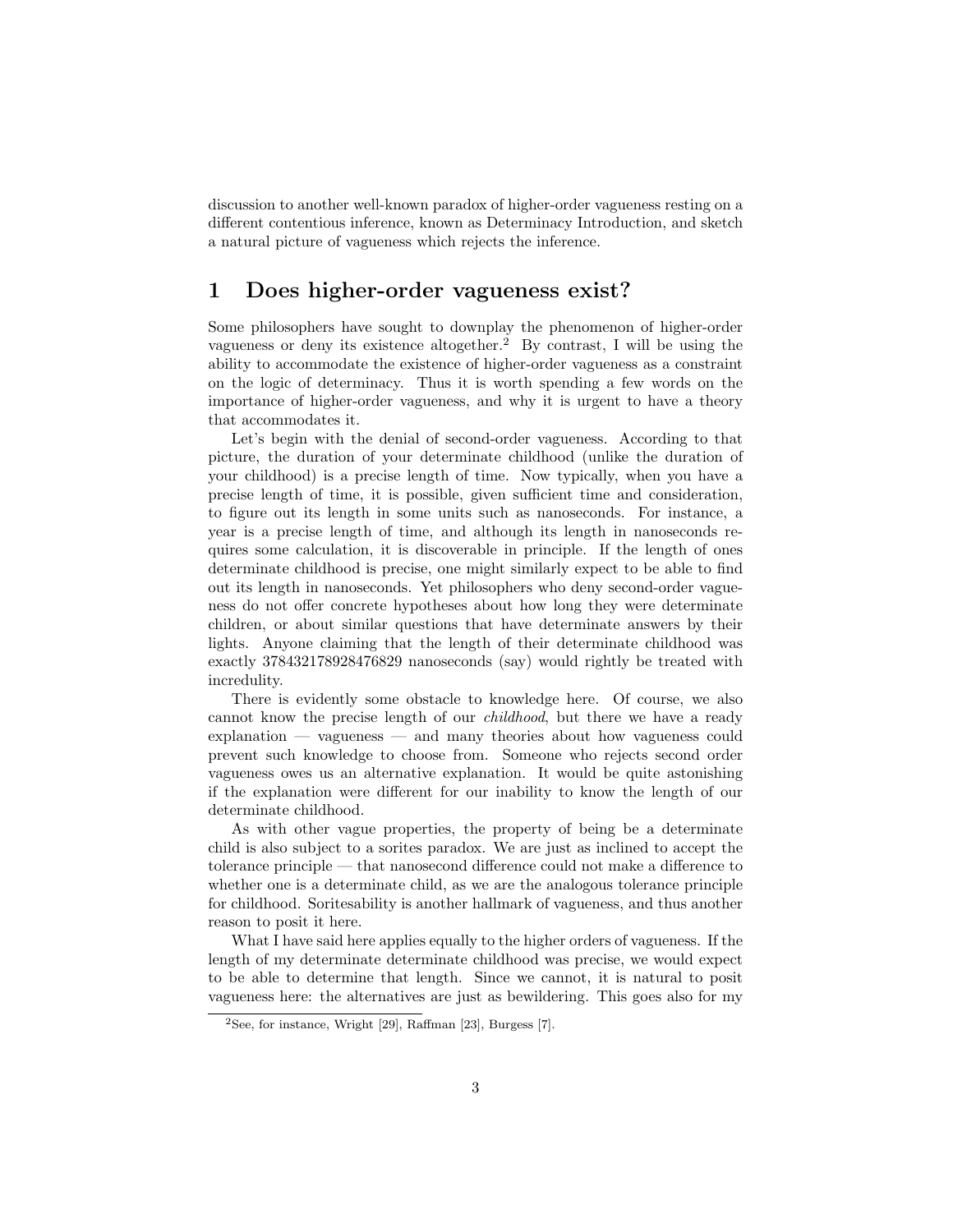determinate determinate determinate childhood, my determinate determinate determinate determinate childhood, and so on.

The hallmarks of vagueness are unmistakable: their presence here is reason enough to posit vagueness. But what would happen if we pursued the other line of thought to its logical conclusion? Suppose that it is not vague when I stopped being a determinate child: there is some *sui generis* obstacle which prevents us from knowing. This other obstacle, whatever it may be, is every bit as puzzling as vagueness and calls out for philosophical theorizing. Let us then give it a name: schmagueness.

Once we can classify things as vague and schmague, we may introduce another operator, by analogy with the way we introduced determinacy from vagueness, meaning  $p$  and it is neither vague nor schmague whether  $p$ . Familiar soritical reasoning provides us with a last nanosecond during which it was neither vague nor schmague that I was a child. If the reasons for denying higher-order vagueness extend to higher-order schmagueness — as presumably they would given they are cognate notions — we should expect it to be neither vague nor schmague when this nanosecond occurred. We might thus posit a third notion, schm-schmagueness, to account for the obstacle to knowledge here. By iterating the above considerations in the evident manner, we must postulate an infinite hierarchy of different notions. (This picture, or something like it, is suggested by passages in Keefe  $[18]$ <sup>3</sup>)

I think it should be clear, having followed this line of thought, that denying higher-order vagueness does not simplify matters particularly. Instead of higherorder vagueness you simply have a infinite hierarchy of concepts, and analogous puzzles involving them. In fact, there is a simple way to translate things I say in this paper that rest on the assumption that higher-order vagueness exists into claims which the hierarchical view described above would find acceptable. For once you have the concepts of vagueness, schmagueness, schm-schmagueness, etc., there is an umbrella concept of being one of these things: being vague, or schmague, or schm-schmague, etc. By reinterpreting the word 'vague' as it is used in this paper in terms of the umbrella concept, one must accept the existence of higher-order vagueness, and the limitative results to follow.In fact, the umbrella concept is arguably more centrally connected to the phenomena of vagueness than any particular level is — for instance, it straightforwardly corresponds with the distinctive obstacle to knowledge we encountered in the way that none of the levels of vagueness do. I would thus like to make a terminological suggestion: if you believe this phenomena associated with vagueness can be divided into levels in this way, going forwards, let us simply stipulate that the word 'vagueness' refers to the umbrella concept. (We'll return to the motivation behind this identification in the final section.)

<sup>3</sup>And also attributed there to Williamson [27] in a slightly different context. In her view, a new operator distinct from 'definitely' is be needed to capture the vagueness of 'definitely' (see p210).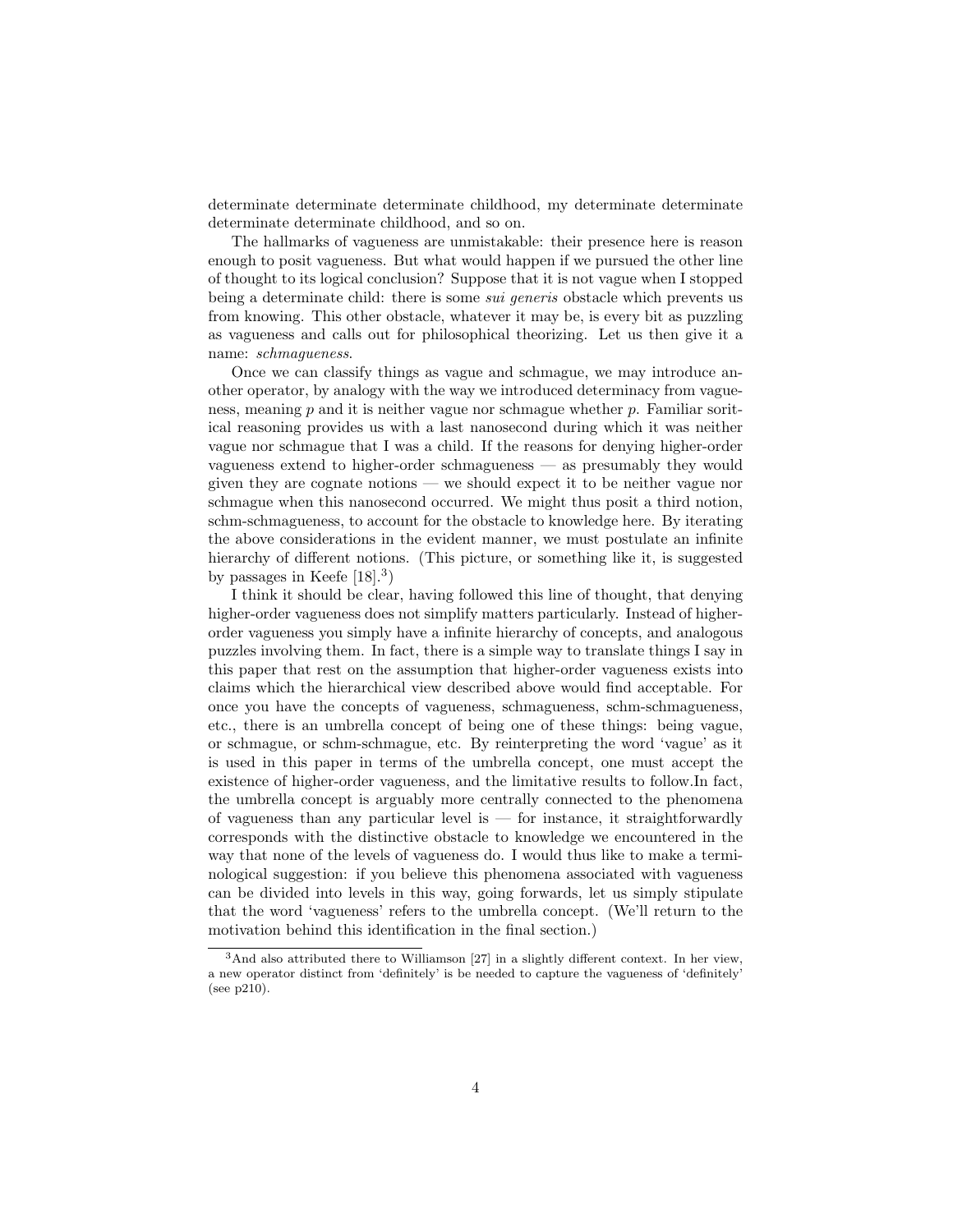# 2 A paradox of higher-order vagueness

Just as it is vague when your childhood ended, it is vague when your determinate childhood ended, as for your determinate determinate childhood, and so on. It is just as problematic, we have argued, to claim precision in the latter cases as in the former. However, some writers, tempting paradox, have suggested that precise cut-off points have to re-emerge at the boundary between between people who are determinately children at all orders — children who are not borderline children, not borderline borderline children, not borderline borderline children, and so on — and those who are not. The following passage by Mark Sainsbury is often cited in favour of this conclusion:

Suppose we have a finished account of a [vague] predicate, associating it with some possibly infinite number of boundaries, and some possibly infinite number of sets. Given the aims of the description, we must be able to organize the sets in the following threefold way: one of them is the set supposedly corresponding to the things of which the predicate is absolutely definitely and unimpugnably true, the things to which the predicate's application is untainted by the shadow of vagueness; one of them is the set supposedly corresponding to the things of which the predicate is absolutely definitely and unimpugnably false, the things to which the predicate's nonapplication is untainted by the shadow of vagueness; the union of the remaining sets would supposedly correspond to one or another kind of borderline case. So the old problem re-emerges: no sharp cut-off to the shadow of vagueness is marked in our linguistic practice, so to attribute it to the predicate is to misdescribe it. [24]

Raffman [23], for example, describes this reasoning as 'decisive.' If it were correct, however, then it would indeed be paradoxical: there is no precise length associated with the period during which it was determinate at all orders that I was a child either. As with the finite orders, the property of being determinately a child at all orders bears all the hallmarks of vagueness: it is, for instance, susceptible to sorites reasoning, and we cannot put exact numbers on the length of time I have it.

Much turns on whether you accept classical logic or a non-classical logic. Sainsbury's conclusion that a given object either falls under a predicates realm of application, absolutely definitely and unimpugnably, or it fails to do so in some way, is equivalent to an instance of the principle of excluded middle. Perhaps there is some reason why this particular instance of excluded middle must be true, but Sainsbury's argument has done nothing to establish that. For the classical logician, however, Sainsbury's conclusion has no bite: what distinguishes a precise from a vague predicate is not whether it obeys the principle of excluded middle. We have not been given any reason to think that there can't be vagueness concerning whether something is absolutely definitely and unimpugnably true without a shadow of vagueness.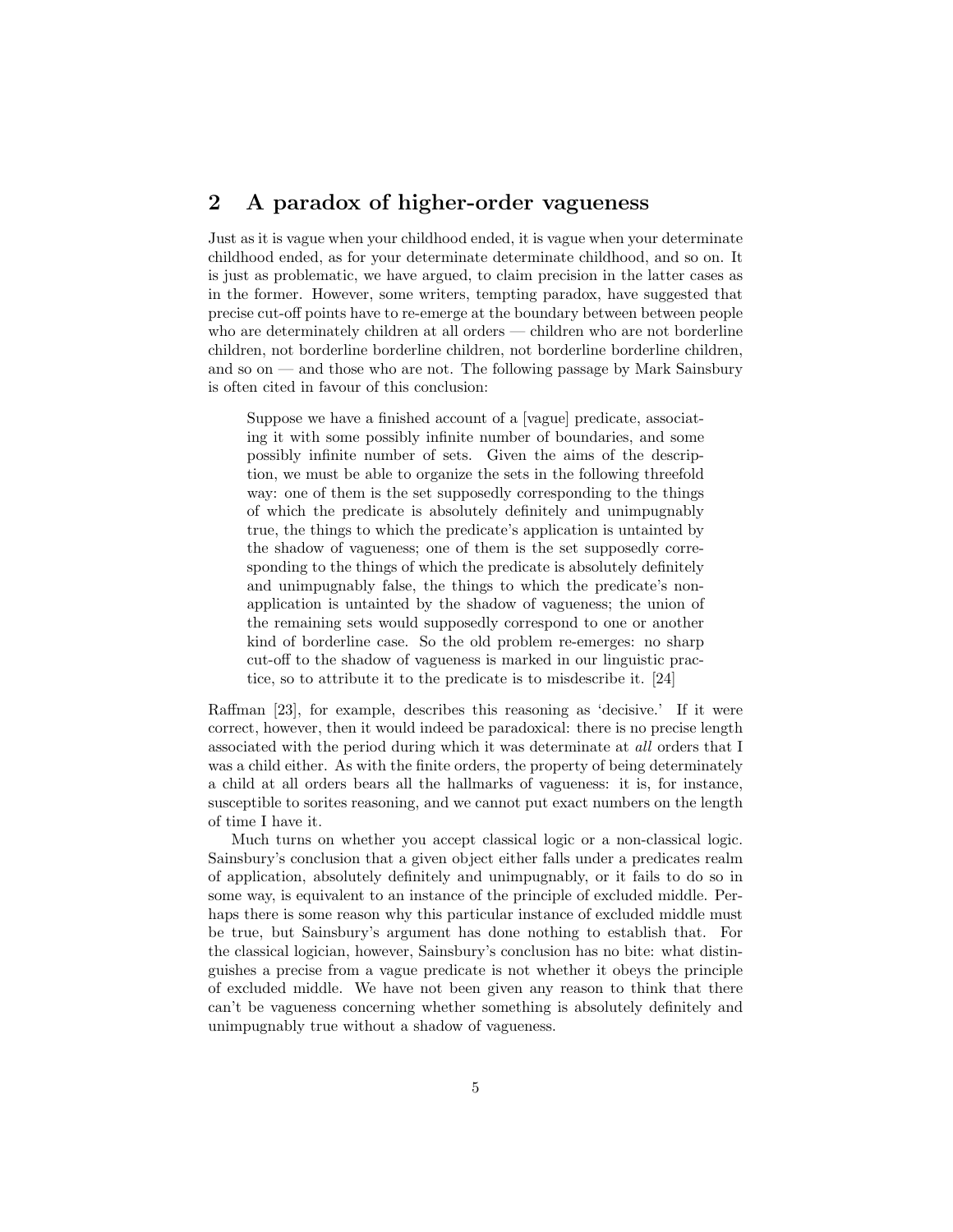I think this dispenses with Sainsbury's argument as stated, but there is still something puzzling here. Let us grant, for the time being, this talk of claims being 'absolutely definitely and unimpugnably true, without a shadow of vagueness' (for short: 'true without a shadow of vagueness'). Then it seems that, on a sufficiently faithful regimentation of having a shadow of vagueness it should follow that a being vague whether or not you have a shadow of vagueness itself suffices for having a shadow of vagueness. Thus one should be able to assert:

If it is vague whether  $p$  is true without a shadow of vagueness, then  $p$  in fact isn't true without a shadow of vagueness.

It would follow, then, that anything that is a borderline case of being true without a shadow of vagueness, isn't true without a shadow of vagueness. But this is not in itself an absurdity. One might feel unsettled by the more general thought that something could be a borderline case of Fness whilst failing to be F. But, given classical logic, this this sort of situation is actually quite pervasive. Let me explain why: Suppose it is borderline whether or not Harry is bald: it is borderline whether Harry is bald and it is borderline whether Harry is not bald. (The assumption of both these claims is strictly unnecessary, as either is the consequence of the other.<sup>4</sup>) An instance of the propositional tautology,  $A \wedge B \to ((A \wedge \neg C) \vee (B \wedge \neg \neg C))$ , yields that if it's borderline whether Harry is bald and borderline whether Harry is not bald, then either it is borderline whether Harry is bald and he isn't bald, or it is borderline whether Harry is not bald and Harry isn't not bald. In either case, we have found a case where something is borderline  $F$  without being  $F$ . What is more this situation must be utterly commonplace, as the preceding argument can be run with any example of a borderline proposition.

Let us press on. An absurdity can be reached from the assumption that it's vague whether  $p$  is true without a shadow of vagueness if, in addition to the previously indented conditional, we also had the following conditional:

If it is vague whether  $p$  is true without a shadow of vagueness, then  $p$  is true without a shadow of vagueness.

Indeed, there is a certain principle in the logic of determinacy and borderlineness — Brouwer's principle — which would guarantee this conditional given a suitable regimentation of truth without a shadow of vagueness. If it is vague whether  $p$  is true without a shadow of vagueness, then it is not definitely false that p is true without a shadow of vagueness. However, it's definite that: if  $p$  is true without a shadow of vagueness then it is definitely so (if it were borderline then p would have a shadow of vagueness). So it is not definitely false that p is definitely true without a shadow of vagueness. However suppose we accepted the principle that anything that's not definitely not definitely true is in fact true (an equivalent of Brouwer's principle), allowing us to infer that  $p$  is in fact true without a shadow of vagueness.

<sup>4</sup>Which one can establish either by appealing to common sense, or fairly uncontentious assumptions about the logic of borderlineness.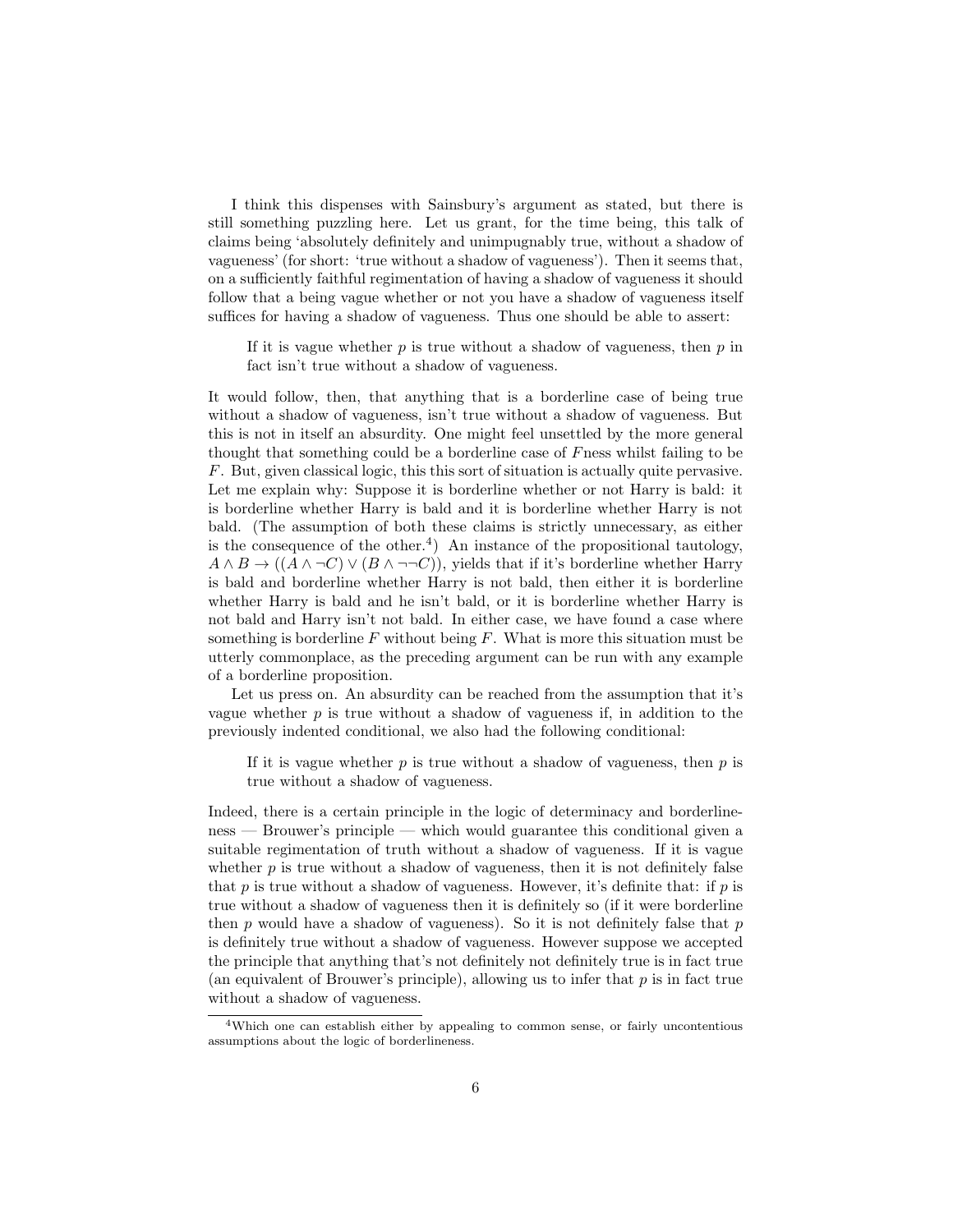It is clear that this argument would benefit from a little formalization. What do the adjectives 'absolutely', 'definitely' and 'unimpugnably' add in Sainsbury's argument? What does he mean by truth without a 'shadow of vagueness'. In what follows I shall interpret 'having shadow of vagueness' simply as vague at some order, and being true without a shadow of vagueness as being determinate at all orders. Let's introduce some notation.

- I shall say that it's determinate that  $p$  when  $p$  is true but not borderline. We will notate the claim that p is borderline  $\nabla p$ , and notate the defined operator  $p \wedge \neg \nabla p$  with  $\Delta p$ .
- $\bullet$  We will write  $\Delta^n p$  for the result of prefixing n of  $\Delta s$  to p, and we will pronounce it informally as 'p is determinate".
- $\blacktriangleright$   $\Delta^* p$  stands for the infinite conjunction  $p \wedge \Delta p \wedge \Delta p \wedge ...$ , and will pronounce it informally as 'p is determinate<sup>\*</sup>' or 'p is determinate at all orders'.

A proposition is higher-order borderline if it is higher-order borderline at some finite order: borderline, borderline borderline, borderline borderline borderline, and so on. Finally, I shall use the word 'true' in the purely disquotational sense, in which one can, for instance, paraphrase the schema  $\Delta A \rightarrow A$  as saying that whatever is determinate is true.<sup>5</sup>

Throughout this paper I assume classical logic. Since determinacy<sup>∗</sup> is defined in terms of infinitary conjunction, I take this to include the obvious generalizations of the conjunction introduction and elimination rules to the infinitary case (that is, from  $A_1, A_2, ...$  you may infer the conjunction  $A_1 \wedge A_2 \wedge ...$  and from  $A_1 \wedge A_2 \wedge ...$  you may infer  $A_1$ ,  $A_2$ , et cetera.):

Classical Logic The axioms and rules of classical logic, including the obvious generalizations of these rules infinitary conjunction.

The reader may consult the supplementary document for the exact details.  $6$  To generate a paradox we will also need some assumptions governing the behaviour of  $\Delta$ .

Necessitation If  $\vdash A$  then  $\vdash \Delta A$ 

Closure  $\Delta(A \to B) \to (\Delta A \to \Delta B)$ 

<sup>5</sup>Without some disquotational device like this there is noeasy way to paraphrase many of the claims in this paper in ordinary English. It is possible that that some non-disquotational notion — e.g. supertruth — plays the other roles that truth is sometimes thought to play. But I find the use of the word 'true' for the disquotational notion both natural and convenient, and so will reserve technical words, like supertruth and determinate truth, for the non-disquotational notions.

<sup>&</sup>lt;sup>6</sup>In the appendix I also consider a Hilbert axiomatization for classical infinite conjunction. In the Hilbert system the result only depends on classical tautologies, their generalizations to infinite conjunction, and modus ponens. It does not depend on which metainferences count as being part of classical logic — thus supervaluationists who reject metainferences like reasoning by cases must accept the following results too.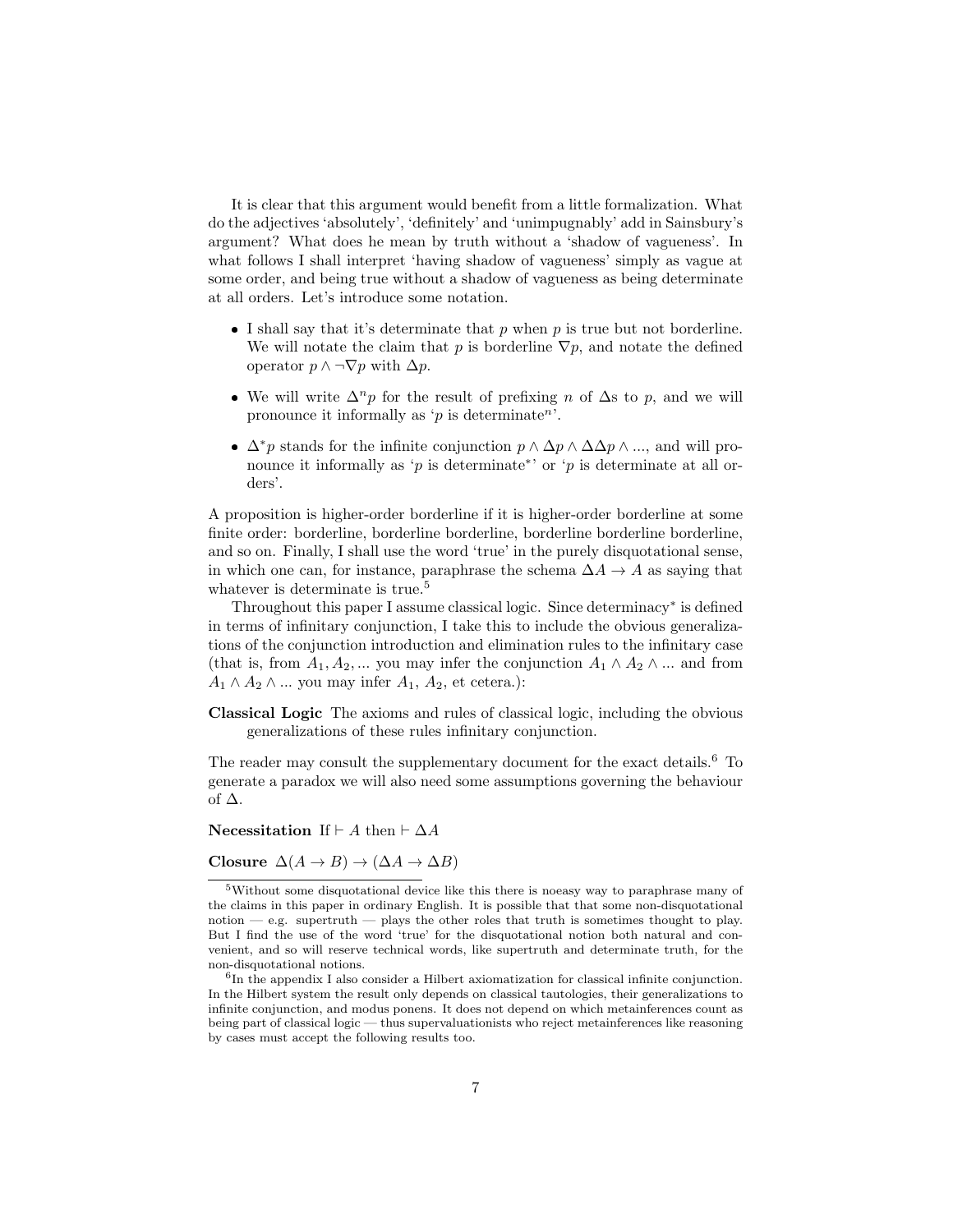#### Brouwer's Principle  $A \to \Delta \neg \Delta \neg A$

Necessitation is widely accepted as a closure condition on the logic of determinacy, thus anyone assigning the other three assumptions (Classical Logic, Closure and Brouwer's Principle) the status of logic can accept our uses of Necessitation. In fact, suppose we simply define the logic of determinacy to be those truths which are necessarily determinate at all orders. This seems like an eminently plausible thing to mean by 'the logic of determinacy' in this context. Then it easily demonstrated that the logic of determinacy is closed under the rule of necessitation.<sup>7</sup> Denying Necessitation then amounts to denying that one of the other three assumptions is necessarily determinate at all orders. We consider ways in which one might accept the truth of these three assumptions while denying they are determinate at all orders in section 5. The second principle, Closure, is also widely accepted, although we will briefly consider some dissenting viewpoints in section 4. The final principle, mentioned above, says that whatever is true is definitely not a definite falsehood. It is sometimes stated in the dual form  $\neg \Delta \neg \Delta A \rightarrow A$  saying that whatever is not definitely not definitely true is true.

Notably absent from our assumptions is the principle that determinate truths are true,  $\Delta A \rightarrow A$ . This principle in fact falls out of our decision to treat borderlineness as primitive and determinacy as defined as a non-borderline truth, and so is not needed as an extra assumption. Had one made the opposite choice of primitives it would be presumably desirable to impose it as an additional axiom. However note that even if we made that alternative choice of primitives theorem below could still be proved without the assumption that  $\Delta$  is factive.

With these sparse assumptions in place we can in fact *prove* analogues of the two indented conditionals above. For convenience, I shall state them in a contrapositive form that can be seen to be equivalent to those conditionals modulo definitions:

**Theorem 1.** Given the above assumptions  $-$  **Classical Logic, Necessita**tion, Closure and Brouwer's Principle — one can prove the following two conditionals:

Positive Determinacy  $\Delta^* A \to \Delta \Delta^* A$ .

Negative Determinacy  $\neg \Delta^* A \rightarrow \Delta \neg \Delta^* A$ .

The contrapositive of Positive Determinacy corresponds to first indented conditional: if it is vague whether a proposition is determinate at all orders then it isn't in determinate at all orders. We will explain how it formally follows from our assumptions in the next section, and its derivation is in the supplementary

 $7$ Suppose  $\hat{A}$  is necessarily determinate at all orders. Thus, necessarily,  $\hat{A}$ , determinately A, determinately determinately A and so on. By dropping the first conjunct it follows that, necessarily, determinately A, determinately determinately A, and so on. This is just to say that determinately A is necessarily determinate at all orders. Later we shall introduce the more general notion of a broad necessity: a similar argument establishes that the broad necessities are also closed under Necessitation.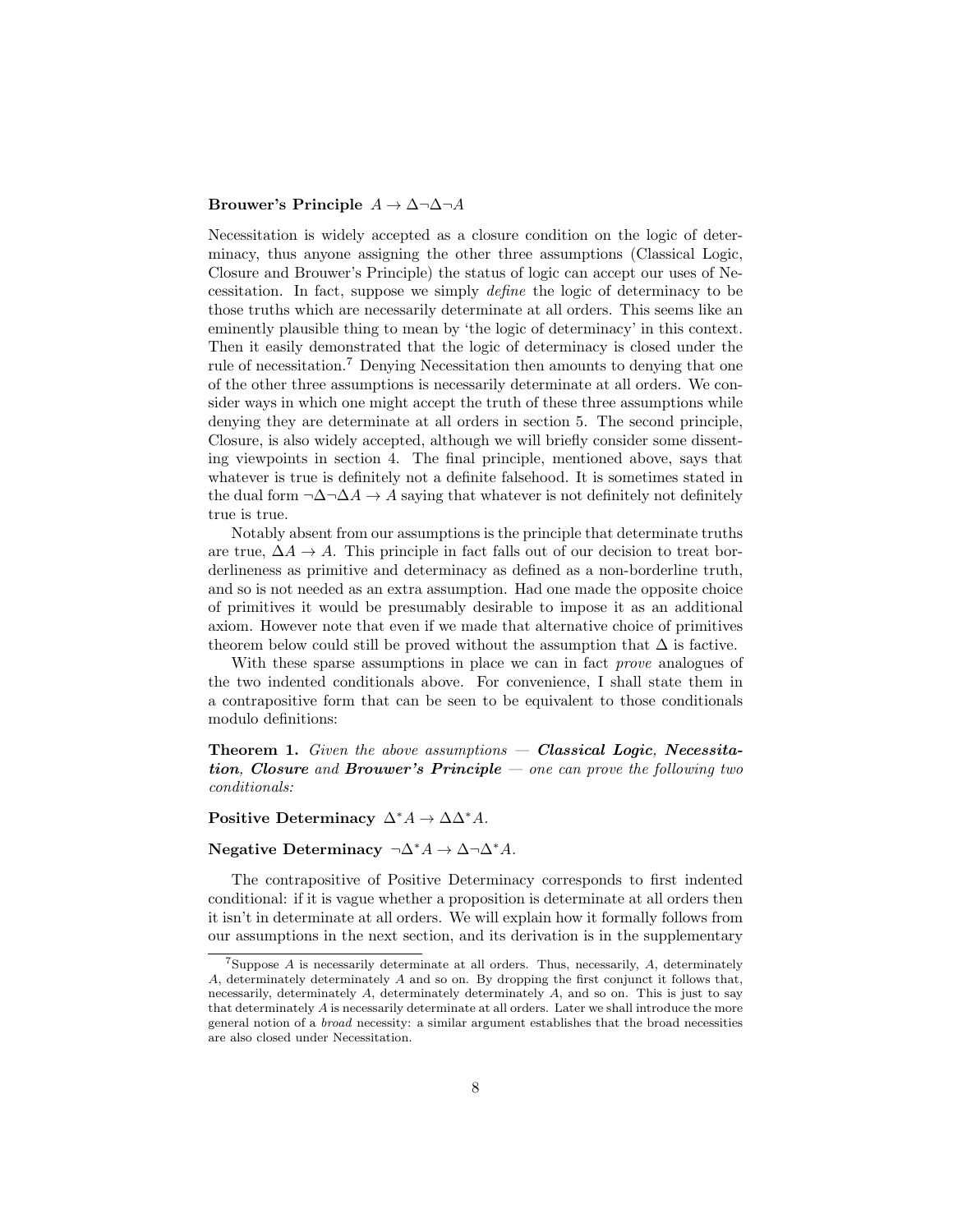document. Negative Determinacy, which corresponds to the contrapositive of our second indented conditional, can be derived from Positive Determinacy using our assumptions as follows:

- 1. ¬ $Δ^*A$  → ¬ $Δ^*A$  contraposing Positive Determinacy
- 2.  $\Delta(\neg \Delta \Delta^* A \rightarrow \neg \Delta^* A)$  by Necessitation.
- 3. ∆¬∆∆∗A → ∆¬∆∗A by from 2 by Closure
- 4. ¬ $\Delta^* A \to \Delta$ ¬ $\Delta \Delta^* A$  an instance of Brouwer's Principle (simplifying the double negation in the consequent)
- 5. ¬ $\Delta^* A \to \Delta \neg \Delta^* A$  from 4 and 3 by the transitivity of →.

These two results deliver us with Sainsbury's conclusion: there is no vagueness concerning whether a proposition or sentence is determinate at all orders.

Corollary 2. From Classical Logic, Closure, Necessitation and Brouwer's **Principle** we can prove  $\Delta \Delta^* A \vee \Delta \neg \Delta^* A$ , or equivalently,  $\neg \nabla \Delta^* A$ .

The first form, for instance, follows from an instance of excluded middle,  $\Delta^* A \vee \neg \Delta^* A$ , and Positive and Negative Determinacy.

If there is never vagueness concerning what is determinate at all orders this means that we can, despite all our considerations to the contrary, associate a precise length of time to the period during which I was determinately a child at all orders. Since the assumptions of our theorem apart from Brouwer's Principle are mostly uncontentious, I take this to be a decisive reason to reject Brouwer's Principle. Still, there are other moves we might make in an attempt to Brouwe'rs Principle. I'll explore some of these in the following sections.

# 3 Independent arguments for Positive Determinacy

Several philosophers have maintained that Positive Determinacy is bad enough: that it alone rules out vagueness concerning what is determinate at all orders.<sup>8</sup> One upshot of Positive Determinacy is that if it is borderline whether someone is a determinate<sup>∗</sup> child, then they are not a determinate<sup>∗</sup> child (because if they were a determinate<sup>\*</sup> child they'd have to be determinately so, given Positive Determinacy). Perhaps some of these philosophers are offended by the idea that something could be borderline  $F$  without being  $F$ . But we have already pointed out that this situation is not only consistent, but quite pervasive given our classical assumptions.

<sup>8</sup>See, for instance, Keefe ([18] chapter 8, p210), Field ([15], §11), Field (2008 §15.2-15.3). Williamson [27] p160 entertains this moral, but notes that without Brouwer's Principle certain sorts of higher-order vagueness are still possible.

See, for instance, Keefe [18], Field [16]. Williamson [27] entertains this moral, but notes that without Brouwer's Principle certain sorts of higher-order vagueness are still possible.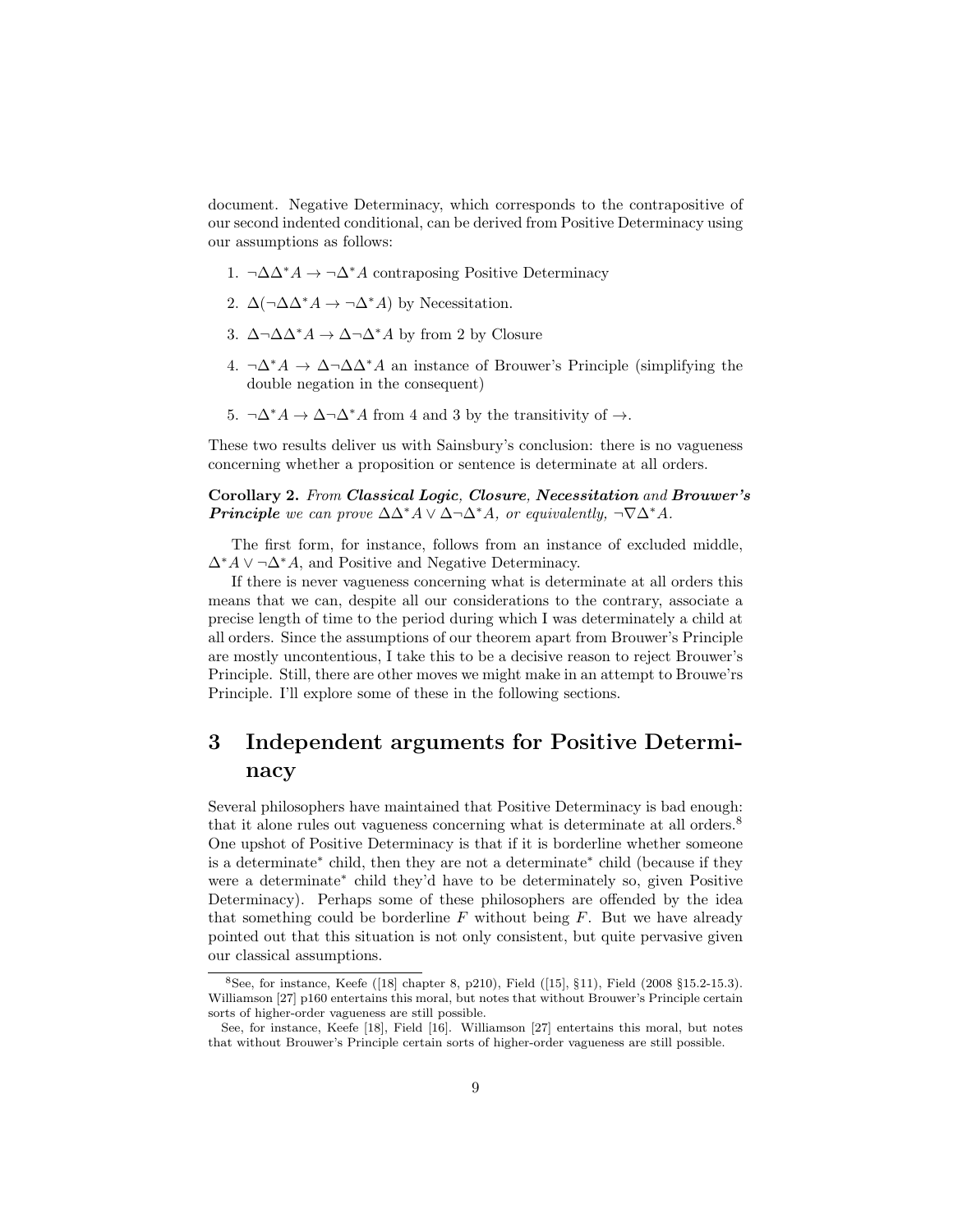But in any case, Positive Determinacy is perfectly consistent with the claim that it is vague when ones determinate<sup>∗</sup> childhood ended — we will consider models of this in section 7. More importantly, I think there is an independent and compelling argument in favour of Positive Determinacy, due to Williamson [27], from the plausible assumption that a conjunction of determinate truths is itself determinate:

## $\Delta \wedge$  Distributivity  $(∆A_1 ∧ ∆A_2 ∧ ... ) → ∆(A_1 ∧ A_2 ∧ ... )$

We may argue for Positive Determinacy thus: suppose  $A$  is determinate\* so we have the conjunction  $A \wedge \Delta A \wedge \Delta \Delta A \wedge \dots$  Eliminating the first conjunct yields  $\Delta A \wedge \Delta \Delta A \wedge \Delta \Delta A$ .... So by  $\Delta \wedge$  Distributivity we have  $\Delta(A \wedge \Delta A \wedge \Delta \Delta A \wedge ...)$ . which is just  $\Delta\Delta^* A$  given our definitions.<sup>9</sup>

The argument presented in the last section for Positive Determinacy, based on Brouwer's Principle, is suspect for it is an argument for a stronger and more dubious conclusion: that there is no vagueness concerning what is determinate at all orders. But whatever we think of that argument, Williamson's argument makes a good independent case for accepting Positive Determinacy (thus forcing us to reject Negative Determinacy if we wish to avoid corollary 2).

However, not everyone is convinced. Hartry Field, for instance, takes Positive Determinacy (and various transfinite weakenings of it) to be a threat to his theory of higher-order indeterminacy, and provides a non-classical theory in which a conjunction of determinate truths needn't itself be determinate.<sup>10</sup> However, there is an even more basic argument for ∆∧ Distributivity. The informal idea is just this: vagueness in a conjunction has to come from somewhere. If, ex hypothesi, it doesn't come from the conjuncts then it has to be coming from the operation of conjunction. But conjunction is surely precise. More generally we have the principle that conjunction is precise and precision is closed under application:

- Conjunction is Precise The operation of conjunction (both finitary and infinitary) is precise.
- Application Preserves Precision Applying a precise operation to precise arguments yields a precise result.<sup>11</sup>

Depending on ones philosophical sensibilities, we may interpret this principle as applying to bits of language, like names, predicates and sentences, or to more worldly things like individuals, properties and propositions. On the former

<sup>&</sup>lt;sup>9</sup>This argument is presented as a conditional proof — one of the metainferences some supervaluationists reject — but it can be easily reformulated as an argument from propositional tautologies using modus ponens alone. Indeed, we may appeal to classical metainferences as we please so long as we stick to logical reasoning and avoid contentious  $\Delta$  specific inferences like Determinacy Introduction (discussed in section 8). For then standard metatheorems, like the deduction theorem, guarantee that there is exists an alternative argument that uses only propositional tautologies and modus ponens.

 $10$ See note 41 in Field 2007 and the discussion on p270-271 in Field 2008, §17.4.

<sup>&</sup>lt;sup>11</sup>This can be given a more precise statement in the setting of type theory. See, e.g., the formulation in Bacon [3] chapter 16 §1.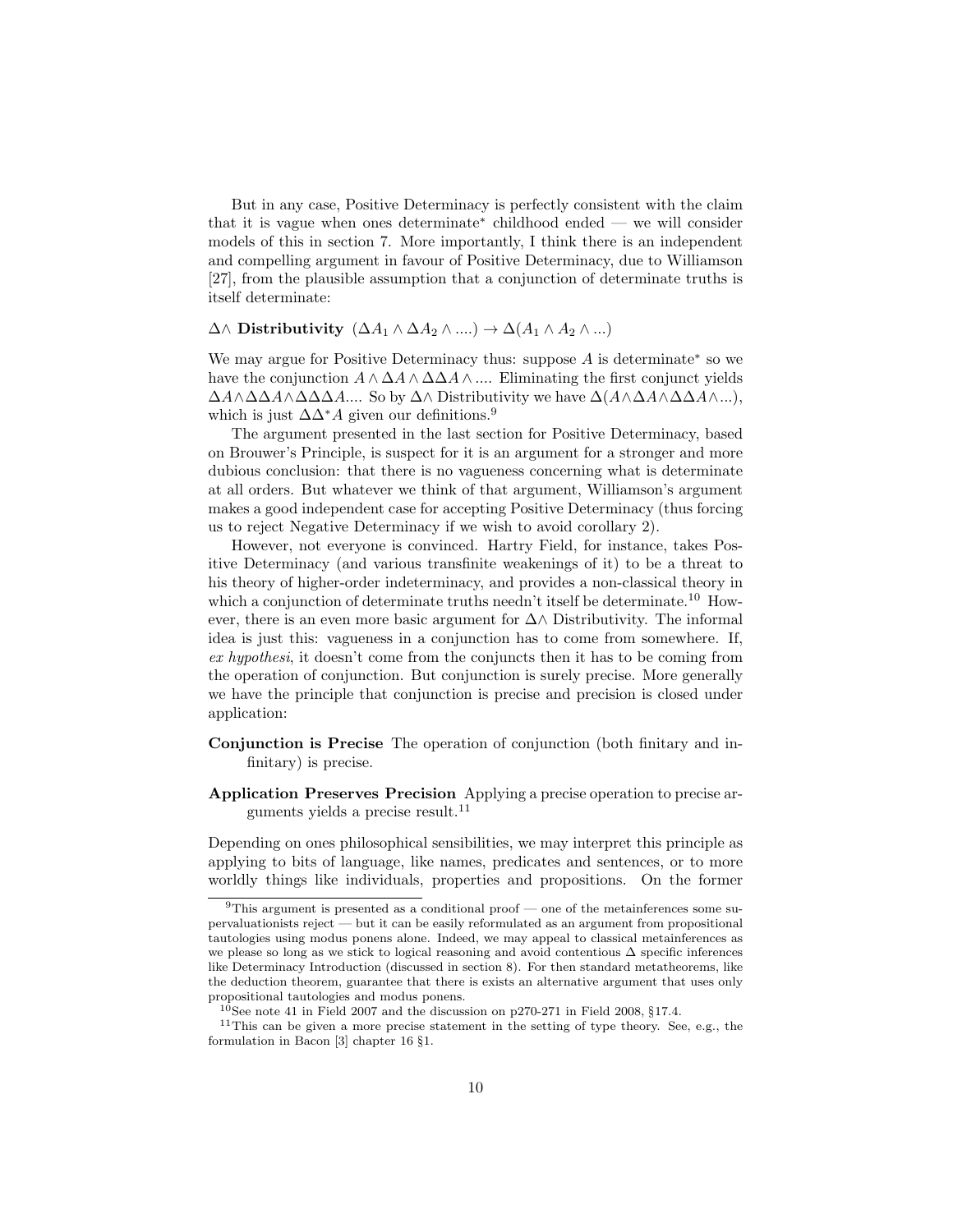interpretation, for instance, the second principle correctly predicts that if you apply a precise predicate to a precise name you get a precise sentence as a result. It also follows that a conjunction of precise propositions is also precise, from which one can argue that a conjunction of determinate truths is itself determinate.<sup>12</sup>

It is also worth emphasizing that theorem 2 does not appeal to the principle that a conjunction of determinate truths is determinate. In fact, surprisingly, given the assumptions of that theorem — Classical Logic, Necessitation, Closure and Brouwer's Principle — one can actually derive  $\Delta \wedge$  Distribution.

**Theorem 3.** One can derive  $\Delta \wedge$  Distribution from Classical Logic, Necessitation, Closure and Brouwer's Principle.

The derivation can be found in the supplementary document.<sup>13</sup> Inspection of the derivation shows that very little distinctively classical reasoning is used it would for instance, work equally well in a non-classical logic like Lukasiewicz logic or some of the logics Field has explored in recent years.

The moral is this. If we want to reject  $\Delta \wedge$  Distribution and reinstate the higher-order vagueness Positive Determinacy rules out, it is possible as Field has demonstrated. But the bottom line remains the same: one still has to reject Brouwer's Principle.<sup>14</sup>

## 4 Closure

Closure is almost universally accepted. However there are a few voices of dissent: Susannah Bobzien [6] has suggested Closure might fail in relation to the paradoxes of higher-order vagueness, and Ofra Magidor has suggested the same but for unrelated reasons [19]. However the considerations in the previous section give us the tools to directly justify Closure. We have argued already that a conjunction of determinate truths is determinate — this applies just as forcefully to finite conjunctions as infinite. The converse of this principle just seems too

 $12$ There is a subtlety here, namely that a proposition or sentence might be determinate without being precise. For instance Patrick Stewart is determinately bald, but the proposition that he is bald is not a precise proposition — he might have had more hair and been borderline bald. Possible borderlineness is normally taken to be sufficient for a proposition to be vague. However, there are clearly connections between precision and determinacy: for instance a precise proposition cannot be borderline, it must be determinately true or determinately false. In Bacon [3] I argue from such connections that a determinate proposition is simply a proposition that's entailed by a precise truth. We may give a more rigorous argument for  $\Delta \wedge$  Distributivity as follows: suppose that  $q_1, q_2, q_3$  etc. are all determinate, with each being entailed by a precise truth  $p_1, p_2, p_3$  etc. By our principle the conjunction of  $p_1, p_2, p_3$  etc. is itself precise. It is also a conjunction of truths, so itself true, and entails the conjunction of  $q_1, q_2, q_3$  etc. Thus the conjunction of  $q_1, q_2, q_3$  etc is entailed by a precise truth, and so itself determinate.

<sup>13</sup>This derivation turns out to be formally similar to Lemmon's derivation of a structurally similar principle — the Barcan formula — from Brouwer's Principle. Prior [21] contains a derivation of the Barcan formula in S5, and Prior [22] contains a derivation from Brouwer's Principle which he credits to Lemmon.

<sup>14</sup>Field's logic of determinacy in [16], for instance, does not contain Brouwer's Principle.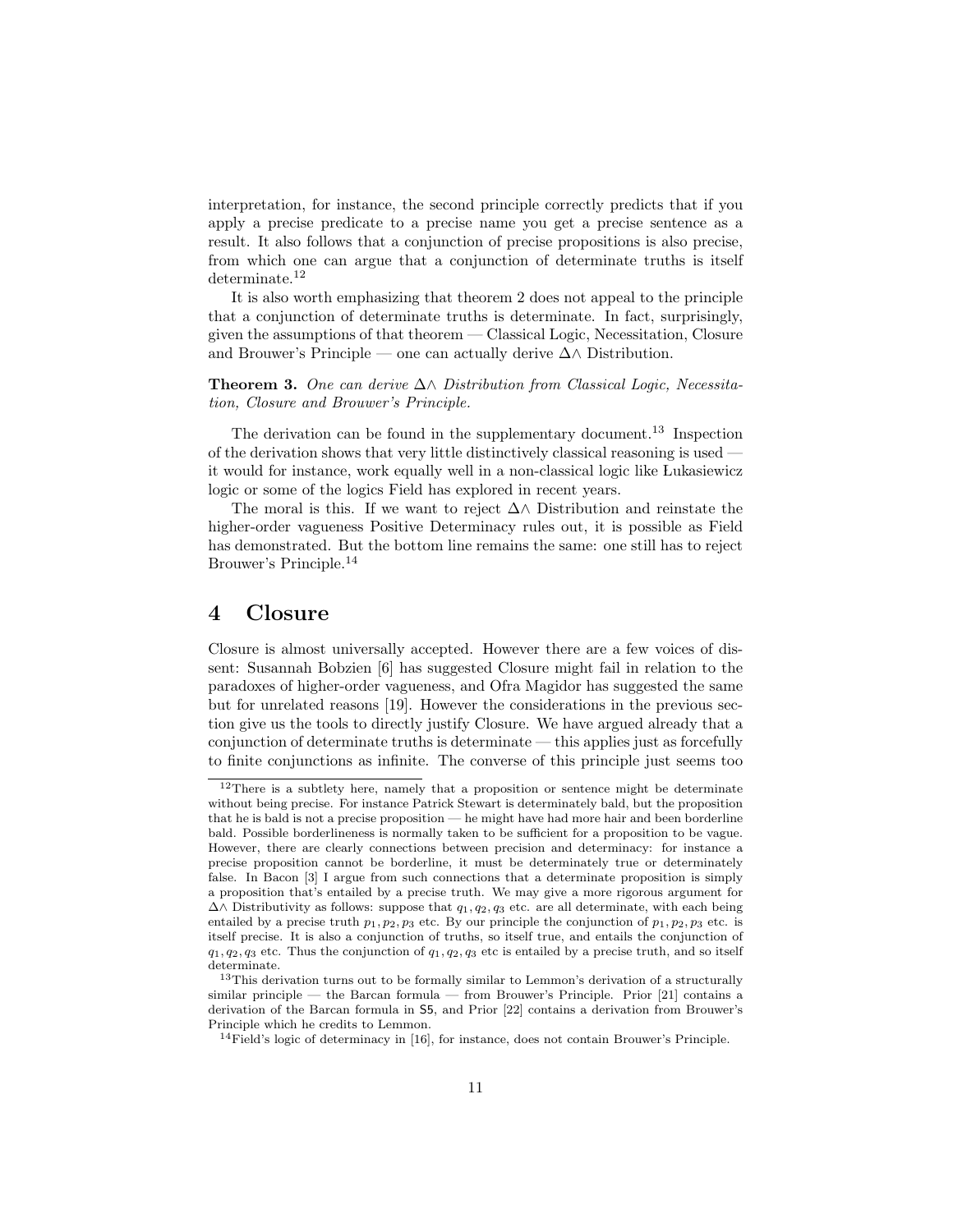plausible to deny: you cannot have a determinate conjunction with a borderline conjunct. So if a conjunction is determinate, the conjuncts are too. Thus we have the biconditional:

$$
(\Delta A \wedge \Delta B) \leftrightarrow \Delta(A \wedge B)
$$

Suppose, also, that logical equivalents may be substituted *salve veritate*. Then we may reason as follows: the left-to-right direction of the biconditional yields the conditional  $\Delta(A \to B) \wedge \Delta A \to \Delta((A \to B) \wedge A)$ .  $(A \to B) \wedge A$  is logically equivalent to  $A \wedge B$ ; applying that substitution above yields  $\Delta(A \rightarrow$ B)  $\wedge \Delta A \to \Delta(A \wedge B)$ . Also  $\Delta(A \wedge B) \to \Delta B$  using the right-to-left direction of the above biconditional. Chaining the last two conditional together yields  $\Delta(A \to B) \wedge \Delta A \to \Delta B$ , which is equivalent to Closure.

# 5 Nihilism<sup>∗</sup>

It would be audacious to claim to have discovered that the length of ones determinate<sup>∗</sup> childhood is both precise and exactly 378432178928476829 nanoseconds long. But there are less audacious ways to maintain that this length of time is precise, whilst providing a principled answer to its duration. One line of thinking has it that very little, perhaps even nothing, is determinate at all orders, so that I was never a determinate<sup>\*</sup> child — the length of my determinate<sup>\*</sup> childhood was exactly 0 nanoseconds. By analogy with the nihilist response to the sorites paradox, let us call this nihilism<sup>∗</sup> .

Nihilist<sup>∗</sup> s need not be nihilists — one can acknowledge the existence of children, and perhaps also determinate children, determinate determinate children, and so on for a while. But as the "determinately"s rack up, these extensions get smaller and smaller according to the nihilist<sup>∗</sup> until they are empty. This is thus another way to respond to our paradox, for even if it is always a precise matter what is determinate at all orders, we can't prove the existence of a precise boundary without first assuming that there is a boundary at all. As with the nihilist response to the sorites, the nihilist<sup>∗</sup> simply denies the existence of the relevant boundary.

I think the best versions of this response look slightly different depending on ones position on another contentious issue in the philosophy of vagueness: whether vagueness is primarily or fundamentally a property of propositions, or of linguistic entities like sentences or thoughts.<sup>15</sup> The dialectic in either case is similar, but different enough to warrant separate discussions. The former sort of person will typically try to explain linguistic vagueness in terms of propositional vagueness, whereas the latter will typically either explain propositional vagueness in terms of linguistic vagueness, or deny the existence of propositional vagueness altogether.

Let's start with the former. Friends of propositional vagueness are likely to think that metaphysical necessity is not the broadest sort of necessity. Some

<sup>&</sup>lt;sup>15</sup>Most theorists are of the latter sort. Defenders of propositional vagueness include Schiffer [26] and Bacon [3].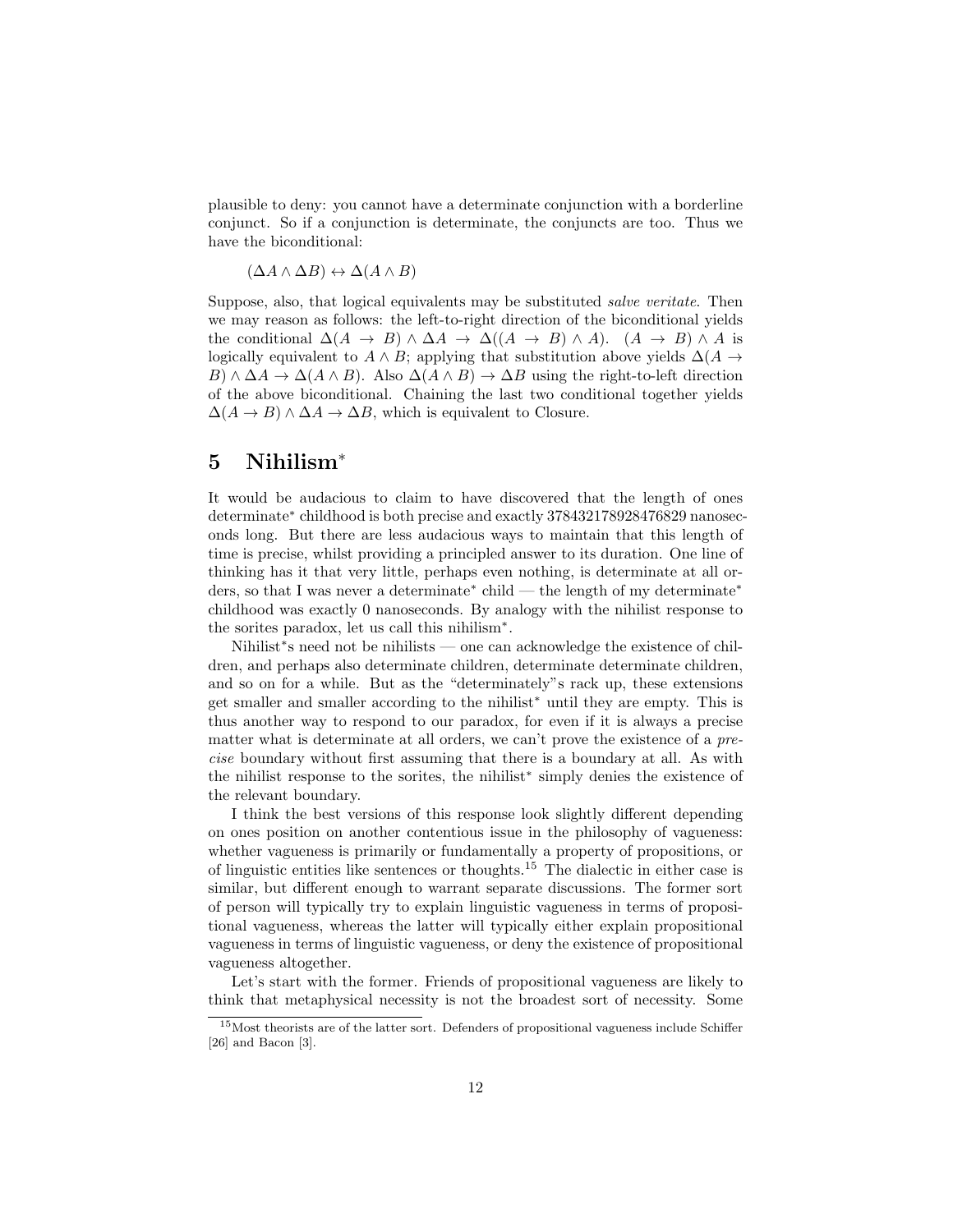propositions are necessary that are not determinate. Given the attractive idea that the vague supervenes on the precise, there will be claims concerning how cut-off points for vague properties depend on the underlying precise parameters that are metaphysically necessary, but not determinate.<sup>16</sup> It follows that metaphysical necessity is not broader than determinacy. (The converse inclusion clearly does not hold either.)

However, even once it is conceded that not all metaphysically necessary propositions are determinate, there are presumably some special propositions which are both metaphysically necessary and determinate. Indeed there will be special propositions that are necessary in every sense of 'necessary', such as the proposition that it's raining if it's raining. Let us give this distinction a name:

**Broad Necessity** A proposition  $p$  is *broadly necessary* iff every necessity operator applies to p.

By a necessity, here, I mean any operator that has the formal behaviour of a necessity, including operators like *determinately* and *always*.<sup>17</sup>

Finding uncontroversial examples of propositions that are broadly necessary is no easier than finding uncontroversial examples of metaphysical necessities: the answers will be highly sensitive to ones preferred metaphysics. Nevertheless, necessities, whatever they may be, are subject to some basic constraints, including, presumably the constraint that they are closed under logical consequence. From this we can substantiate our previous assertion that the proposition that it's raining is necessary, for every sort of necessity, and thus broadly necessary. (And more generally, propositions expressed by truths of logic are broadly necessary.18)

Further plausible assumptions about meaning let us go further. Sometimes a single proposition can be expressed by two different sentences. If 'vixen' expresses the property of being a female fox, then 'vixens are female foxes' expresses the same proposition as the logical truth 'female foxes are female foxes'. More generally, it's reasonable to think that propositions expressed by 'analytic' or 'conceptual' truths are broadly necessary, including examples like the following:

1. Vixens are female foxes.

2. Scarlet is a shade of red.

<sup>&</sup>lt;sup>16</sup>The easiest cases to think about are ones in which the underlying precise facts are not contingent: for instance, facts about how big or small numbers are relative to other numbers are necessary. A borderline small number thus will be either necessarily small or necessarily not small, as the case may be, but in either case it will not be determinate.

<sup>17</sup>See Bacon [3] chapter 11, Bacon [2] for a more precise formulation.

<sup>&</sup>lt;sup>18</sup>Suppose  $\Box$  is a necessity, then we might formalise the claim that  $\Box$  is closed under firstorder consequence by the schemata:

 $\Box A$  when A is a theorem of first-order logic.

 $\Box A \rightarrow \Box B$  when B follows from A in first-order logic

<sup>(</sup>This schematic way of treating the question is undoubtedly not entirely satisfactory. A general account of logical consequence as applied to propositions is presented in work with Jin Zeng currently in progress.)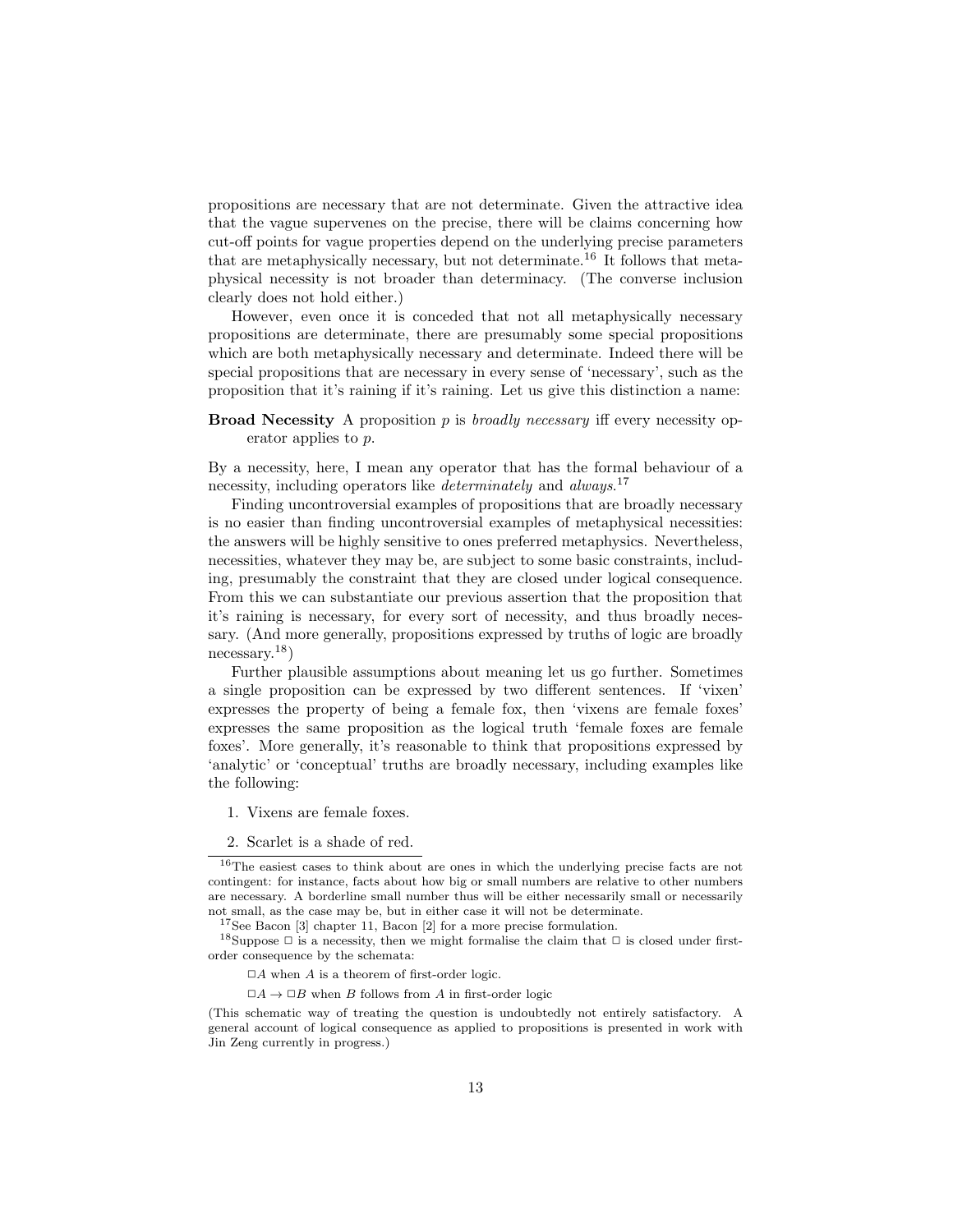3. Babies are children.

#### 4. People with no hairs on their head are bald.

Notice, however, that once we have conceded this much, we have conceded enough to justify the major premise in a sorites argument for various problematic properties subject to theorem 2. For instance, since it's broadly necessary that scarlet is a shade of red, it must be determinate at all orders that scarlet is a shade of red.<sup>19</sup> But now we can consider various particular shades of colour further up the spectrum from *scarlet*, ordered so that adjacent shades differ only slightly. There must be a final shade which is determinately<sup>∗</sup> red, and if the conclusion of theorem 2 is correct, there is paradoxically a determinate answer concerning which shade that is.

Linguistic theories of vagueness seem to fare better as vehicles for the nihilist<sup>\*</sup> response. In [13], Cian Dorr argues that in evaluating whether a sentence is determinately true one must look at how that sentence is used by the relevant linguistic community in nearby worlds. As the iterations of the determinacy predicate rack up, one has to consider more and more distant possible worlds. Perhaps even worlds where logical words like 'not', 'or' and 'if ...then ...' are used in deviant ways, in which case even logically true sentences like 'it's raining if it's raining' might fail to express truths. The same can be said for the sentences 1-4.

But I think we should tread cautiously. Following Williamson [27], many have found it plausible that vague words could have had slightly different meanings than the ones they in fact have. But it less clear to me that they could have meanings as radically different as Dorr envisions. Consider, first, that there in fact exist different linguistic communities using words that sound and are spelled the same but have entirely different meanings. For instance, the German word 'gift' and the English word 'gift', which mean poison and gift respectively. In such cases, we shouldn't identify the words — in some cases they don't even belong to the same grammatical category! — we should rather just talk about different words that sound and are spelled the same. I think we should say the same about a possible world in which the people currently comprising the English speaking community were making noises and inscriptions exactly as the German speaking community presently do: the English word 'gift', for instance, is not being used differently in that world, but a different word — namely the German word 'gift' — is being used.<sup>20</sup>

Thus I am generally skeptical of the sorts of thought experiments Dorr invokes. I am in particular doubtful that completely precise words, like the logical

<sup>&</sup>lt;sup>19</sup>More formally, determinacy at all orders behave formally like a necessity, so on any sufficiently liberal conception of what a necessity is, if every necessity applies to proposition 2, then 2 is determinate at all orders.

<sup>20</sup>Of course, if a word can be used with a slightly different meaning, but not an entirely different meaning, there is a puzzling question concerning how different these meanings can be — how much tolerance do our words have? These puzzles are similar in kind to the puzzles of material constitution — a wooden table can survive some amount of replacement of matter, but not complete replacement (see e.g. Chilsholm [9], Salmon [25]) — and we should expect a similar menu of possible responses.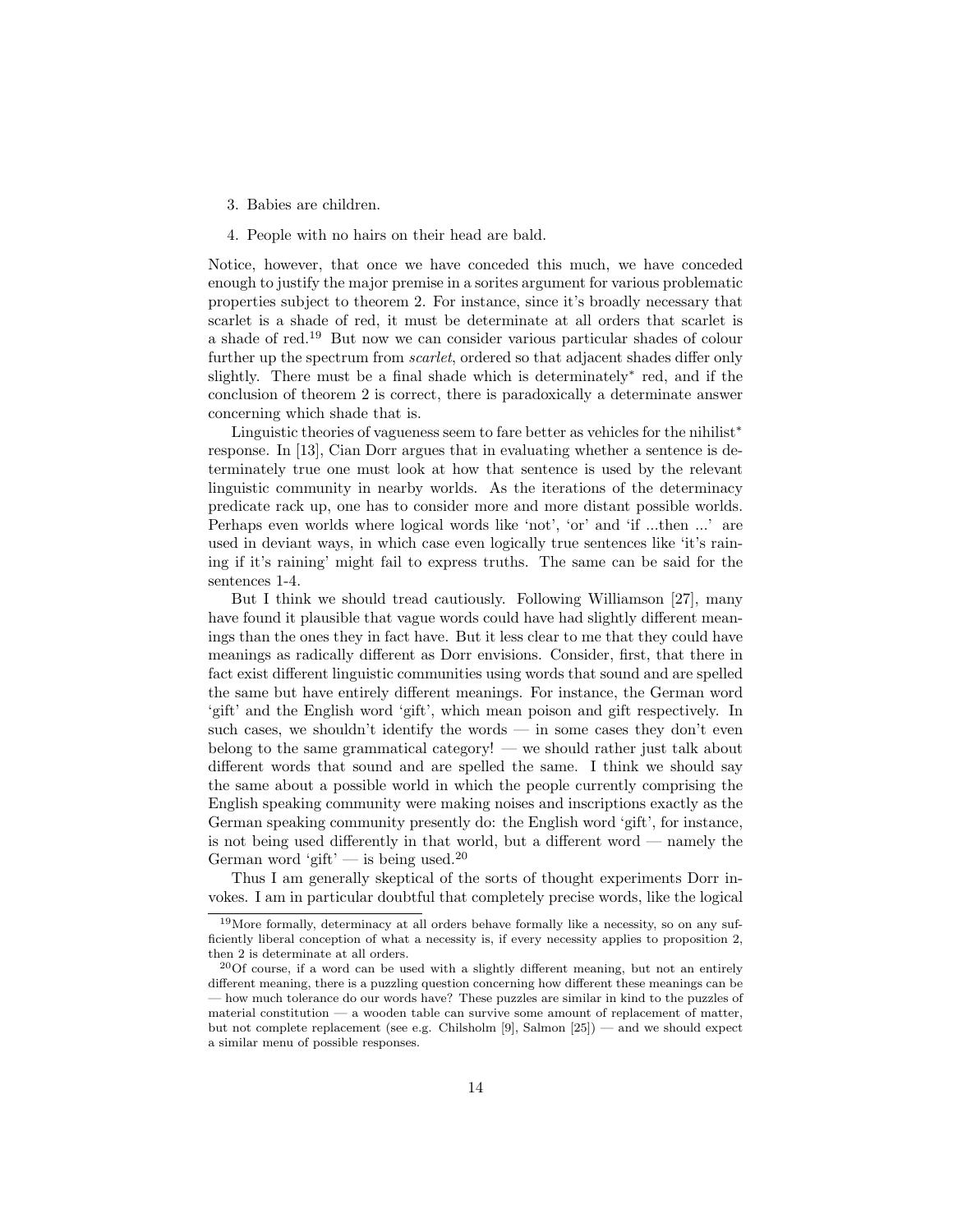constants, could be used with radically different meanings. Their present meanings are rather distinguished, and it would not be too far fetched to expect that any deviation from them would comprise a change of words. One might be similarly doubtful that words like 'vixen' could be prized apart from the meaning of 'female fox', 'scarlet' from 'red', et cetera, in ways that render 1-4 false, as would be impossible on a picture in which a words individuation conditions are holistically dependent on its relation to other words of the language.

# 6 Brouwer's Principle

I have argued that the correct logic of determinacy must accommodate vagueness at all orders. With the other assumptions of 2 vindicated, we are left to conclude that Brouwer's Principle is not be part of the logic of determinacy. However, it is one thing to reject a principle because paradox looms otherwise, and another to have a concrete picture of life without the principle. In this section and the next we shall develop some models of vagueness at all orders.

Few people have explicitly treated Brouwer's Principle principle in the context of the logic of determinacy, and fewer still have provided positive arguments for it. Let us begin by surveying them.

First, is the argument that Brouwer's Principle simply sounds initially plausible: every truth is determinately not a determinate falsehood. This is not an argument that has been put forward by anyone in particular, but it is an argument that deserves consideration anyway. It is worth emphasizing that generally we one should put little stock in such judgments. The notion of determinacy itself is highly theoretical. It is defined from another notion — borderlineness — and although I believe borderlineness is a notion we have pretheoretically, it is still one that requires a little philosophical instruction to latch on to. Judgments about the validity of principles involving the defined notion should be taken with a pinch of salt.

More substantively, there are many principles that sound as good as Brouwer's Principle which theory overturns pretty swiftly. Consider:

Every truth is determinately not a falsehood:  $A \to \Delta \neg \neg A$ 

Every truth is a determinate truth:  $A \rightarrow \Delta A$ 

Both may sound as compelling as the weaker principle that every truth is determinately not a determinate falsehood, but either quickly implies that there is no vagueness.<sup>21</sup> One possible diagnosis is that the word 'true', which I am using here purely in the disquotational sense, is easily conflated with determinate truth. In fact, if we make such a conflation in the statement of Brouwer's Principle we indeed get a valid principle:

Every determinate truth is determinately not a determinate falsehood.

<sup>&</sup>lt;sup>21</sup>For example, two instances of the latter schema,  $A \to \Delta A$  and  $\neg A \to \Delta \neg A$ , entail in the propositional calculus  $\Delta A \vee \Delta \neg A$ . This can be run for arbitrary A.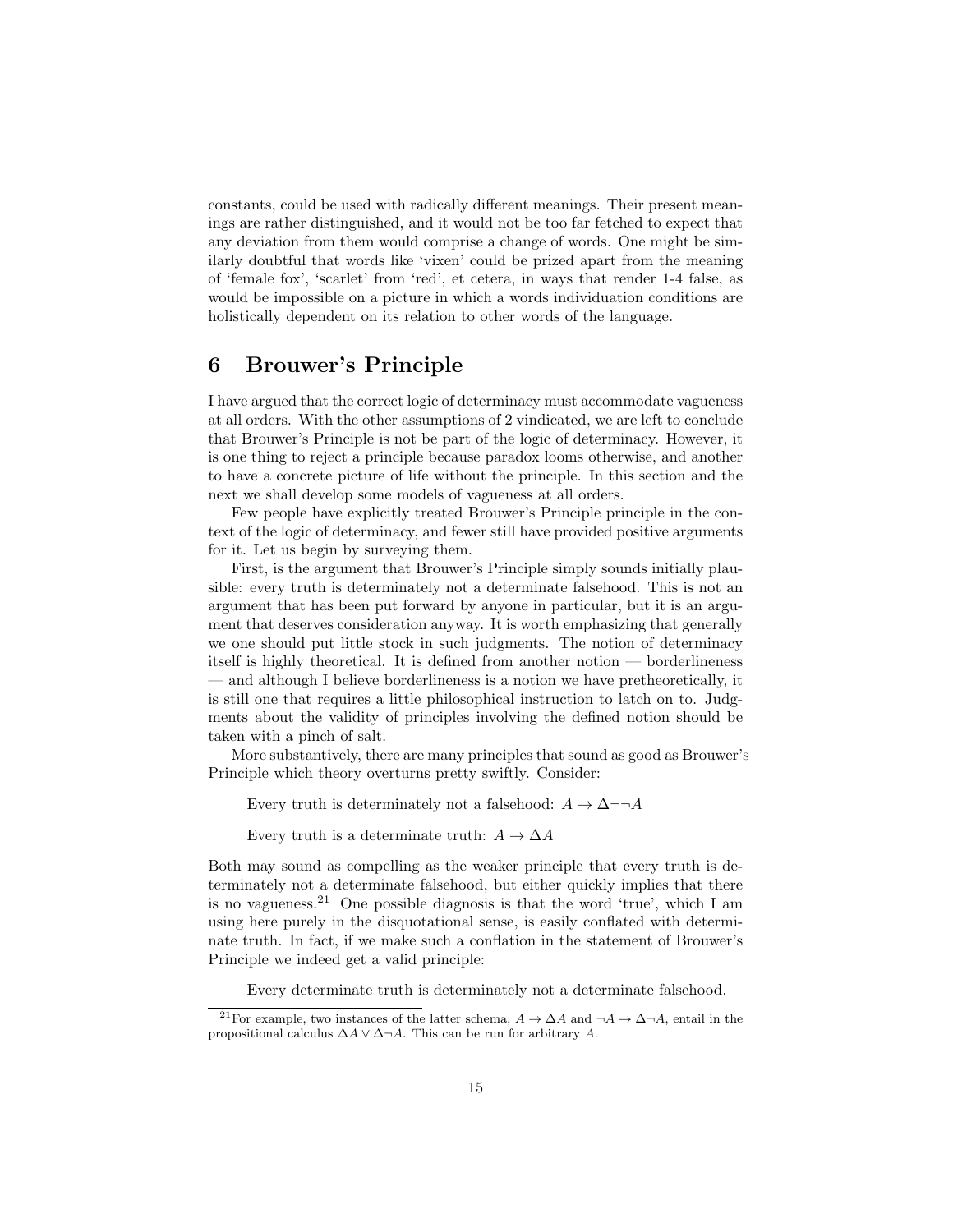$\Delta A \rightarrow \Delta \neg \Delta \neg A$  can be derived from determinacy of the factivity of  $\Delta$ , the determinacy of classical theorems and Closure.<sup>22</sup>

The only other consideration I know in favour of Brouwer's Principle is a purely theoretical one: there is a particularly simple and natural model of borderlineness, due to Williamson [27], according to which Brouwer's Principle is valid. Thus Williamson writes "Although these considerations in favour of B [Brouwer's Principle] are by no means decisive, we will provisionally include it as contributing to a particularly simple conception of the semantics, and call it into question again if it proves to have dubious consequences" [27] p130. I think theorem 2 is one such dubious consequence, so that we do indeed have reason to call it into question. But it is still instructive to see why Williamson's model predicts the truth of Brouwer's Principle, and what needs to be relaxed in order for it to no longer be a prediction.

Williamson's model has three ingredients:

- $\bullet$  A set of indices,  $I$
- A measure of distance between the indices,  $d: I \times I \to \mathbb{R}$  (satisfying the axioms of a metric space).
- A margin of error, represented by a real number  $\alpha \in \mathbb{R}$ .

Indices should be thought of as entities that settle all questions. This not only includes contingent questions about precise matters — for instance, how old various people are in nanoseconds — but also as settling vague questions. For instance, an index must settle whether each person is a child or not, even in when it settles their age in nanoseconds to be within that period during which it is borderline whether they are a child. For the supervaluationist, indices may identified with ordered pairs of worlds and precisifications: the world coordinate settles questions concerning things such as who is what age in nanoseconds, and the precisification the vague questions, including who is and who is not a child given their ages in nanoseconds.<sup>23</sup> For the friend of propositional vagueness, a better interpretation of the indices is as broadly possible worlds: worlds that are possible in the broadest sense (and which will not always be metaphysically possible).<sup>24</sup> For concreteness I will adopt this interpretation going forwards, but the reader can translate back and forth as they like.

d is a measure of distance between indices: close pairs of indices will be assigned smaller numbers by d than distant pairs. Supervaluationists, and other linguistic theorists, sometimes gloss  $d$  as a measure how similar two indices are

 $^{22}\Delta((\Delta \neg A \rightarrow \neg A) \rightarrow A \rightarrow \neg \Delta \neg A)$  is obtained by prefixing a determinacy operator to the classical law of contraposition. Closure allows us to infer  $\Delta(\Delta \neg A \rightarrow \neg A) \rightarrow \Delta(A \rightarrow \neg \Delta \neg A)$ . The antecedent is an instance of the determinacy of factivity, so by modus ponens we get  $\Delta(A \to \neg \Delta \neg A)$ , which finally gives us  $\Delta A \to \Delta \neg \Delta \neg A$  by closure again.

 $23$ Williamson is not a supervaluationist, but can adopt a similar reading of the indices as interpretations of a language that are for all we know correct.

 $^{24}$ If Alex is a borderline child, then there will be two broadly possible worlds which agree about Alex's age in nanoseconds, but disagree about whether she is a child. Given the supervenience of childhood on age in nanoseconds, only one of these broadly possible worlds will be metaphysically possible.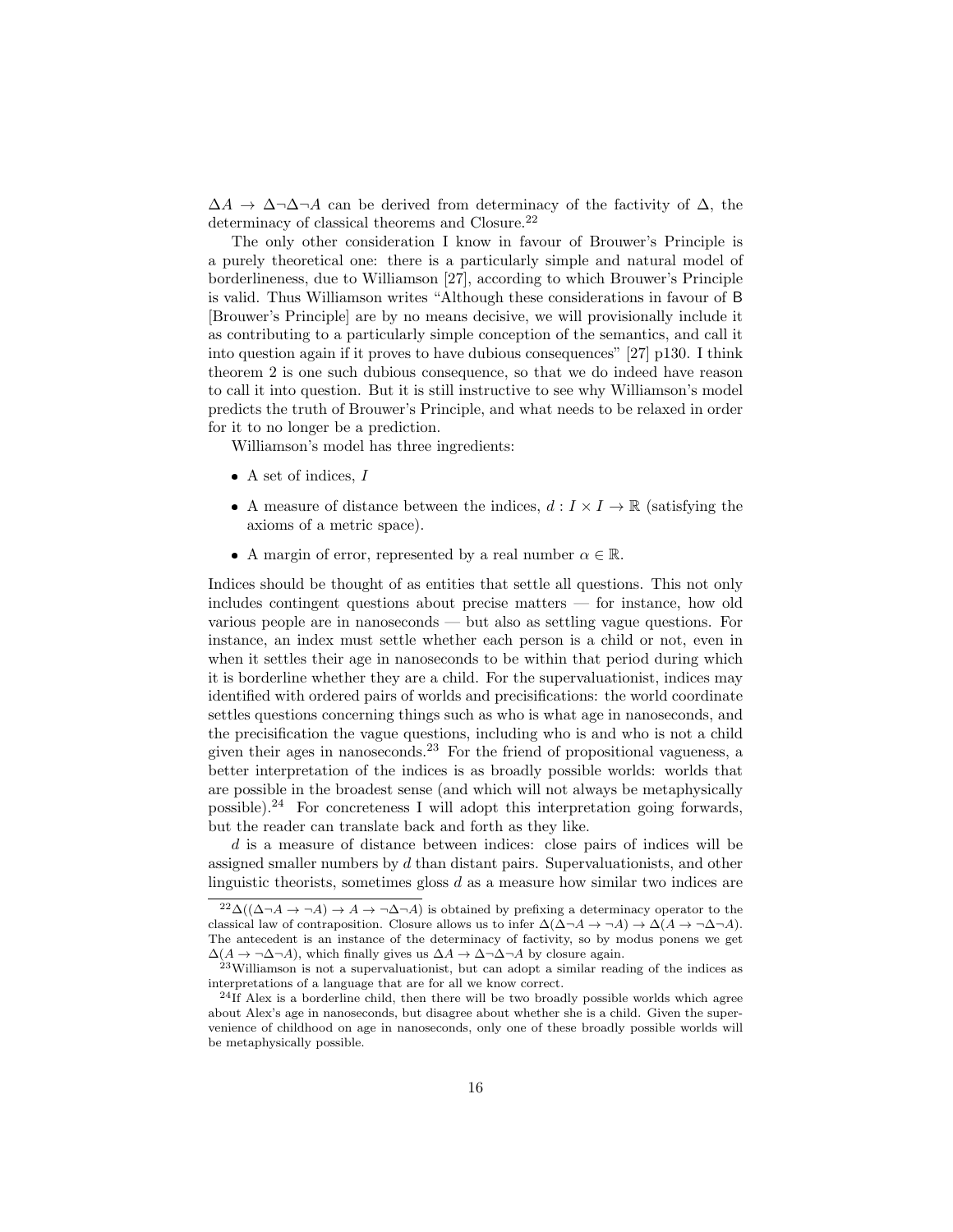with respect to the way the relevant language is used at them. However a more deflationary reading of the formalism is possible in which d simply measures the distance between the cutoff points between vague properties: for instance, if the only relevant property we are modeling is childhood, d could simply map a pair of indices to the difference between the cutoff points each index assigns to this property in nanoseconds. (The latter reading should also be more congenial to friends of propositional vagueness who deny any role to language use in explicating borderlineness.)

The informal idea behind Williamson's model of determinacy is this. I am a determinate child if I am well within the boundary of childhood. Thus if you were to vary the cutoff point for my childhood from its actual location, up or down by some margin,  $\alpha$  nanoseconds, I would still count as being a child according to the modified cutoff point. If  $d$  represents the difference between the relevant cutoff points in nanoseconds, and  $i$  is the true index specifying the actual cutoff for childhood, then I should remain a child at all the indices  $j$ which place the cutoff point no further than  $\alpha$  nanoseconds from i. Thus we say that:

 $\Delta A$  is true at i iff A is true at every j such that  $d(i, j) \leq \alpha$ .

A slight variation of this clause replaces the  $\leq$  with a  $\lt$ , in which case you must stipulate that  $\alpha > 0$ . Of course with the obvious clauses for negation, disjunction and conjunction (possibly infinitary) we have a model of the propositional language in which theorem 2 is stated.

We will deviate from Williamson by augmenting a model with a distinguished index  $i \in I$  that represents the locations of the actual cutoff points. If there are indices in the model for each broadly possible cutoff point for each vague property, and since we know from classical logic that each property has a cutoff point, we know that at least one index gets them all correct. The existence of a distinguished index is thus no more contentious than classical logic is. (This point often not appreciated by supervaluationists, which sometimes leads to misplaced resistance to the idea that there is a distinguished precisification, even in this deflationary sense.) We finally say that a sentence is true in the model when it is true at the distinguished index.<sup>25</sup>

Brouwer's Principle is true at every index in these models. For suppose that A is true at i. Then for any j such that  $d(i, j) \leq \alpha$ ,  $\neg \Delta \neg A$  is true at j, since there is an A world within a distance of  $\alpha$  from j (namely i). Thus  $\Delta \neg \Delta \neg A$  is true at *i*, which means the conditional  $A \to \Delta \neg \Delta \neg A$  is true at *i*. Alternatively, we may appeal to the fact that these models correspond to a Kripke frame  $(I, R)$ where the accessibility relation Rij holds when  $d(i, j) \leq \alpha$ . One of the axioms

<sup>25</sup>Williamson effectively equates truth in a model with being determinate at all orders. This strikes me as an extremely unnatural choice to make, and leads to some puzzling sounding consequences, such as the claim that second order vagueness leads to vagueness at all orders. A less contentious interpretation of this result would be simply that if it is determinate at all orders that a proposition is borderline borderline then for each  $n$  it is determinate at all orders that it is borderline<sup>n</sup>. This result itself relies on Brouwer's Principle: see Mahtani [20] and Dorr [12].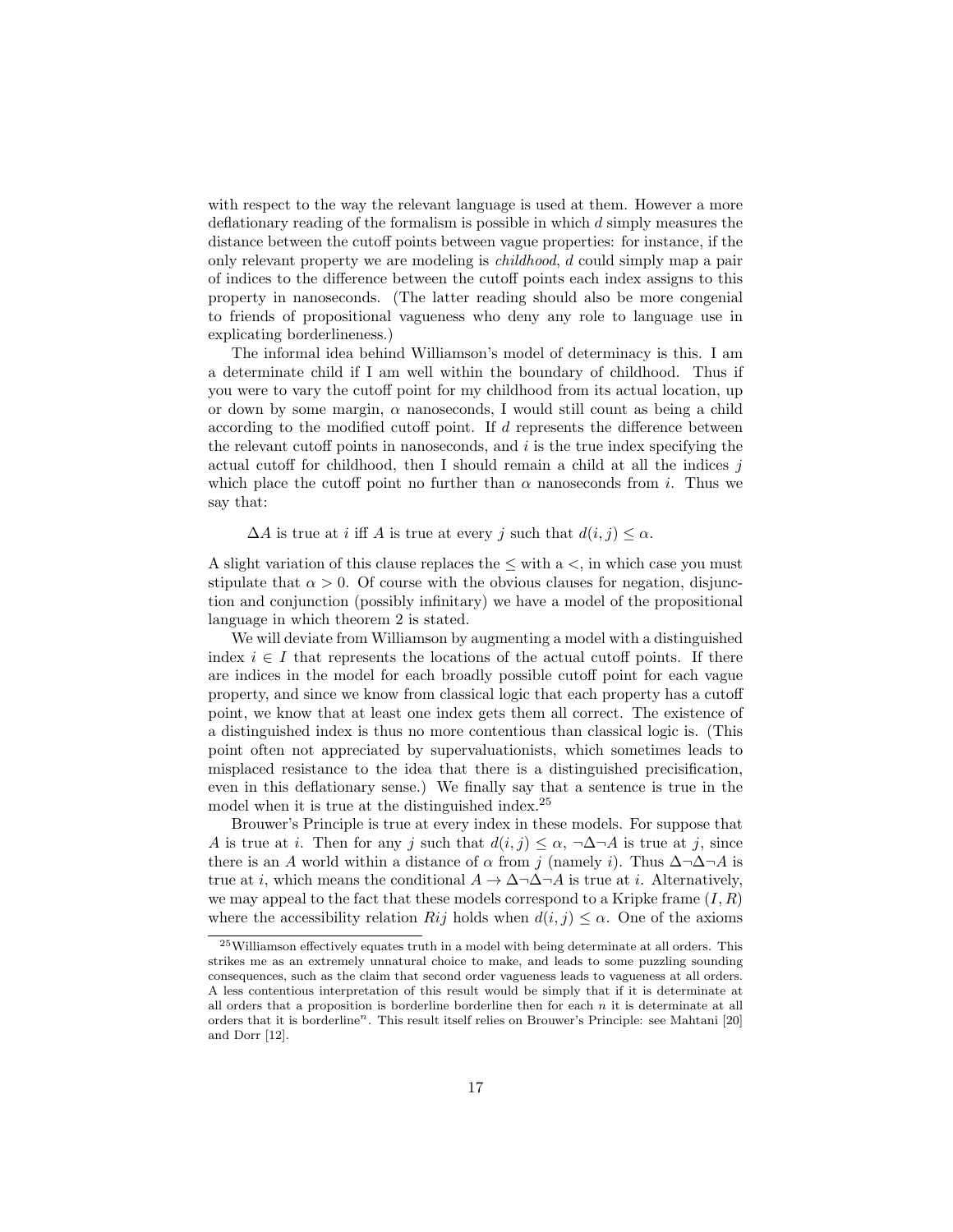of a metric is that the distance between  $i$  and  $j$  is the same as the distance between j and  $i(d(i, j) = d(j, i))$  so this accessibility relation is symmetric: the exact condition under which Brouwer's Principle is valid in a frame.<sup>26</sup>

We explained the notion of determinate childhood in terms of the concept of being well within the boundary of childhood, which lead us to postulate that determinate truths must be true at all sufficiently near indices. But these glosses clearly invoke vague notions — being well within, sufficiently near, and so forth. And it is not clear that the vagueness gets eliminated when we move away from the informal glosses.<sup>27</sup> Yet in Williamson's model, these are all captured by a single parameter,  $\alpha$ , which does not vary between the indices. In Williamson's model the notion of being *well within the boundary* gets represented as a completely precise notion.

Anna Mahtani suggests in [20] that we thus modify Williamson's semantics in a way that allows each index to be associated with its own conception of what counts as sufficiently near. Each index  $i$  will thus have an accessibility radius,  $r(i)$ , and a model is then:

- $\bullet$  A set of indices,  $I$
- A measure of distance between the indices,  $d: I \times I \to \mathbb{R}$  (satisfying the axioms of a metric space).
- A margin of error, represented by a function from indices to real numbers  $r: I \to \mathbb{R}$ .

Mahtani does not impose any particular constraints on the function  $r$ , which leads to some pretty implausible models. Nearby points, for instance, can interpret sufficiently near in radically different ways, yet nearness is supposed to measure how close the interpretations are. Taking this into account would involve placing the constraints that prevent nearby points having radically different accessibility radii. We shall impose this by requiring that the difference between the accessibility radii at  $i$  and  $j$  should not exceed the difference between i and j:

(\*)  $|r(i) - r(j)| \leq d(i, j)$ 

A proposition  $A$  is then determinate at  $i$  if it is true at every index that is sufficiently near to  $i$  according to  $i$ s criteria for being sufficiently near:

 $\Delta A$  is true at *i* iff A is true at every j such that  $d(i, j) \leq r(i)$ .

As with the earlier model theory, there is also a strict version where  $\leq$  is replaced with  $\langle$  and we stipulate that  $r(i) > 0$ . Once each point has its own accessibility radius, the symmetry of accessibility is no longer guaranteed: the

<sup>26</sup>See, for instance, Hughes and Cresswell [11].

 $27$  For example, all kinds of factors contribute to how we classify people as bald – not just hair number, but distribution, colour and so on. Thus closeness of indices must be in part determined, in a weighted way, by how the indices match these various factors. How we weight these different factors is surely a vague matter.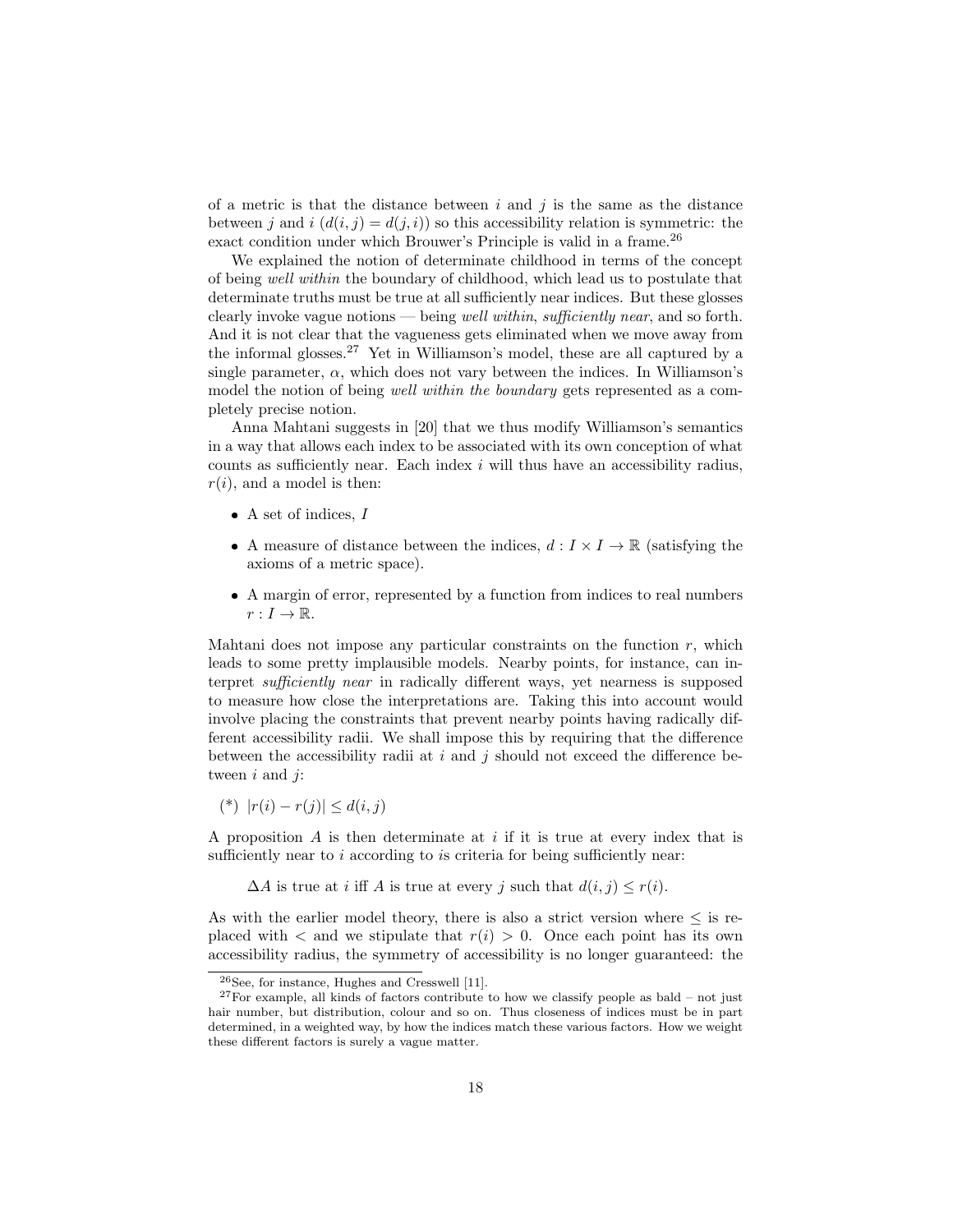

Figure 1: Mahtani's counterexample to Brouwer's Principle

distance between i and j may be less than  $r(i)$  but not less than  $r(j)$  (see figure 1). Mahtani's semantics is well motivated and not particularly complicated; this seems to me to undermine the theoretical argument for Brouwer's Principle. Perhaps it also raises the hopes of finding a realistic model of vagueness at all orders.

# 7 Revenge Paradoxes

Unfortunately we are not yet in the clear. In this section we will consider a further model theoretic argument, this time based on Mahtani's modification of Williamson's model, for our troublesome conclusion. These arguments will not be arguments in favour of Brouwer's Principle — we have just seen that it is invalidated in Mahtani's models — but some weaker principles that suffice to prove the same result: that there is no vagueness concerning what is determinate at all orders.

Let's begin with by stating a strengthening of Theorem 2. The assumption of Brouwer's Principle may be replaced, without loss, by any of the following weakenings.

Brouwer<sup>n</sup>  $A \to \Delta(B \to C_n(A, B))$ 

Brouwer<sup>∗</sup>  $\Delta(A \to \Delta A) \to \neg \Delta \neg A \to A$ 

where  $C_1(A, B) := \neg \Delta \neg A$  and  $C_{n+1} := \neg \Delta \neg (B \wedge C_n(A, B))$ . Thus we have:

Theorem 4. Positive and Negative Determinacy is derivable from Classical Logic, Closure, Necessitation, along with Brouwer<sup>n</sup> for any n or Brouwer<sup>\*</sup>

What do these weakenings of Brouwer's Principle actually mean? To obtain some insight, it is instructive to look at their frame conditions over ordinary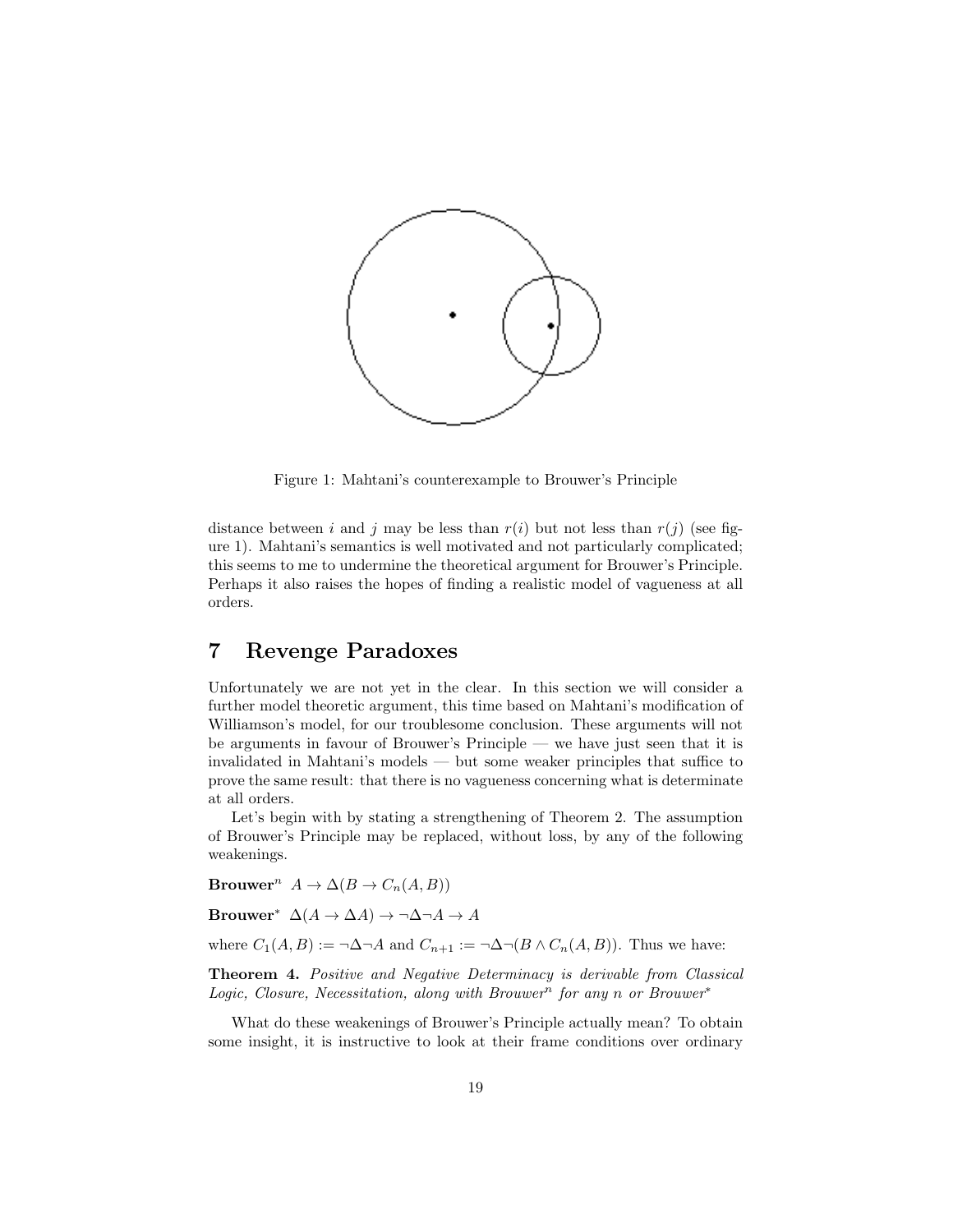Kripke frames. Brouwer<sup>n</sup> says that if an index i can see j, then it is possible to get back to  $i$  in  $n$  steps each of which  $i$  can see:

If Rij then there are n points,  $k_1, \ldots, k_n$  such that  $Rjk_n, Rk_nk_{n-1}, \ldots$ ,  $Rk_2k_1, Rk_1i$  and for each  $m = 1...n$ ,  $Rik_m$ .

Brouwer<sup>1</sup>, which turns out to be just Brouwer's Principle given the definitions, thus corresponds to the symmetry of the accessibility relation. Brouwer<sup>\*</sup> characterises the the property that if  $i$  sees  $j$  you can get back to  $i$  in some finite number of hops, each of which i can see:

Rij then for some n, there are  $k_1, \ldots, k_n$  such that  $Rjk_n, Rk_n k_{n-1}, \ldots$ ,  $Rk_2k_1, Rk_1i$  and for each  $m = 1...n$ ,  $Rik_m$ 

Let us call a v-frame a tuple  $(I, d, r)$  defined as above, where I is a set of indices, d a metric, and r a radius function satisfying the condition  $(*)$  above. A v-frame validates a sentence when that sentence is true at every index in the frame. We have noted that v-frames do not validate Brouwer's Principle. In fact, it turns out that we can invalidate all of the above weakenings of Brouwer's principle. We can prove a completeness theorem that states that the logic of v-frames is exactly the modal logic KT, consisting of Necessitation, Closure and the Factivity of  $\Delta$ , which is easily seen not to contain these weakenings of Brouwer's Principle.

#### Theorem 5. The logic KT is sound and complete for v-frames.

The proof is given in the supplementary document.

However the sorts of models that invalidate Brouwer<sup>n</sup> and Brouwer<sup>\*</sup> that are generated by the completeness theorem are quite contrived, and do not represent realistic models at all. To remedy this, let us try to develop some more realistic models. In our earlier toy model, we simply identified the indices with the cutoff it assigns to childhood in nanoseconds — thus  $I$  may be identified with the set of real numbers R. The distance between indices  $d(x, y) = |x - y|$  is just the difference between the cutoff points at  $x$  and  $y$  in nanoseconds. For now we will leave the radius function r unconstrained, apart from the general restriction that  $|r(x) - r(y)| \leq d(x, y)$ . For this discussion we will focus on the strict version of the model, i.e. in which determinacy corresponds to truth at all indices strictly within the radius.

We can extend these ideas to model more than one vague property at a time. For simplicity, we focus on properties that are determined by precise conditions that can be parametrized by real numbers. Suppose we wanted to model the properties of tallness and childhood together. The indices could then correspond to ordered pairs of real numbers, i.e. elements of the real plane  $\mathbb{R}^2$ , representing the cutoff for childhood and the cutoff for tallness in some units. Naïvely one might expect to be able to use the normal Euclidean notion of distance between pairs of points on the plane, as given by Pythogoras's theorem:  $d((x,y),(x',y')) = \sqrt{(x-x')^2 + (y-y')^2}$ <sup>28</sup> However, this strikes me as the

 $28$ This metric is appealed to in, for instance, Dorr [12].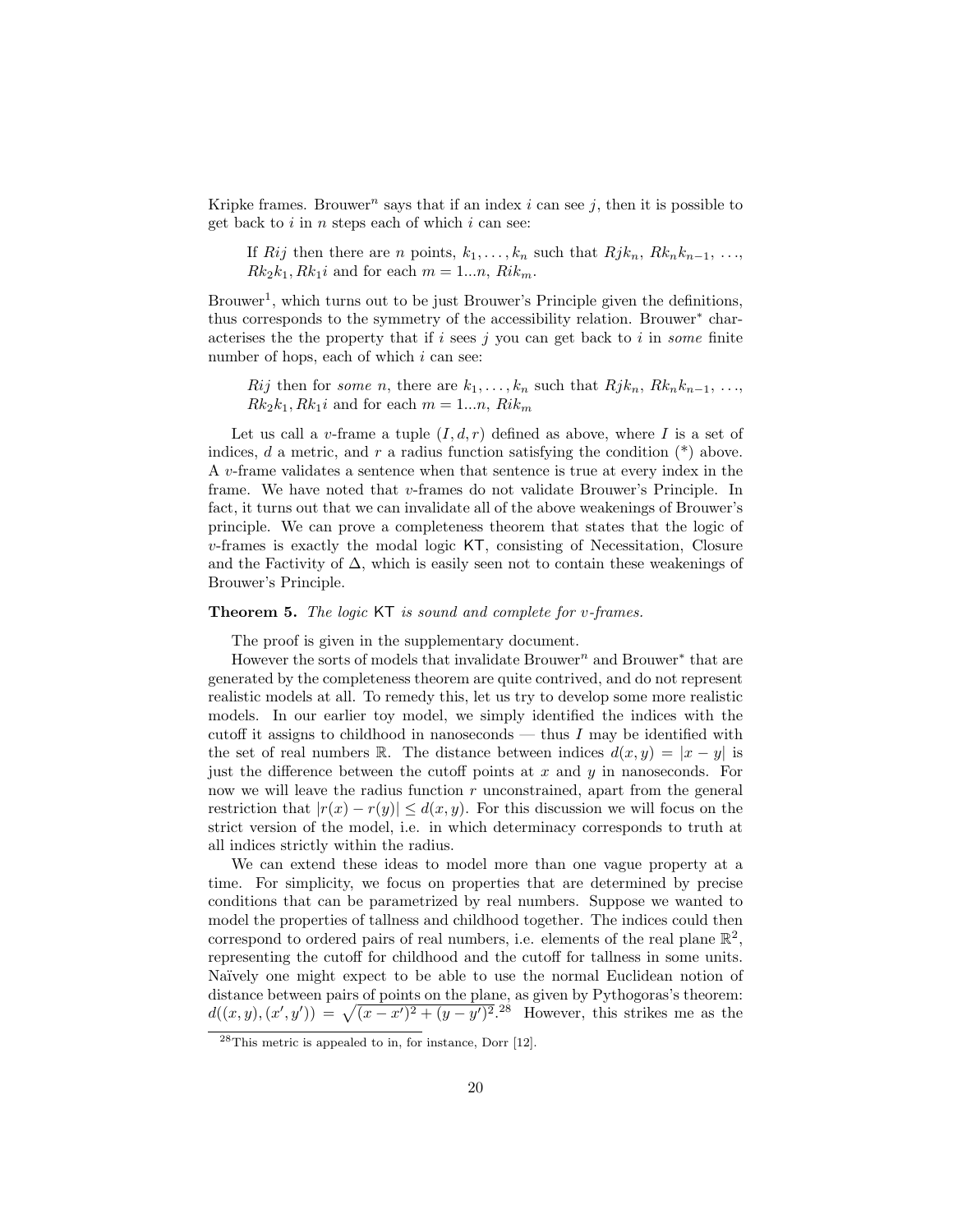wrong choice. According to the Euclidean distance, a person is a determinate child not if the distance of their age from the boundary for childhood is below some threshold, but rather if the combination of the distance of their age from the boundary of childhood, and the distance of their height from the boundary of tallness doesn't exceed that threshold. (The combination in question is the squareroot of sum of the square of the distance of their age from the boundary of childhood and the square of the distance of their height from the boundary of tallness.) But intuitively these are independent properties: whether you are a determinate child depends only on your age and the boundary for childhood, not on your height. Rather a proposition is determinate when it is robustly true under perturbations of all the cutoff points individually. This suggests the correct metric (assuming this sort of model is adequate at all) is instead the so-called infinity metric  $d((x, y), (x', y')) = max(|x - x'|, |y - y'|)$  given by the maximum of the two distances. In this metric the set of points within a given radius r of a point will look, if drawn using the incorrect Euclidean metric on  $\mathbb{R}^2$ , like a square around that point with edges of "length"  $2r$ .

The idea clearly extends to model  $n$  vague properties whose underlying precise conditions can be parameterized by numbers: the metric space of  $\mathbb{R}^n$  with the infinity metric. The good news about the v-frames just described is that each of the problematic principles Brouwer<sup>n</sup> are refutable. Indeed we can invalidate Brouwer<sup>n</sup> in the simple case where the indices are  $\mathbb{R}$ , and the infinity and Euclidean metrics coincide. Let  $\epsilon = \frac{1}{2^{n+1}}$ . Stipulate that  $r(0) = 1$ , that  $r(x) = r(-x) = \epsilon$  for  $x \in \mathbb{R} \setminus [-1 + \epsilon, 1 - \epsilon]$  and  $r(x) = 1 - x$  for  $x \in (0, 1 - \epsilon]$ and  $x - 1$  for  $x \in [\epsilon - 1, 0]$ . It is easy to check this satisfies condition (\*) and is a v-frame. Now 0 can see 1, yet the shortest path back from 1 takes  $n + 1$ steps, thus  $B<sup>n</sup>$  does not hold.

The counterexamples to Brouwer<sup>n</sup> traded on the idea that for any  $n$  one can find a model like the one above based on an  $\epsilon$  small enough to ensure that the longest path from 1 to 0 is longer than  $n$ . There is, however, no single model which refutes all the Brouwer<sup>n</sup> simultaneously. Indeed it is not hard to show that v-frames based on  $\mathbb{R}^n$  based on the strict account of determinacy has the backtrack property: if x sees y, then there is a finite path  $z_0, \ldots, z_n$  such that y sees  $z_0$ ,  $z_0$  sees  $z_1, \ldots, z_n$  sees x and x sees each  $z_i$ . Thus it follows that Brouwer<sup>∗</sup> holds in these frames (see figure 2). Intuitively, the closer a point is to x, the closer in diameter it's accessibility range must be to  $x$ 's thus one always can find a path leading back to x. This result in fact doesn't depend on whether we use the Euclidean or infinity metric (replacing the circles with squares in figure 2 won't change the bottom line).

If this argument is correct it puts us back to square one. For if Brouwer<sup>\*</sup> is valid then, given our other assumptions, theorem 4 tells us that the length of my determinate<sup>∗</sup> childhood is completely precise — a sort of revenge paradox, even once one has rejected Brouwer's Principle.

The route to this conclusion was undoubtedly serpentine: we should careful to avoid some common pitfalls. This argument for Brouwer<sup>∗</sup> , like the preceding argument for Brouwer's Principle, is theoretical in nature: it depends on a very particular sort of model theory. Model theory is an excellent tool for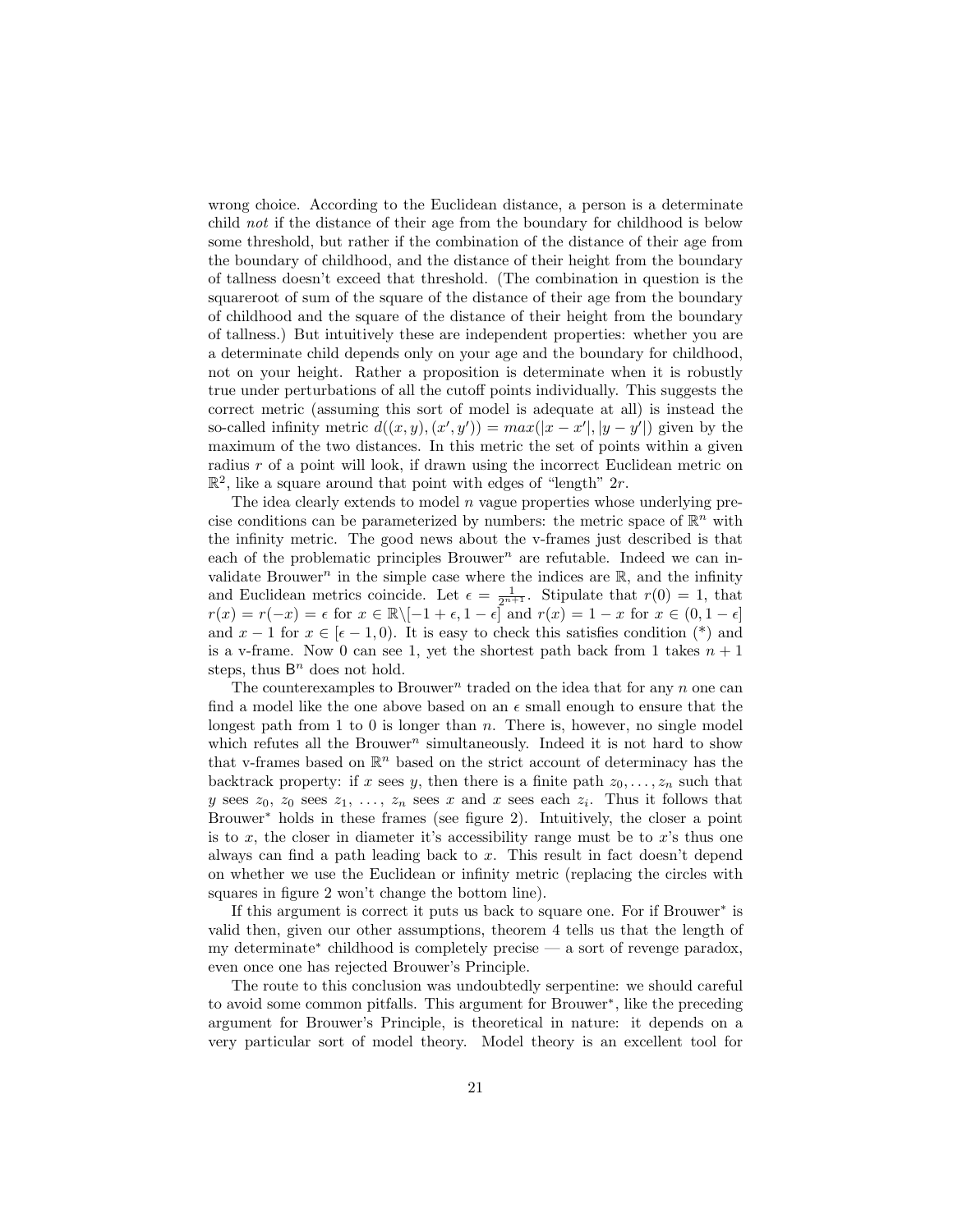

Figure 2: The validity of Brouwer<sup>\*</sup>:  $x$  sees a far out point on the edge, yet there is a finite path back to x.

testing theories for consistency and for exploring consequences of particular assumptions. But it is less useful as persuasive device: the predictions of a model are only as good as the model itself. Simplifying assumptions may turn out to be not as innocuous as they initially seem, as we have seen already with Williamson's original model theory, which included the assumption that the accessibility radii are constant. We also made several unforced decisions in the models considered above. For instance, the results above only hold in the strict version of the model theory, according to which determinacy consists in truth over the points within but not including the relevant radius. One can have vagueness concerning what is determinate at all orders in the non-strict version.<sup>29</sup> More importantly, the model theory employs a single radius which can be used for all the different possible parameters: age, height, et cetera. This made certain metrics less natural, like the standard Euclidean metric, and forced us towards the infinity metric. However, a different approach would be to associate several radii to each world, one for each vague predicate: how far from the boundary of childhood or tallness you need to be in order to be a determinate child or determinately tall may vary from index to index — in this augmented version they needn't vary in tandem.

I will not go into all the possible ways one might improve the models above. Instead I will describe a simple and relatively intuitive model of childhood, which predicts that there is vagueness about the boundary of determinate<sup>\*</sup> childhood. Let us suppose that the actual cutoff point for childhood is at  $N$  units of time, and that  $N - K, ..., N, ..., N + K$  lists the range of broadly possible cutoff points

<sup>&</sup>lt;sup>29</sup>For instance, let  $I = [0, 1]$  with the standard metric and  $r(x) = 1 - x$ . Any sentence that is true at 1 but not 0 is such that at 0 it is borderline whether it is determinate at all orders.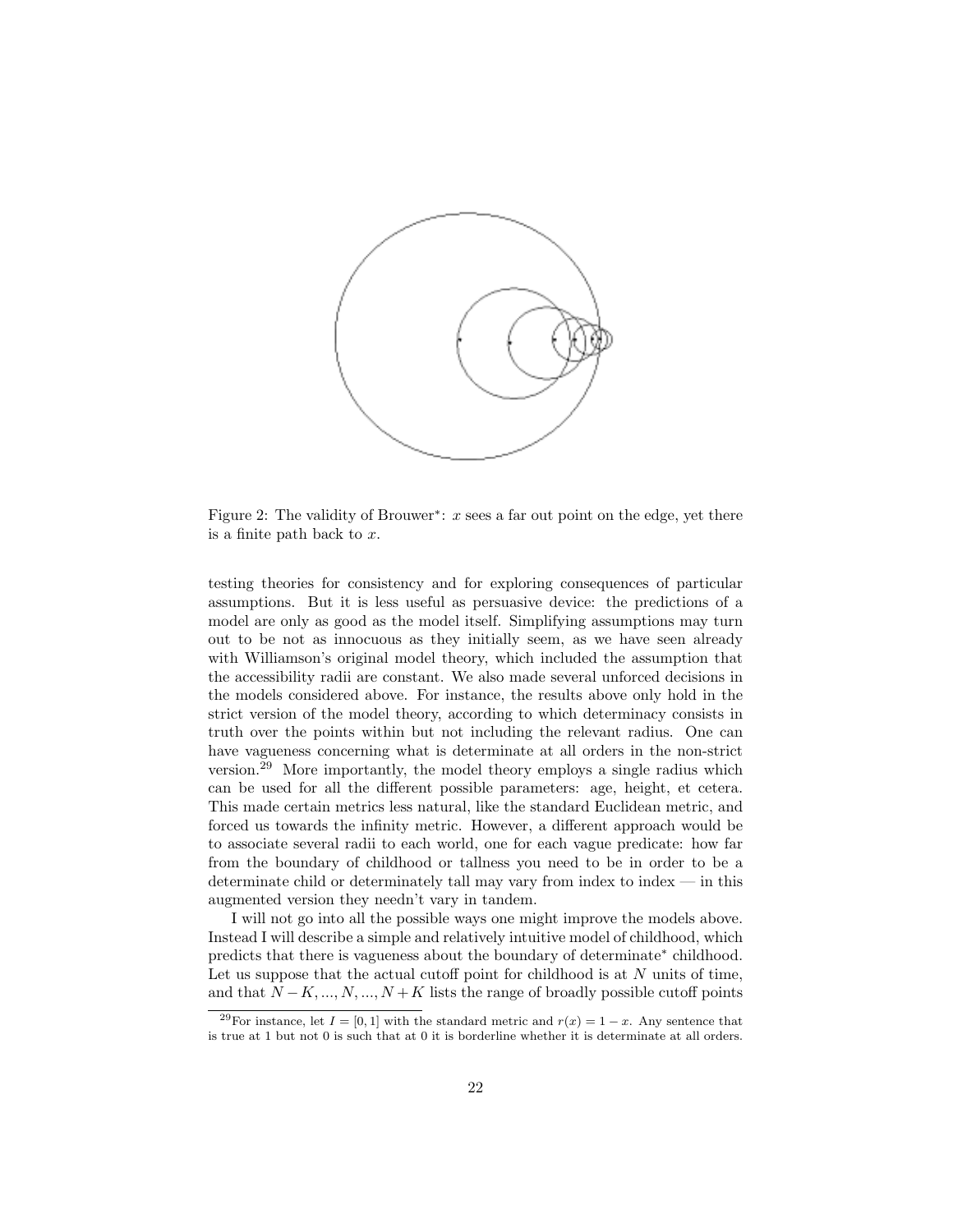for childhood in that unit of time. Someone who is  $N - K$  units old is thus not determinately a child at all orders, although they may be a child, or even a determinate child. The broadly possible worlds in the model will consist of ordered pairs  $(n, k)$  of natural numbers where n is between  $N - K$  and  $N + K$ and  $0 \leq k \leq N - K$ . According to the world  $(n, k)$ , n is the cutoff point for childhood, and  $n - k, ..., n + k$  is the range of broadly possible cutoff points for childhood according to that world. Thus, crucially, what is broadly possible can vary from world to world. It remains to specify the accessibility relation. At a world  $(n, k)$  we know that everyone  $\leq n-k$  nanoseconds is a determinate\* child. We also know, given Positive Determinacy (which we justified in section 3 by Williamson's argument) that if people  $\leq n-k$  units of time are determinately<sup>\*</sup> children, then they are determinately determinate<sup>∗</sup> child, and thus they are also determinate<sup>\*</sup> children at any point  $(n, k)$  sees. The length of ones determinate<sup>\*</sup> childhood can get longer from one accessible point to another, but it cannot get shorter. Or, equivalently, the range of broadly possible cutoff points can shrink from one accessible world to another, but it cannot expand. This means, for instance, that  $(n, k)$  cannot see  $(n-1, k)$  for according to that world  $n-1-k$  is a broadly possible cutoff point. Lastly, we should also expect accessible worlds to differ slightly over the cutoff point for childhood, in line with the Williamsonian idea that to be a determinate child is to remain a child under small shifts in the location of the cutoff for childhood. I shall assume that we have chosen our units of time so that the relevant relevant threshold is just 1 unit of time. To summarize:

- $I = \{(n, k) | k \ge 0 \text{ and } N K \le n k \le n \le n + k \le N + K\}$
- $R(n, k)(n', k')$  iff  $(n, k) = (n', k')$  or  $|n n'| \leq 1$  and  $k' = k 1$
- The true world:  $(N, K)$

Brouwer<sup>∗</sup> is not valid in this frame: k only gets smaller as you move along the accessibility relation, so once you've accessed a new world you can never find your way back. We can use this model to find borderline cases of determinacy at all orders (and thus counterexamples to the conclusion of theorem 4). Since each step from  $(n, k)$  decreases k, and k cannot go below 0,  $n-k$  is the smallest cutoff point for childhood that can be accessed by repeatedly following the accessibility relation, and  $n + k$  is the largest. E.g. to get  $n - k$  as the cutoff for childhood (the first coordinate) from  $(n, k)$  one can follow the the route  $(n, k) \to (n-1, k-1) \to \dots \to (n-k, 0)$ . Thus the cutoff for childhood at  $(n, k)$ is n and the cutoff for determinate<sup>\*</sup> childhood at  $(n, k)$  is  $n - k$ .

Consider the proposition that I was a determinate<sup>\*</sup> child at  $N - K + 1$ nanoseconds. Since the cutoff for determinate<sup>\*</sup> childhood at the world  $(n, k)$  is  $n-k$ , this proposition is the set of points where  $n-k \ge N-K+1$ :  $p = \{(n,k) \mid$  $n - k \geq N - K + 1$ . This proposition is thus false at the true world  $(N, K)$ . But it's true at  $(N, K - 1)$  since  $N - (K - 1) \ge N - K$ . So if I am exactly  $N - K + 1$  nanoseconds old, then is is borderline whether I'm a determinate<sup>\*</sup> child: an example of borderline determinacy at all orders.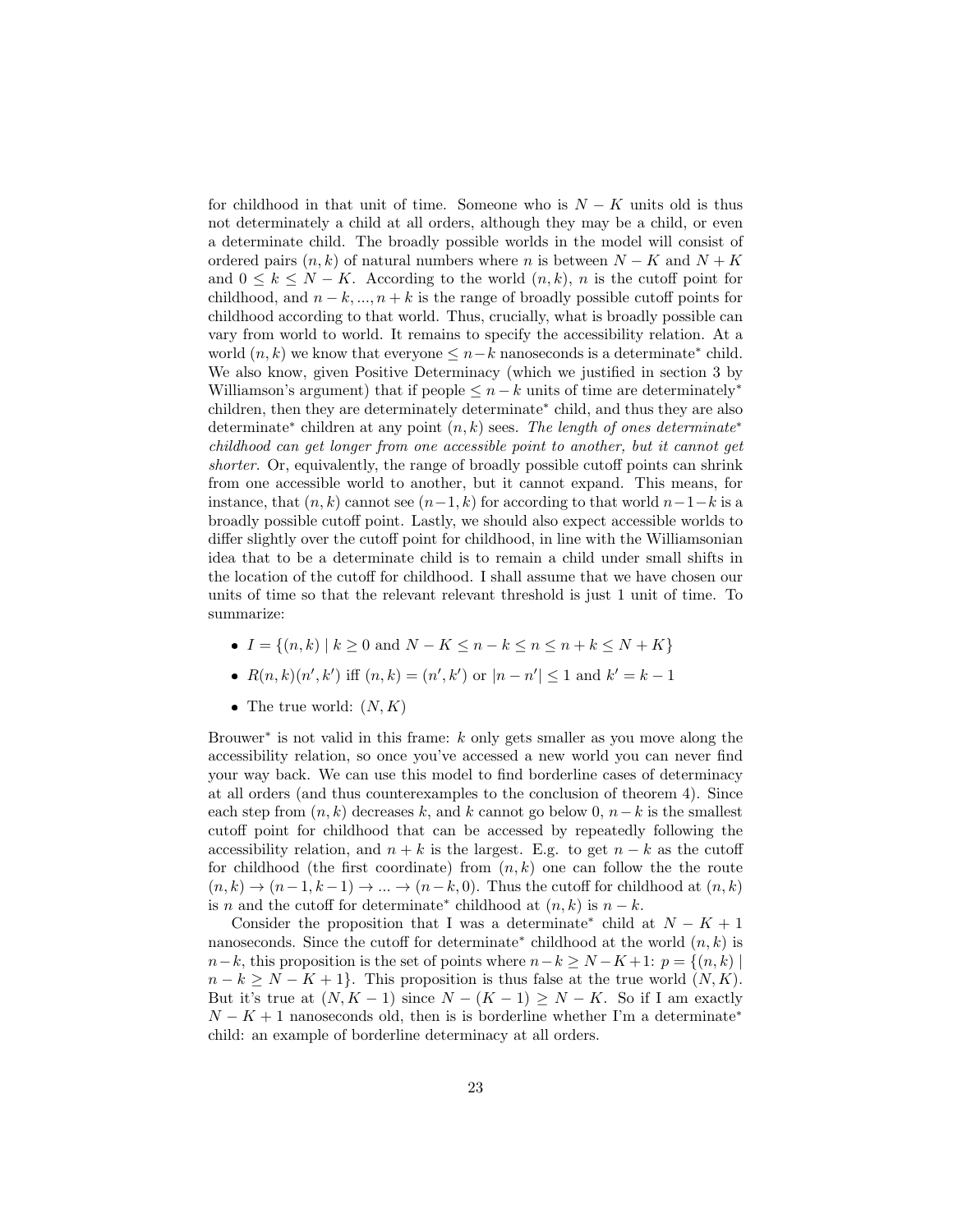We described the above model as a Kripke model. However it can, in fact, be redescribed as a sort of generalization of Mahtani's model mentioned above, in which each index comes with a pair of accessibility radii, which may vary from world to world: in this case, one for childhood and another for determinate<sup>\*</sup> childhood.<sup>30</sup>

# 8 Other Paradoxes of Higher-order Vagueness

Having defended the possibility of vagueness in what is determinate at all orders, let me conclude by relating my discussion to another class of paradoxes of higherorder vagueness which purport to show that there must be precision even among the finite iterations of determinacy. These paradoxes start with claims that formalize the thought, defended in section 1, that, for each number of iterations n, it is vague where the boundary of my determinate<sup>n</sup> childhood lies. Following Graff Fara's [14] influential presentation of this paradox, I will call these the Gap Principles, and may be formalized as follows:  $31$ 

**Gap Principle** If I was determinately a determinate<sup>n</sup> child at  $k$  nanoseconds, then I wasn't determinately not a determinate<sup>n</sup> child an  $k+1$  nanoseconds.

$$
\Delta \Delta^n C_k \to \neg \Delta \neg \Delta^n C_{k+1}
$$

The argument then purports to reduce these assumptions to absurdity. Apart from assumptions already defended above, namely Classical Logic and Closure, the only other principle used in the derivation is the principle of Determinacy Introduction stated below:

Determinacy Introduction From  $A$  one may infer  $\Delta A$ .

 $A \models \Delta A$ 

Before we proceed, it is worth emphasizing how this principle is different from the rule of necessitation. This is best illustrated by looking at a case where our new rule is uncontroversially invalid: the logic of metaphysical necessity. In that context the rule of necessitation allows one to prefix theorems of ones logic with a  $\Box$  — a reasonable rule given the plausible assumption that the relevant theorems express metaphysical necessities. By contrast, the analogue of Determinacy Introduction is clearly invalid, as allows one to infer the necessity of ones assumptions: from the widely accepted assumption that snow is white, one could infer that it was necessary that snow is white, a falsehood.

It is rare to find clear articulation of why Determinacy Introduction is a good form of inference. It is noteworthy, however, that many supervaluationists have described model theories in which Determinacy Introduction is valid. At

<sup>30</sup>Specifically, we use  $d((n, k), (n', k')) = max(|n - n'|, \sum_{i=k}^{k'} \frac{1}{2}^i)$  as the metric and  $r(n, k) =$  $(1, \frac{1}{2}^k)$  as the radius function.

<sup>31</sup>An earlier version appears in Wright [28]. See also Zardini [30] for another helpful perspective.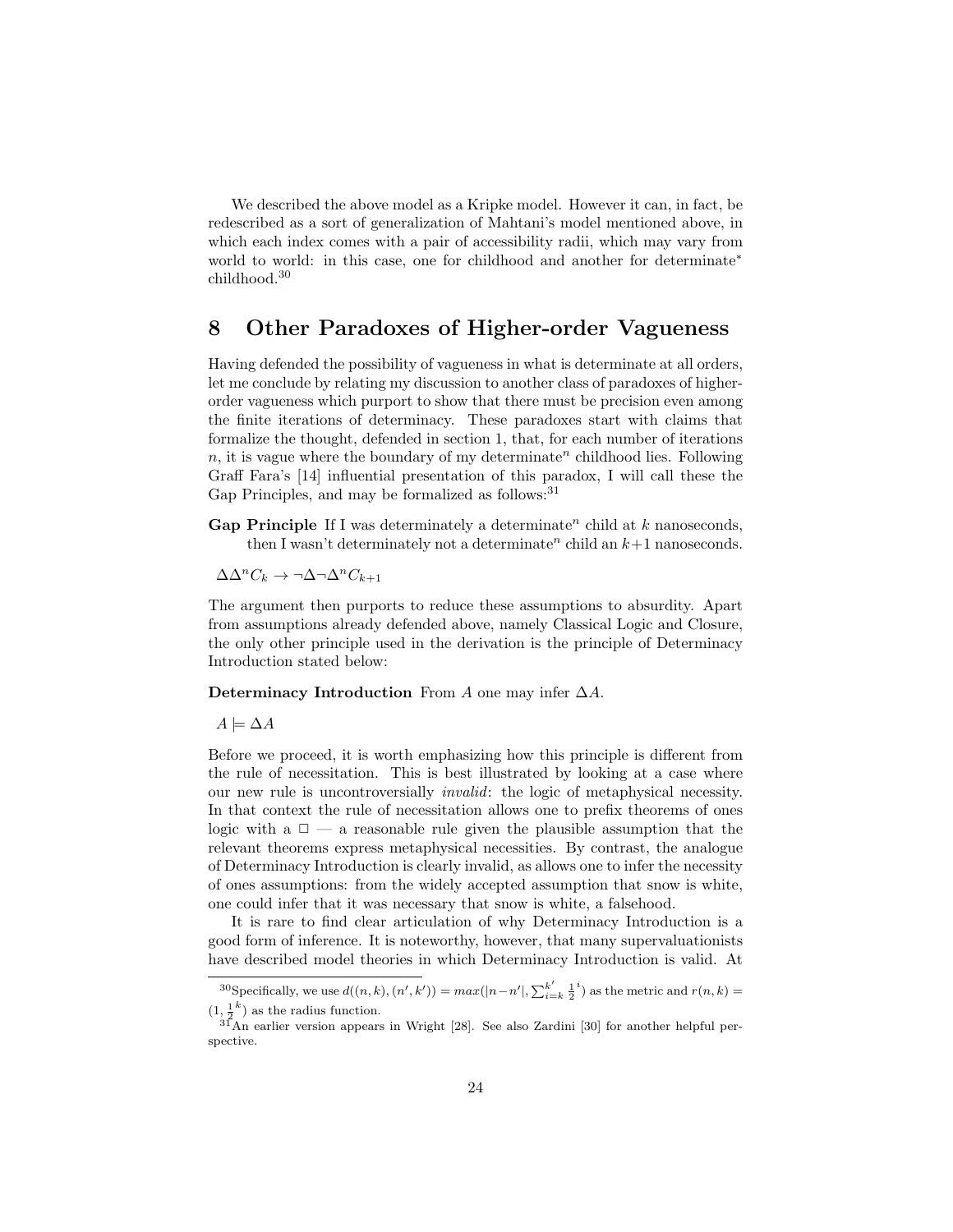least, in some sense of the world 'valid': there is actually some controversy over the meaning of the word 'valid', in this context and in general, but I think it is mostly beside the point and has made some of the subsequent discussion hard to untangle. Rather than get embroiled this controversy, I think it would be much more productive to simply look at what sorts of things this inference preserves.

In this context, there are three salient statuses that an inference might have. It might preserve truth (i.e. disquotational truth), it might preserve determinate truth, and it might preserve determinate truth at all orders. An inference is valid in the first (second, third) sense iff necessarily, whenever the premises are true (determinate, determinate at all orders), so is the conclusion.<sup>32</sup>

I am inclined to think that it is a purely terminological matter which of these three statuses should be associated with the honorific title of 'valid argument'. But at any rate, it is only in the last sense that the rule of determinacy introduction is straightforwardly valid. If the inference from A to  $\Delta A$  preserved disquotational truth then all conditionals of the form  $A \to \Delta A$  would be true, from which it immediately follows that there is no borderlineness whatsoever.<sup>33</sup> The assertion that determinacy introduction preserves determinate truth amounts to the claim that whatever is determinate is determinately determinate,  $\Delta A \rightarrow \Delta \Delta A$ : this is the controversial S4 axiom for determinacy which rules out most forms of second-order vagueness. By contrast, the rule of determinacy introduction does preserve determinacy at all orders: if A is determinate, determinately determinate, determinately determinately determinate, and so on, then (eliminating the first conjunct)  $A$  is determinately determinate, determinately determinately determinate and so on. This is just to say that if A is determinate at all orders, then determinately A is determinate at all orders.

What does it mean when we derive a contradiction from an assumption,  $A$ , using any of these three notions of inference? In the first case it means that it is impossible that  $A$  is true, in the second case it means that it is impossible that  $A$ is determinate, and in the third it means it is impossible that it be determinate at all orders. Here are some illustrative examples:  $A \wedge \neg A$  is inconsistent in all three senses, and in particular cannot be true. By contrast,  $A \wedge \neg \Delta A$  is inconsistent in the second and third senses, but not the first: it thus can't be determinate or determinate at all orders, but it could be true. Finally  $A \wedge \neg \Delta^* A$ is inconsistent only in the third sense: it is consistent that it be both true and determinate, but it cannot be determinate at all orders.

Since the Gap Principles — which encode the claim that the length of my determinate<sup>n</sup> childhood is vague — lead to absurdity according to the third sense of validity it follows that they cannot be determinate at all orders. But does that mean the length of my determinate<sup>n</sup> childhood is not vague? No: it is, in fact, perfectly consistent that the length of my determinate childhood is vague, that the length of my determinate determinate childhood is vague,

 $32$ Most theorists employ either the first or third notion, although Cobreros [10] argues that supervaluationists should adopt the second.

 $33((A \to \Delta A) \wedge (\neg A \to \Delta \neg A)) \to (\Delta A \vee \Delta \neg A)$  is an instance of the classical tautology  $((A \to B) \land (\neg A \to C)) \to (B \lor C)$ , and the antecedent is given by conjoining two instances of the schema.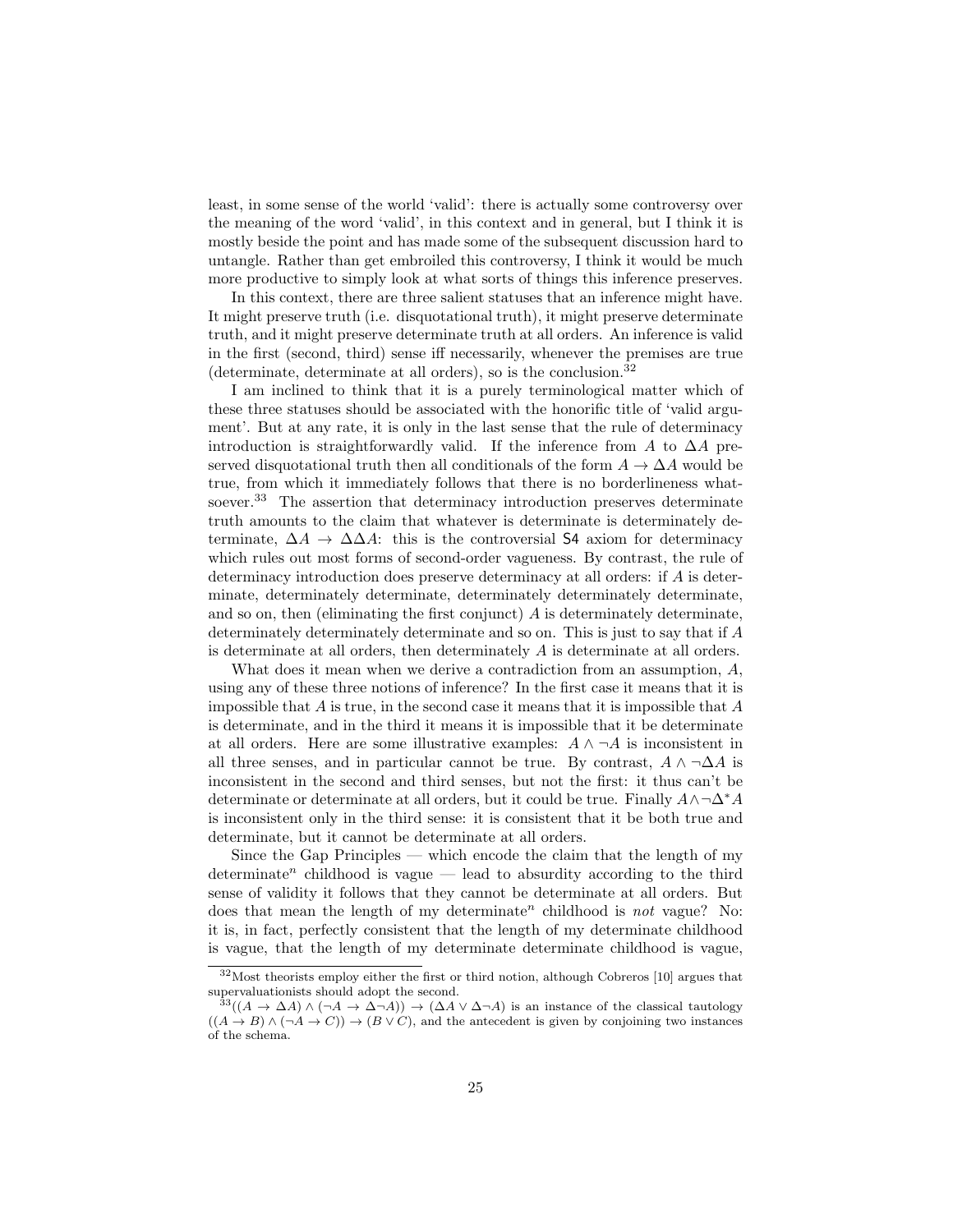and so on. Indeed, the model we described in section 7 corroborates all these assertions: at the true world  $(N, K)$  all of the Gap Principles are true.

The Gap Principles presumably have a more secure status than simply being true. We showed, in section 2, that even truths can be borderline, yet presumably the Gap Principles are not borderline. We seem, for instance, to be in a position to assert (as I did earlier) that the length of my determinate<sup>n</sup> childhood is not precise. Yet we shouldn't assert borderline truths. Similarly, we seem to be in a position to know that the length of my determinate<sup>n</sup> childhood is not precise, and borderlineness here would preclude this too. Thus we have good reason to believe that the Gap Principles are not only true but determinate. It is easy to verify that the Gap Principles are also determinate at  $(N, K)$  in our model.

Of course, I have just asserted the the Gap Principles are determinate, and in order for this assertion be proper it should also be determinate, which amounts to the claim that the Gap Principles are determinately determinate. And now I have just asserted that they are determinately determinate, and in order for that assertion to be proper they should be determinately determinately determinate! But can I continue this performance forever, each time justifying the determinacy of the previous assertion by appealing to the assumption that it was made properly? I think not: just because I have made an assertion properly, doesn't mean that I am in position to properly assert that my assertion was made properly. This situation should be familiar to those who accept the knowledge norm of assertion: one might know  $p$  without knowing that you know  $p$ , and thus be in a position to assert  $p$ , without being in a position to assert that you are in a position to assert p. But even without accepting the knowledge norm we can see why this reasoning is illegitimate. Being in a position to assert is as vague as any relation. For instance, I'm in a position to assert that I was a child a 0 nanoseconds, and not in a position to assert that I was a child at 100000000 nanoseconds, so there must be a n such that I am in a position to assert that I was a child a n nanoseconds, but not in a position to assert the same about  $n+1$ . Of course, this is a case where, although I am in a position to assert that I was a child at  $n$  nanoseconds, it is borderline whether I am in a position to assert this. Thus just from the principle that one shouldn't assert borderline propositions, we may infer that I cannot assert that I am in a position to assert, even though I am in a position to assert.

It is just as well that asserting the Gap Principles does not commit you to their determinacy at all orders, since the upshot of Fara's argument, we have shown, is that they are *not* determinate at all orders. This is seen quite clearly in our model of the last section: most worlds in that model see other worlds apart from themselves. The exception are the worlds of the form  $(n, 0)$ : since the second coordinate (the  $k$ ) must always decrease as you move to a new accessible world, and cannot go below 0, these worlds only see themselves. According to worlds that only see themselves, everything is precise:  $\Delta A$  and A become equivalent, and  $\Delta A \vee \Delta \neg A$  is true at these worlds for all sentences A. Since there is no vagueness at these worlds, there is no vagueness concerning the length of my determinate<sup>n</sup> childhood — the Gap Principles are false. One might find it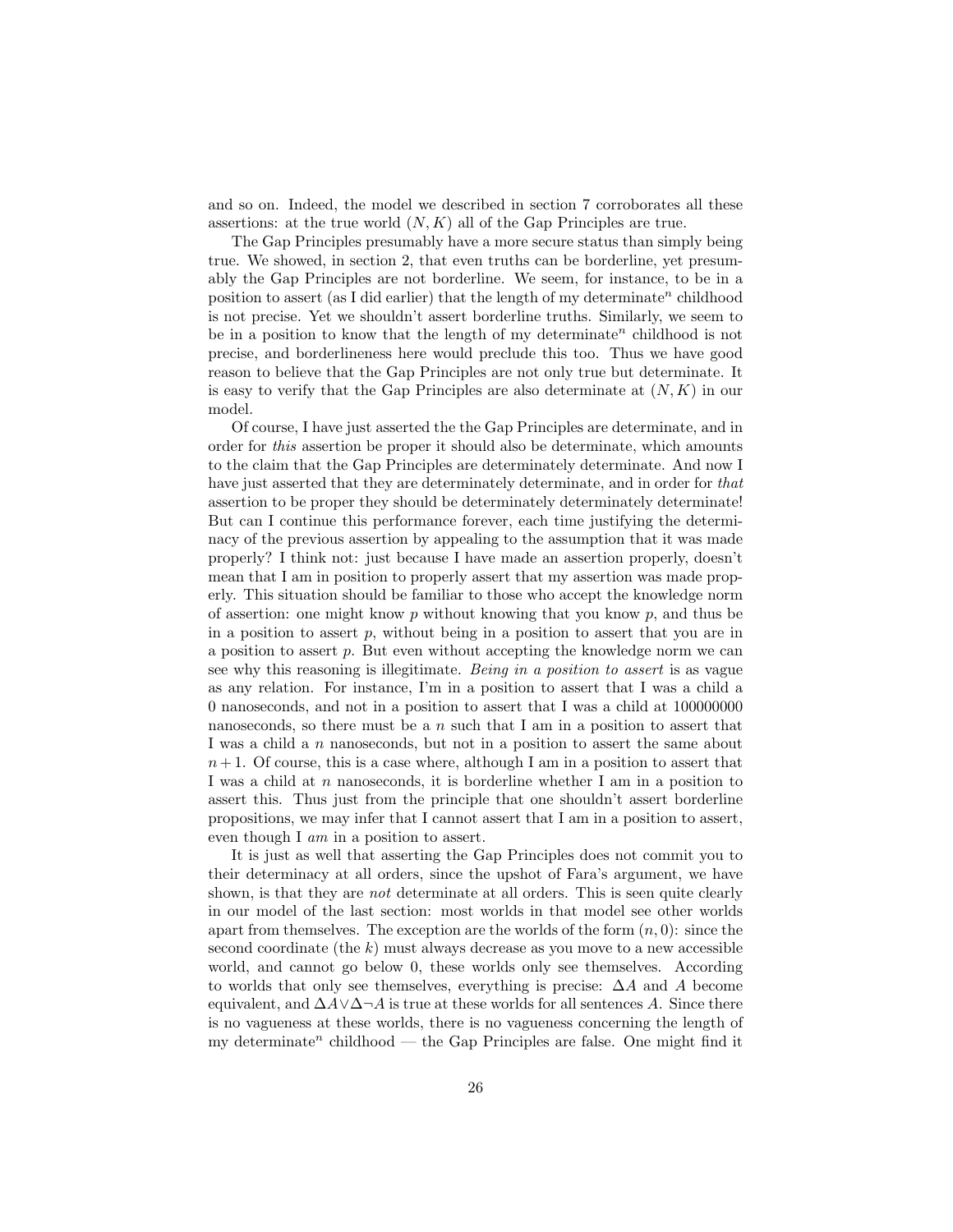odd that our model contains worlds in which there is no vagueness, however, on the interpretation of the indices I've been employing, they are merely broadly possible worlds. They are neither metaphysically possible, or possible in the sense of the determinacy operator, they are actually quite distant worlds: you cannot get to one from  $(N, K)$  in less than K steps. They are thus things that are not determinately K false.

I think this dispenses with Fara's argument. Nevertheless, since I have claimed that we may not assert propositions unless they are determinate, and I have also claimed that we may assert some propositions that fail to be determinate at all orders (like the Gap Principles), one might wonder what principled account of the relation between borderlineness and assertion could predict this. The view I defend in Bacon [1] and Bacon [3] (chapter 7) is simply this: borderlineness, and borderlineness alone, generates that distinctive vagueness related barrier to knowledge (and consequently assertion). If it is borderline whether it's borderline that Harry is bald, and Harry is in fact not borderline bald — he's determinately bald — then you are, barring other more mundane reasons for ignorance, in a position to know that Harry is bald. Rather, it will be borderline whether you are in a position to know that Harry is bald, and also borderline whether you are in a position to assert this. This picture goes along naturally with the view, which we suggested adopting in section 1, that vagueness is just identified with the source of that distinctive kind of ignorance, whatever that might be (and more generally is identified with whatever is behind whatever else you take to be the hallmark of vagueness). If it is vague whether something is vague, then it is simply vague whether it gives rise to that distinctive sort of ignorance.

This does not appear to be the dominant position in the philosophy of vagueness. According to orthodoxy, borderline borderlineness is also a distinctive source of ignorance. This goes equally for third and higher-order borderlineness: they all do the same work of preventing knowledge, and doing whatever else first-order vagueness does. According to this view, if you are in a position to assert something, then it cannot be borderline, or higher-order borderline: it must be determinate at all orders. This position is often associated with supervaluationism, but it is pretty widespread . It is explicit in much of Hartry Field's work (see e.g. [16]) and in Kit Fine's, both of whom endorse a nonclassical logic. Fine, for instance, writes: 'In asserting some propositions P1,P2, ..., one is committed to more than their actual content, one is also committed to their being definitely the case, definitely definitely the case, definitely definitely definitely the case, and so on' (Fine [17] p114).

But this makes it puzzling what the role of borderlineness operator really is: borderlineness on this picture is not what causes that distinctive kind of ignorance, and is associated with the other phenomena characteristic of vagueness. Second-order borderlineness, third-order borderlineness, and so on, also cause these things. Instead it is the umbrella concept — being borderline or higherorder borderline — that plays the important theoretical role and is responsible for the phenomena that has vexed philosophers of vagueness. Borderlineness itself is just an idle wheel: something that must be infinitely iterated in order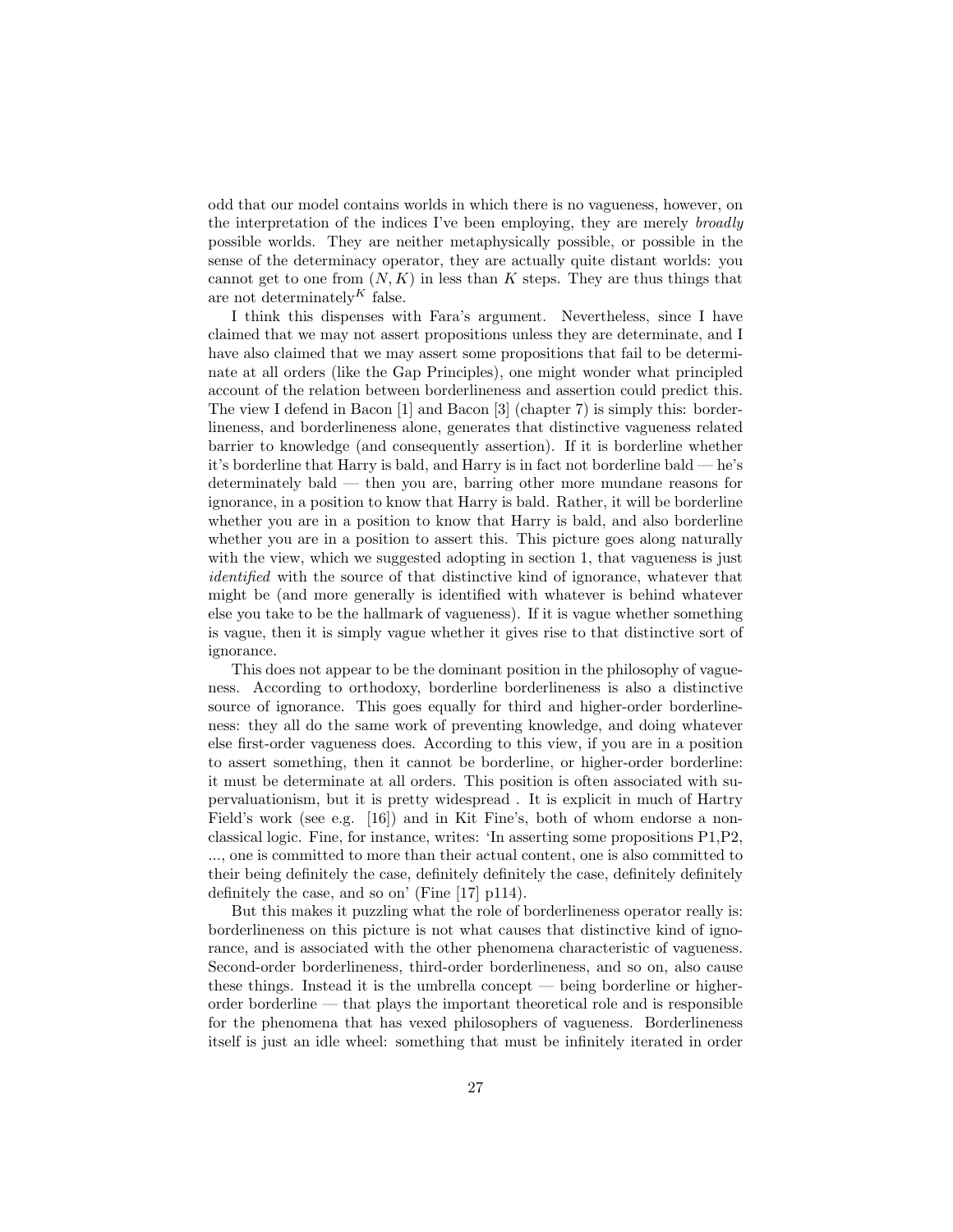to generate the theoretically useful notion — the one that governs proper assertion, knowledge, uncertainty and so on. If this is your view, what is the use of borderliness in the first place? Wouldn't it be simpler to relabel the umbrella concept 'borderlineness' and theorize in the way I have suggested? Doing so, I submit, leads to a much more satisfactory account of vagueness.

# 9 Appendix

#### 9.1 The Distribution of Determinacy over Conjunction

In this section we prove the following theorem.

**Theorem 6.** One can derive  $\Delta \wedge$  Distribution from Classical Logic, Necessitation, Closure and Brouwer's Principle.

 $\Delta \wedge$  Distributivity  $\bigwedge_{i<\omega}\Delta A_i \to \Delta \bigwedge_{i<\omega} A_i$ .

The assumptions, recall, are

Closure  $\Delta(A \to B) \to (\Delta A \to \Delta B)$ 

Brouwer's Principle  $A \to \Delta \diamondsuit A$ 

Necessitation if  $\vdash A$  then  $\vdash \Delta A$ 

Classical Logic is taken to include the following principles of infinitary conjunction:

- C1.  $\bigwedge_{i<\omega} A_i \to A_n$  for each  $n<\omega$ .
- C2.  $\bigwedge_{i<\omega}(A_i \to B_i) \to (\bigwedge_{i<\omega} A_i \to \bigwedge_{i<\omega} B_i).$
- C3. If  $\vdash A_i$  for each  $i < \omega, \vdash \bigwedge_{i < \omega} A$ .

For convenience I shall introduce an operator  $\Diamond p := \neg \Delta \neg p$ .

Although the distributivity of  $\Delta$  over infinite conjunctions is independent of K (we establish this below), the distributivity of  $\diamondsuit$  over infinite conjunctions, perhaps surprisingly, is not independent in this way and can be show given just some relatively uncontroversial principles governing infinite conjunction.

**Lemma 7.**  $\Diamond \bigwedge_{i<\omega} p_i \to \bigwedge_{i<\omega} \Diamond p_i$  is derivable from C1-C3, Closure and Necessitation.

*Proof.* First note that  $\Diamond \bigwedge_{i \in \omega} p_i \to \Diamond p_j$  for each j, by C1 and the background modal logic of K. Then by C3 and then C2 we can infer  $\Diamond \bigwedge_{i<\omega} p_i \to \bigwedge_{i<\omega} \Diamond p_i$ .

We may now prove theorem 3 as follows:

Proof. Brouwer's Principle directly gives us: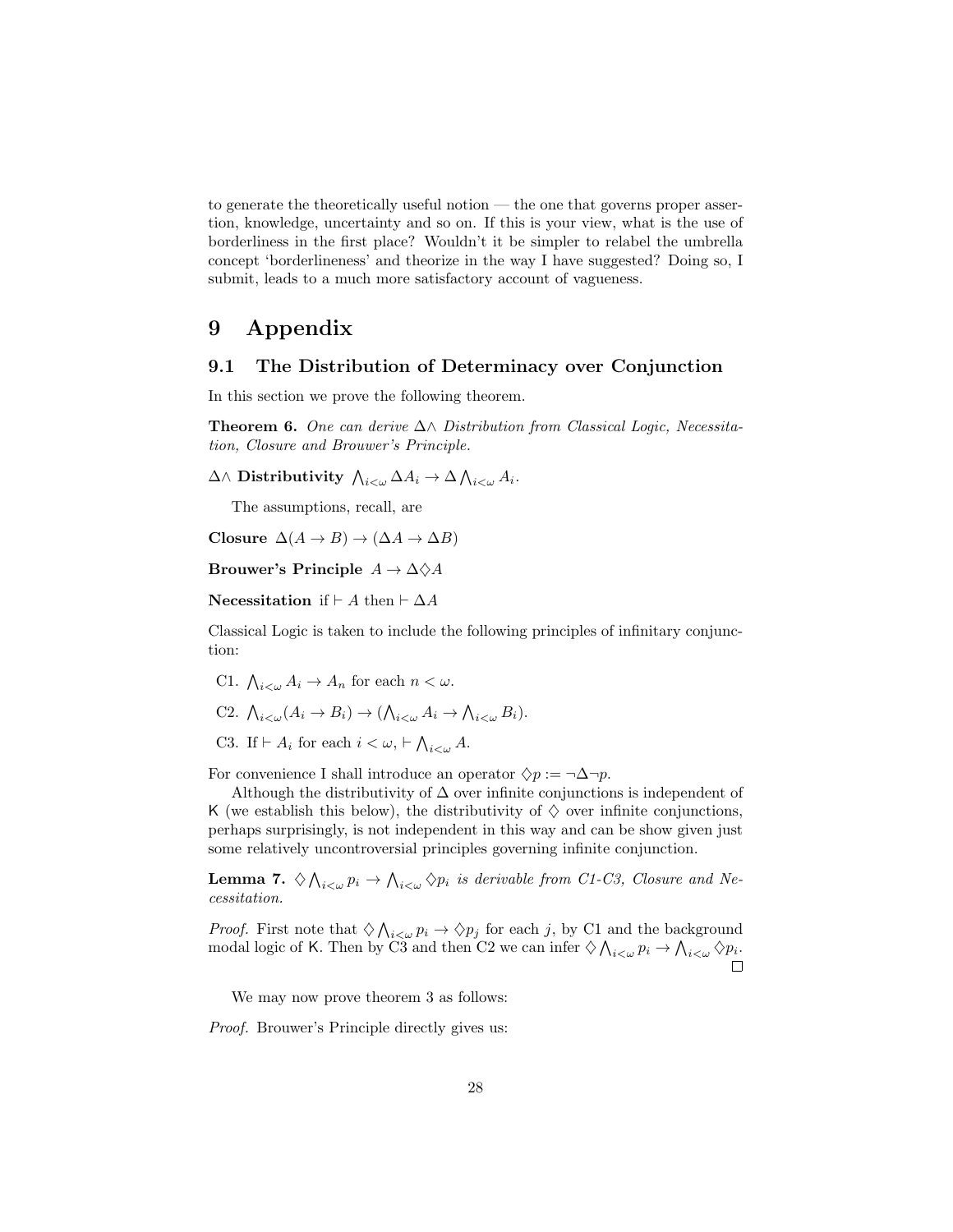$\bigwedge_{i<\omega}\Delta p_i\to \Delta\Diamond\bigwedge_{i<\omega}\Delta p_i$ 

We may also infer from our lemma that

$$
\Delta \diamondsuit \bigwedge_{i<\omega} \Delta p_i \to \Delta \bigwedge_{i<\omega} \diamondsuit \Delta p_i
$$

by applying necessitation and the K principle. Finally we have

 $\Delta\bigwedge_{i<\omega}\bigotimes\Delta p_i\to \Delta\bigwedge_{i<\omega}p_i$ 

because we have  $\Diamond \Delta p_i \to p_i$  for each i by B. So by C3 and then C2 we get  $\bigwedge_{i<\omega}\bigotimes\Delta p_i\to\bigwedge_{i<\omega}p_i$ , and by necessitation and K that gives (12).

But the three equations above give Distributivity.

 $\Box$ 

This establishes  $\Delta \wedge$  Distributivity given our assumptions. It should be noted that this argument does not appeal to any characteristically classical principles. Indeed this argument can be carried out provided one has the following rules of inference as primitive or derived:

$$
\rightarrow 1. \ A, A \rightarrow B \vdash B
$$

 $\rightarrow 2. A \rightarrow B, B \rightarrow C \vdash A \rightarrow C$ 

$$
\rightarrow\!\!3.~A\rightarrow B\vdash\neg B\rightarrow\neg A
$$

And we take both versions of Brouwer's Principle as axioms:  $A \to \Delta \diamond A$  and  $\diamondsuit \Delta A \rightarrow A$ . (Without the second version the most we could prove without double negation elimination would be things of the form  $\diamondsuit \Delta \neg A \rightarrow \neg A$ .) Given Closure and Necessitation as background assumptions, this suggests that in order to reject ∆∧ Distributivity in a non-classical framework one must also reject Brouwer's Principle.

Note also that our derivation made *essential* use of Brouwer's Principle. Without it we could not prove  $\Delta \wedge$  Distributivity as the following independence result shows.

**Proposition 8.**  $\Delta \wedge$  distributivity is independent of Closure, Necessitation, Factivity and C1-C3.

*Proof.* Construct a Montague-Scott frame as follows (see Chellas [8]): Let  $W :=$ N and for each world  $w ∈ W$  let the necessary propositions at  $w, N(w)$ , be the cofinite subsets of  $W$  (if we are trying to model Factivity as well we let  $N(w) := \{ X \cup \{w\} \mid X \text{ is cofinite} \}.$  Then  $\langle W, N \rangle$  satisfies:

- 1.  $N(w)$  is nonempty.
- 2.  $X \in N(w)$  and  $X \subseteq Y$  then  $Y \in N(w)$ .
- 3. If  $X, Y \in N(w)$  then  $X \cap Y \in N(w)$
- 4. (For Factivity) If  $X \in N(w)$  then  $w \in X$ .

Thus our frame models our assumptions including C1-C3. However it does not model  $\Delta \wedge$  Distributivity, as can be seen by letting  $\llbracket p_i \rrbracket := \{n \in \mathbb{N} \mid n > i\}$  (for KT:  ${n \in \mathbb{N} \mid n > i} \cup {0}$ , allowing  $\Delta \wedge$  Distributivity to fail at 0.) On the other hand any Kripke frame (reflexive Kripke frame) will validate K (KT) along with ∆∧ Distributivity.  $\Box$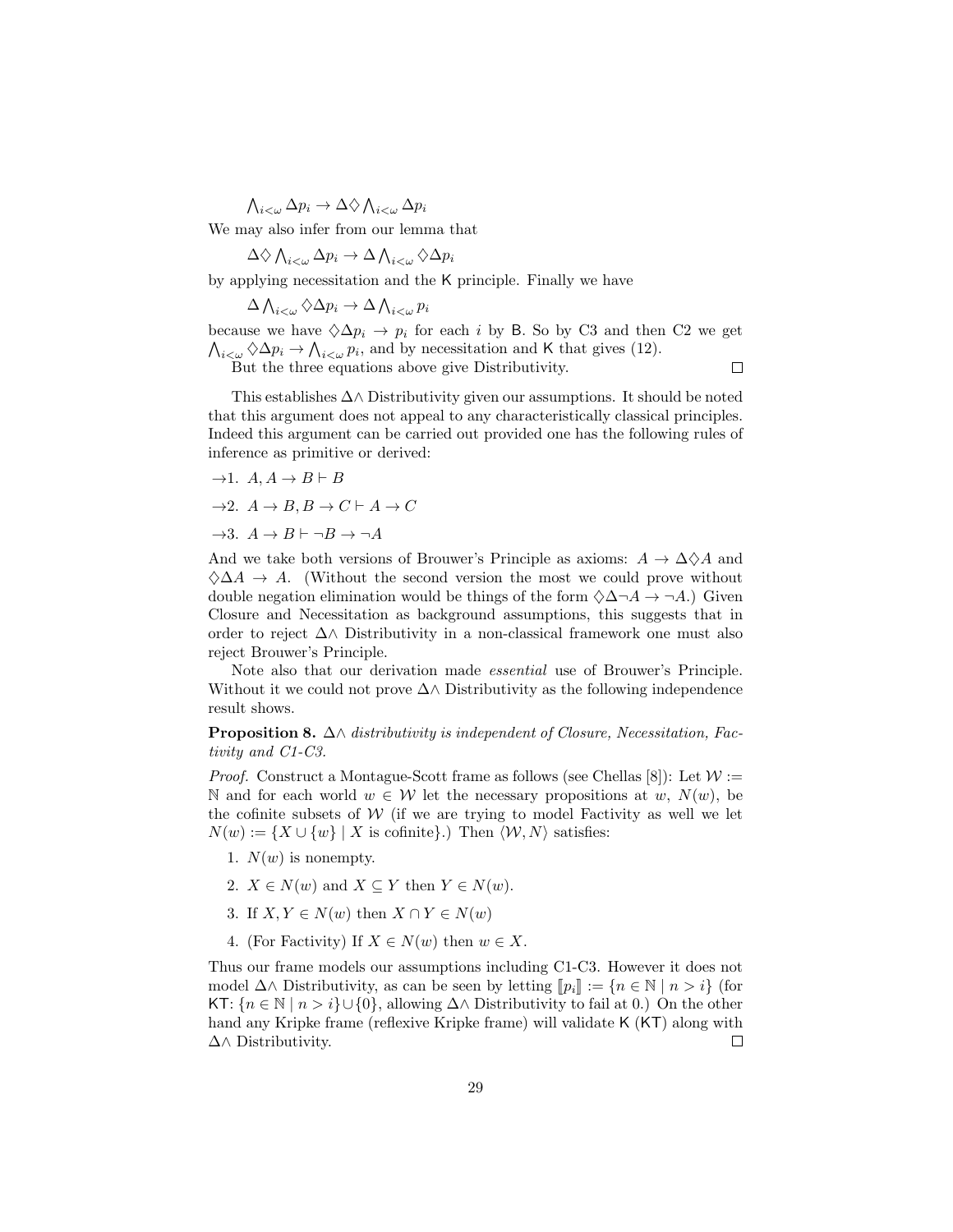#### 9.2 Positive and Negative Determinacy

In this section we establish the following theorem.

**Theorem 9.** Given the above assumptions  $-$  **Classical Logic, Necessita**tion, Closure and Brouwer's Principle — one can prove the following two conditionals:

Positive Determinacy  $\Delta^* A \to \Delta \Delta^* A$ .

Negative Determinacy  $\neg \Delta^* A \rightarrow \Delta \neg \Delta^* A$ .

We first show how to derive Positive Determinacy

Proposition 10. Positive Determinacy follows in Classical Logic from Classical Logic, Brouwer's Principle, Closure and Necessitation).

This is essentially the argument given in Williams [27].

Proof. Firstly we note that

 $\bigwedge_{n<\omega}\Delta^n A\to \bigwedge_{n<\omega}\Delta^{n+1} A$ 

is provable from C1-C3: it corresponds to eliminating the first conjunct. We have  $\bigwedge_{n<\omega}\Delta^n A\to \Delta^iA$  for each  $0< i<\omega$  by C1. Thus  $\bigwedge_{i<\omega}(\bigwedge_{n<\omega}\Delta^n A\to\Delta^iA)$  $\Delta^{i+1}A$ ) by C3. So finally  $\bigwedge_{n<\omega}\Delta^n A\to\bigwedge_{i<\omega}\Delta^{i+1}A$  by C2.) By theorem 3 we can derive  $\Delta \wedge$  Distributivity from the stated assumptions. By  $\Delta \wedge$  Distributivity we can immediately infer

 $\vdash \bigwedge_{n<\omega} \Delta^n A \to \Delta \bigwedge_{n<\omega} \Delta^n A$ 

which is, given definitions:

Positive Determinacy  $\Delta^* A \to \Delta \Delta^* A$ .

 $\Box$ 

Proposition 11. Negative Determinacy follows in Classical Logic from Classical Logic, Brouwer's Principle, Closure and Necessitation.

*Proof.* 1. ¬ $\Delta \Delta^* A \rightarrow \Delta^* A$  contraposing Positive Determinacy.

- 2.  $\Delta(\neg \Delta \Delta^* A \rightarrow \neg \Delta^* A)$  by Necessitation
- 3.  $\Delta \neg \Delta \Delta^* A \rightarrow \Delta \neg \Delta^* A$  from 2 by Closure
- 4.  $\neg$ Δ<sup>∗</sup> $A \rightarrow$   $\triangle$  $\neg$  $\triangle$ <sup>\*</sup> $A$  an instance of Brouwer's Principle
- 5. ¬ $\Delta^* A \to \Delta \neg \Delta \Delta^* A$  substituting logical equivalents.

6.  $\neg$ ∆<sup>∗</sup>A → ∆ $\neg$ ∆<sup>∗</sup>A by 3 and 5 and transitivity of the conditional.

Note that step 5 relied on the substitution of logical equivalents which is a derived rule given our assumptions. Thus we have

Negative Determinacy  $\neg \Delta^* A \rightarrow \Delta \neg \Delta^* A$ .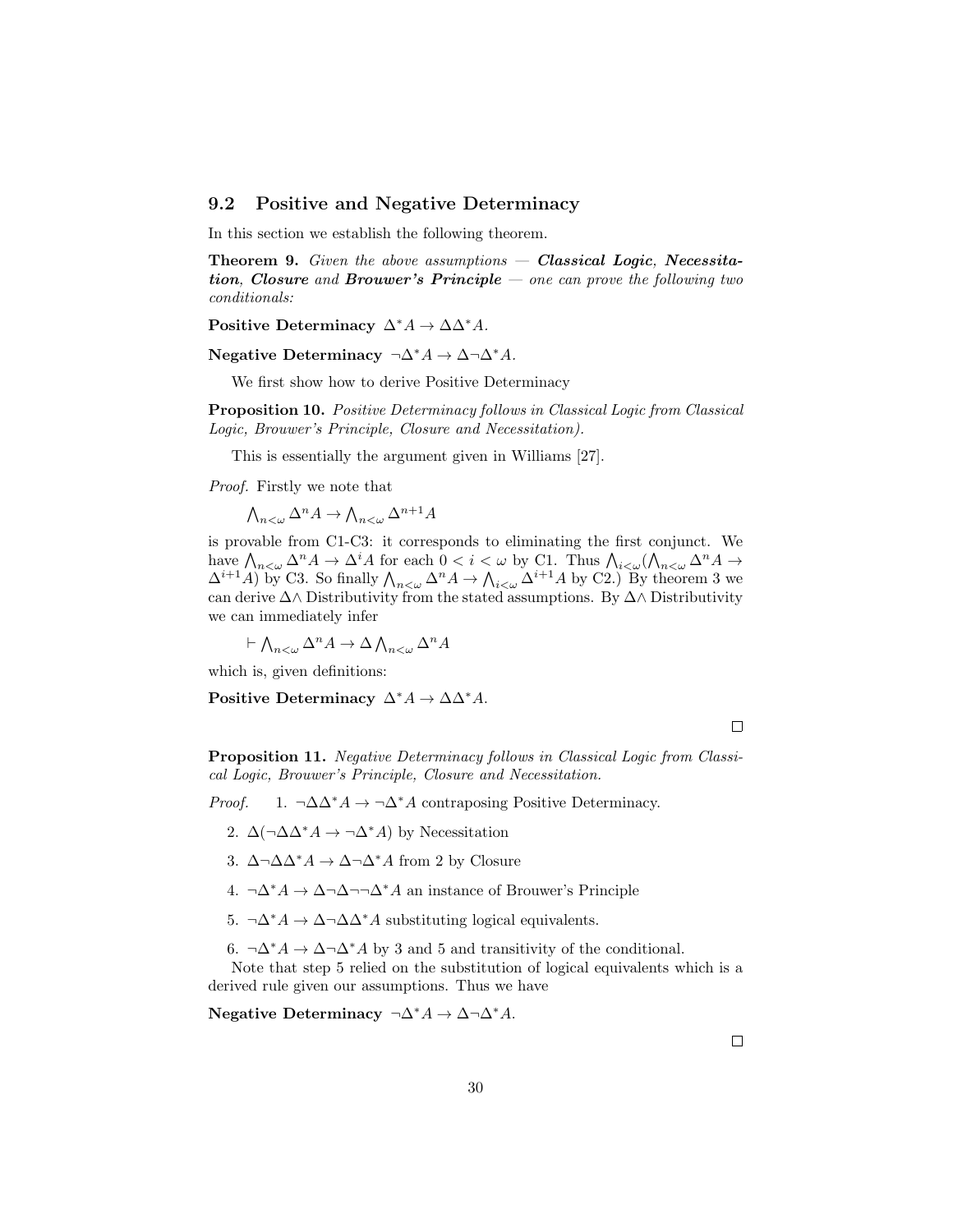#### 9.3 The logic of v-frames

Here we demonstrate some relevant facts about the logic of vagueness in vframes. Recall that:

**Definition 1.** A v-frame is a triple  $\langle W, d(\cdot, \cdot), r(\cdot) \rangle$  where  $\langle W, d \rangle$  is a metric space, and  $r: W \to \mathbb{R}^+$  obeys the following:

(A) ∀w,  $v \in W$ ,  $|r(w) - r(v)| \leq d(w, v)$ 

A formula of propositional modal logic is valid on a v-frame  $\langle W, d, r \rangle$  iff it is valid on the Kripke frame  $\langle W, R \rangle$  where  $Rxy$  iff  $d(x, y) \leq r(x)$ .

Dorr [12] shows, translating into the terminology of v-frames, that B is not valid over the v-frame  $\langle (1, 2), |x - y|, \frac{x}{3} \rangle$  although the weaker principles  $p \to \Delta \neg \Delta \Delta \neg p$  and B<sup>2</sup> are valid in this frame. It is possible, however, to construct v-frames in which  $p \to \Delta \neg \Delta^n \neg p$  is valid for no  $n \in \mathbb{N}$ . For example, let  $W := \{0, 1\}, d(x, y) = |x - y|, r(0) = 1 \text{ and } r(1) = \frac{1}{2}.$ 

What is the logic of v-frames? Clearly every v-frame generates a corresponding reflexive Kripke frame, so the logic of v-frames contains KT. One might have hoped that every reflexive Kripke frame could be generated from a v-frame this way ensuring a logic of exactly KT. This reduces to the question of whether every reflexive Kripke frame can given the structure of a metric space in such a way that there is a a closed ball around each node that contains all and only those nodes it can see. Unfortunately this does not hold:

**Proposition 12.** Suppose  $F$  is a Kripke frame based on a v-frame. If  $F$  contains a cycle, it contains a 2-cycle.

*Proof.* To see this suppose that  $\langle a_0, \ldots, a_n \rangle$  is a cycle in  $\mathcal{F} = \langle W, R \rangle$  where  $n > 2$ . For convenience let  $a_i = a_j$  where  $j = i \mod (n + 1)$  for  $i > n$ . Now suppose that that  $\neg Ra_{i+1}a_i$  for every i. Since for each i  $Ra_ia_{i+1}$  we know that  $d(a_i, a_{i+1}) \leq r(a_i)$  in the corresponding v-frame. We also know that  $r(a_i)$  $d(a_{i-1}, a_i)$  since  $\neg Ra_i a_{i-1}$ . Thus for each i,  $d(a_i, a_{i+1}) \leq r(a_i) < d(a_{i-1}, a_i)$ , so  $r(a_n) < d(a_{n-1}, a_n) \le r(a_{n-1}) < \ldots \le r(a_{-1}) = r(a_n)$ , i.e.  $r(a_n) < r(a_n)$ which is a contradiction. So for some i,  $Ra_i a_{i+1}$  and  $Ra_{i+1} Ra_i$ .  $\Box$ 

v-frames thus have more structure than reflexive frames. However, it turns out this does not make a difference to the logic:

**Theorem 13** (Completeness). A set  $\Sigma$  is valid on every v-frame iff it's members are theorem's of KT.

*Proof.* Suppose that  $\Sigma$  is a KT-consistent set of formulae. Then  $\Sigma$  is satisfiable on the canonical frame  $\mathcal{F}$ .  $\mathcal{F}$  may contain cycles without 2-cycles, so we cannot yet infer that  $\Sigma$  is satisfiable on some v-frame. However we may construct a frame from  $F$ , with all the cycles ironed out by a standard technique called 'unraveling' (see e.g. Hughes and Cresswell [11] chapter or Blackburn et al. [5]). The result is equivalent to a v-frame.

Let  $a_0$  be a maximal KT-consistent set containing Σ. We may assume that  $a_0$  is a root of F (if it isn't take the generated subframe around  $a_0$  and work with that instead.) Define  $\mathcal{F}^+ := \langle W^+, R^+ \rangle$  as follows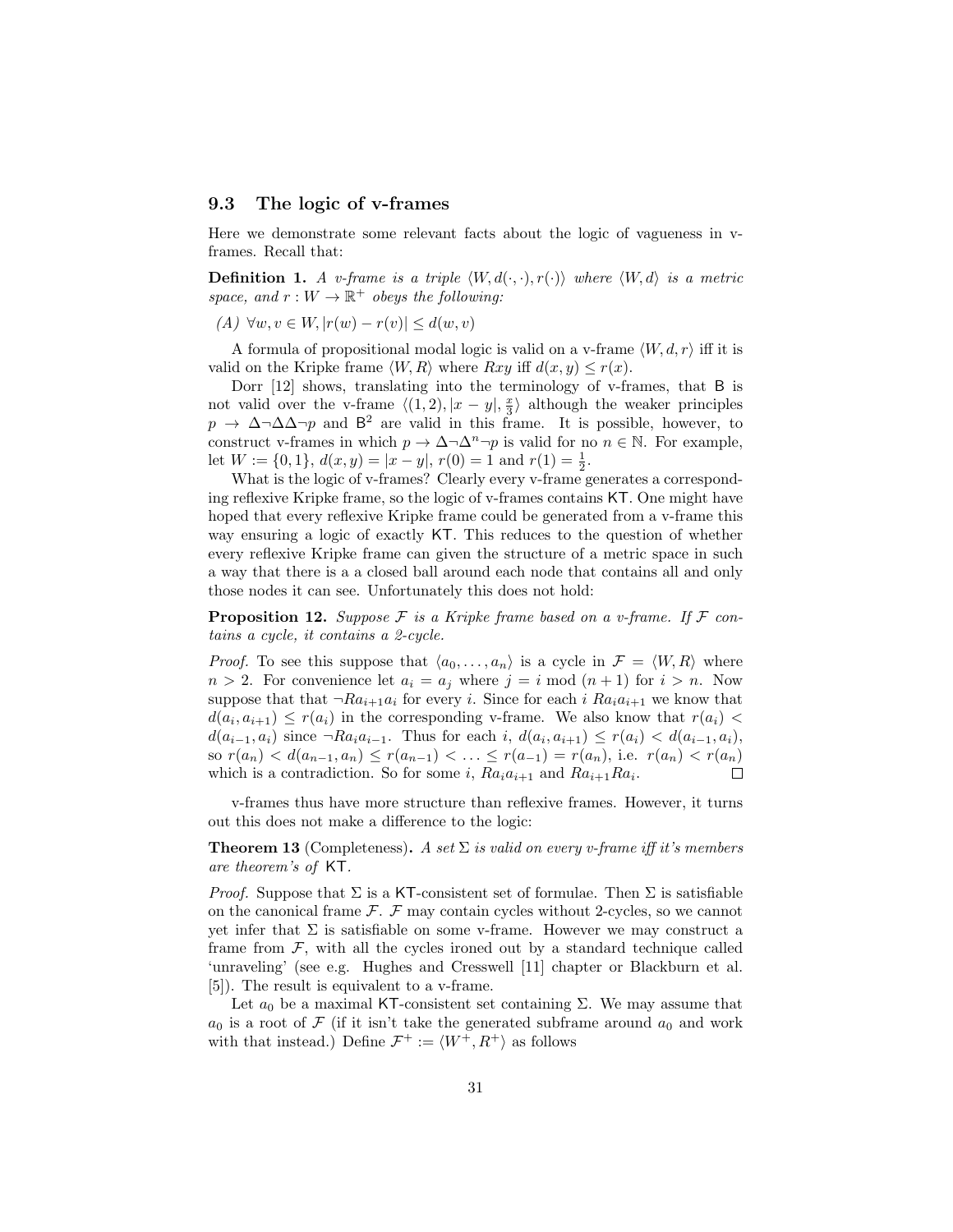- $W^+ := \{ s \mid s \text{ a path in } \mathcal{F} \text{ such that } s_0 = a_0 \}$
- $R^+ := \{\langle s, t \rangle | |t| = |s| + 1 \text{ and } s_i = t_i \text{ for } i \leq |s| \text{ or } s = t\}$

**Fact**  $f(a_0, \ldots, a_n) = a_n$  is a bounded morphism from  $\mathcal{F}^+$  to  $\mathcal{F}$ , and any set of sentences satisfiable on  $\mathcal F$  is satisfiable on  $\mathcal F^+$  (see for example Blackburn et al. [5]).

It follows that  $\Sigma$  is satisfiable on  $\mathcal{F}^+$ . Now we construct our v-frame as follows:

- We begin by defining distance between adjacent points. If  $R^+st$  then  $e(s,t) = e(t,s) = \frac{1}{2^{|s|}}$ . Always fix  $e(s,s) = 0$
- $\bullet$   $d(s,t) := \inf \{ \sum_{i=0}^{n} e(p_i, p_{i+1}) \mid p_0 = s, p_n = t, p \text{ a path in the symmetric closure of } \mathcal{F}^+ \}$
- $r(s) := \frac{1}{2^{|s|}}$

It is now easy to check that  $\langle W^+, d, f \rangle$  is a v-frame and that  $R^+st$  iff  $d(s, t) \leq$  $r(s)$ .  $\Box$ 

Cian Dorr has pointed out to me that the constraint (A) on v-frames does not play much of a role in the proof of our completeness theorem. This allows us to prove a slightly more general result:

**Definition 2.** a difference measure is a function  $g : \mathbb{R}^2 \to \mathbb{R}$  such that:

- $\bullet$  g is continuous in both arguments.
- $\bullet$   $g(x, x) = 0$
- $g(x, y) = g(y, x)$  (this constraint is not needed in what follows, but seems independently desirable.)

For a given difference measure, g, a g-frame is a triple  $\langle W, d(\cdot, \cdot), r(\cdot) \rangle$  where  $\langle W, d \rangle$  is a metric space, and  $r : W \to \mathbb{R}$  such that:

 $(A') \ \forall w, v \in W, g(r(w), r(v)) \leq d(w, v)$ 

Corollary 14. For any difference measure g, the logic of g-frames is KT.

*Proof.* Note that for any positive a there is a  $b < a$  such that  $q(a, b) < a$  since  $g(a, a) = 0$  and g is continuous in both arguments. For any a pick a unique such  $b, a_g$  (choice.)

Now modify the construction in Theorem 4.1 as follows.

- Fix  $e(s, s) = 0$  for every s.
- Let  $e(\langle a_0 \rangle), t) = e(t, \langle a_0 \rangle) := 1$  for  $t \neq \langle a_0 \rangle$  such that  $R^+ \langle a_0 \rangle, t$ .
- Suppose that  $e(s,t) = e(t,s) = a$  has already been defined for  $R^+st$ , and suppose that  $R^+tu$   $t \neq u$ . Define  $e(t, u) = e(u, t) = a_g$ .
- $d(s,t) := \inf \{ \sum_{i=0}^n e(p_i, p_{i+1}) \mid p_0 = s, p_n = t, p \text{ a path in the symmetric closure of } \mathcal{F}^+ \}$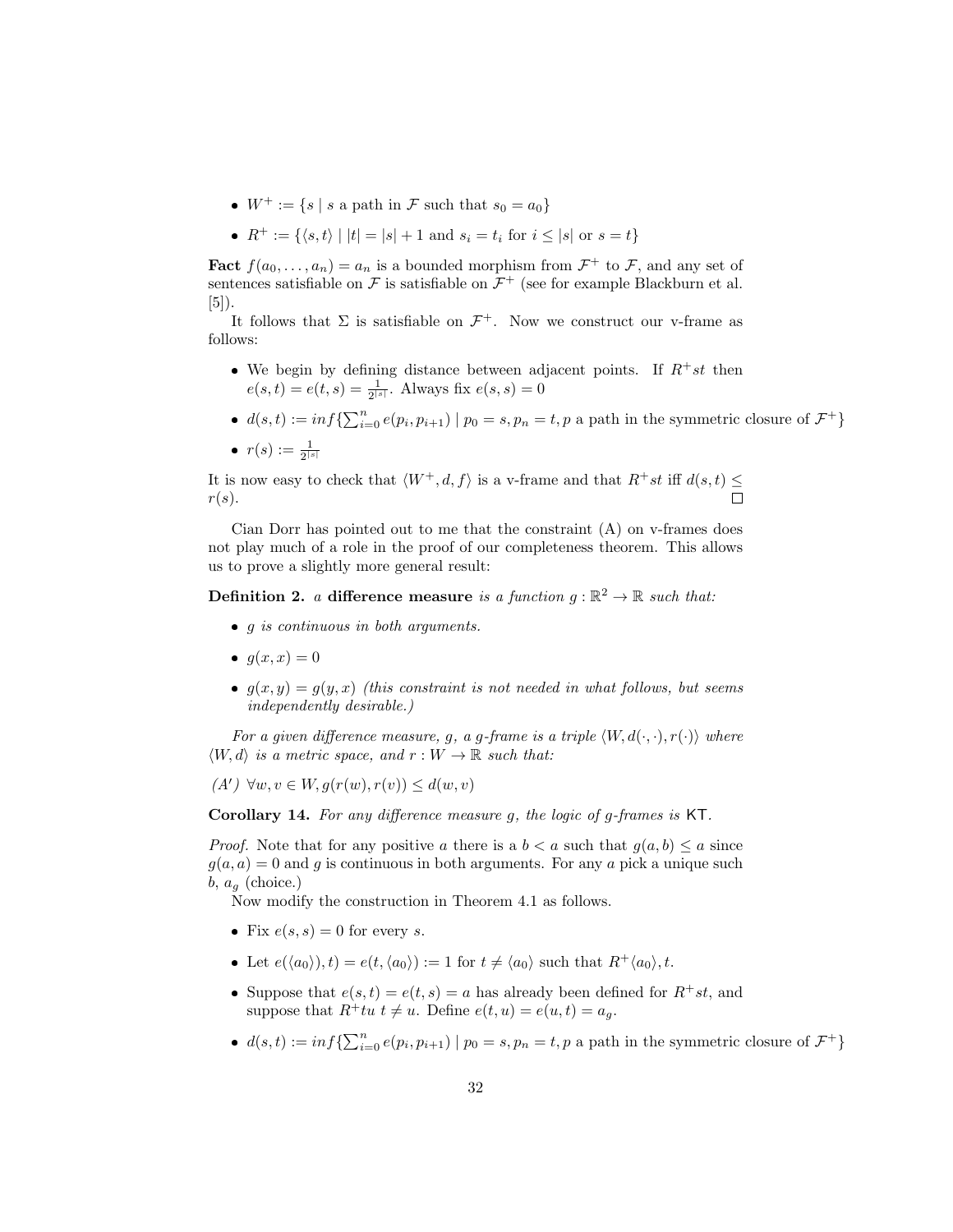$$
\bullet \ \ r(s) := \sup\{e(s,t) \mid R^+st\}.
$$

The interest in this generalization is that one might think that it becomes much harder for two points to differ on the interpretation of 'determinately' the closer together they are. Perhaps it is not the difference between  $r(w)$  and  $r(v)$ that must be less than  $d(w, v)$  but the difference between their ratios, or some other such g.

#### 9.4 Weakenings of Brouwer's Principle

In this section we prove some facts about the weakening of Brouwer's Principle we called Brouwer<sup>∗</sup> in section 7.

Brouwer<sup>∗</sup>  $\Delta(p \to \Delta p) \to (\neg \Delta \neg p \to p)$ 

In what follows we shall refer to this principle as simply  $B^*$ .

**Proposition 15.**  $B^*$  is valid in the class of v-frames just described. In the presence of  $KT$ ,  $B^*$  defines the backtrack principle:

Whenever Rxy there exists  $z_1, \ldots, z_n$  such that (a)  $z_1 = y$ ,  $z_n = x$  and  $Rz_iz_{i+1}$  for  $1 \leq i < n$  and (b)  $Rxz_i$  for  $1 \leq i \leq n$ .

*Proof.* We shall show that  $(\Delta(p \to \Delta p) \land \neg \Delta \neg p) \to p$  defines the requisite property. Suppose the reflexive frame  $\mathcal{F} = \langle W, R \rangle$  has the backtrack property. Now suppose  $x \Vdash (\Delta(p \to \Delta p) \land \neg \Delta \neg p)$ . The second conjunct ensures that there is a y such that  $Rxy$  and  $y \Vdash p$ . Since F has the backtrack property there is a finite path back from y to x,  $z_1, \ldots, z_n$ , which x can see. Since  $x \Vdash \Delta(p \to \Delta p)$ each  $z_i \Vdash p \to \Delta p$ . Since  $z_1 = y$  and  $y \Vdash p$ ,  $y \Vdash \Delta p$  - by induction we can see that  $z_i \Vdash p$  for each i which means  $z_n = x \Vdash p$  as required.

For the other direction suppose, for contradiction, that  $\mathcal{F} \models (\Delta(p \to \Delta p) \land \Delta p)$  $\neg \Delta \neg p$   $\rightarrow p$  but F lacks the backtrack property. This means that for some x and y, Rxy but there is no path back from y to x which x can see. Define the following valuation on F: w  $\Vdash p$  iff there are  $z_1, \ldots z_n$  such that (1)  $z_1 = y$ ,  $Rz_nw$  and  $Rz_iz_{i+1}$  for  $1 \leq i \leq n$  and (2)  $Rxz_i$  for  $1 \leq i \leq n$ . Certainly if x had this property then  $z_1, \ldots, z_n, x$  would be a path back to x which x can see, so  $x \not\Vdash p$ . However  $x \Vdash \Delta(p \to \Delta p)$  since if  $Rxw$  and  $w \Vdash p$  then there is a path from y to w satisfying (1) and (2):  $z_1, \ldots z_n$ . Furthermore, for any world that w sees,  $w', z_1, \ldots, z_n, w$  will be a path from y to w' satisfying (1) and (2), since Rxw.

 $\Box$ 

In section 7 we argued that  $B^*$  is valid in v-frames based on metric spaces of the form  $\mathbb{R}^n$  where the radius function function determined a open, rather than a closed ball around each  $a \in \mathbb{R}^n$ . In these frames whenever x can see y, there is a path back from  $y$  to  $x$ . Is KTB<sup>\*</sup> the modal logic of these v-frames? We start with a negative result: KTB<sup>\*</sup> is not sound and *strongly* complete with respect to any class of frames.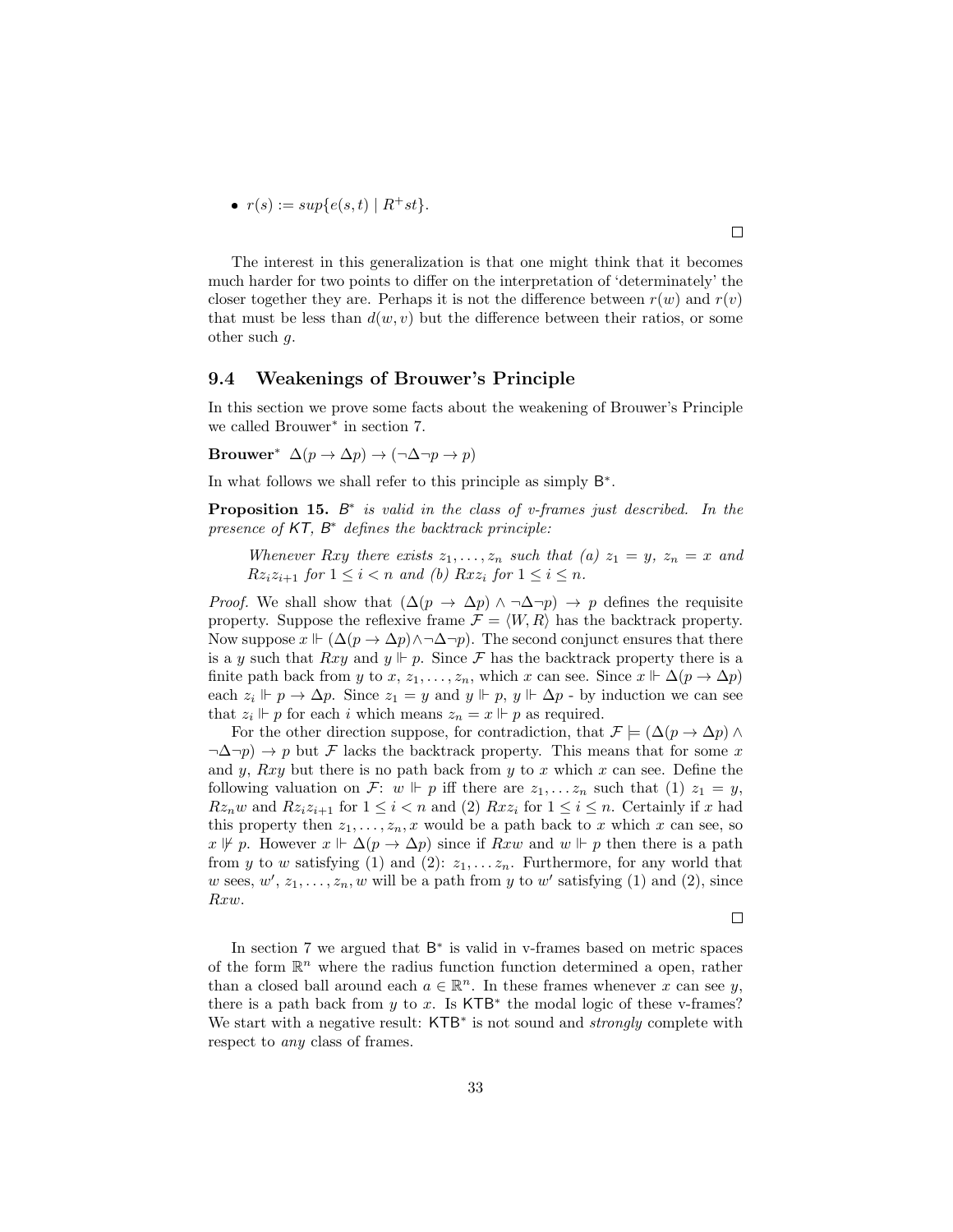**Proposition 16.** There is no class of frames,  $C$ , such that a set is  $KTB^*$  consistent iff it's satisfiable on a frame in C.

Proof. To show this we shall show there is a KTB<sup>\*</sup>-consistent set of sentences which is unsatisfiable on every frame validating KTB<sup>\*</sup>.

Let  $\Sigma := \{p, \neg \Delta \neg q\} \cup \{\Delta(q \to \Delta^n \neg p) \mid n \in \omega\}$ . If  $\Sigma$  were KTB<sup>\*</sup>-inconsistent some finite subset would be KTB<sup>\*</sup>-inconsistent (since proofs are finite.) We shall show that for every  $m \in \omega$ ,  $\Sigma_m := \{p, \neg \Delta \neg q\} \cup \{\Delta(q \rightarrow \Delta^n \neg p) \mid n \in m\}$  is KTB<sup>\*</sup>-consistent.  $\Sigma_m$  has a KTB<sup>\*</sup>-model:  $\langle m + 1, R \rangle$  where  $Rxy$  iff  $x = 0$  or  $x > 0$  and  $|x - y| \le 1$ . 0 can see m and there is a finite m length path back from  $m$  to 0 that 0 can see but no shorter path. Let  $q$  be true only at  $m$  and  $p$ only at 0.

However, if  $\mathcal F$  validates KTB<sup>\*</sup> then  $\mathcal F$  has the backtrack property so at no point of F is every member of  $\Sigma$  true: if  $x \Vdash \neg \Delta \neg q$  then x sees some  $y \Vdash q$ . By the backtrack property there is a path  $z_1, \ldots, z_n$  back to x which x can see, so  $\Delta(q \to \Delta^{n+1} \neg p)$  cannot be true at x if  $x \Vdash p$ .

 $\Box$ 

However there is a positive result, namely that KTB<sup>∗</sup> is sound and complete over the class of reflexive frames with the backtrack property. For this result I refer the reader to Benton [4], who shows that KTB<sup>∗</sup> has the finite model property.

**Theorem 17.** If  $\phi$  is KTB<sup>\*</sup>-consistent then it is satisfiable on a finite reflexive frame with the backtrack property.

I have not been able to settle the question of whether KTB<sup>∗</sup> the logic of v-frames based  $\mathbb{R}^n$  with open accessibility radii.

### References

- [1] Andrew Bacon. Can the classical logician avoid the revenge paradoxes? Philosophical Review, 124(3):299–352, 2015.
- [2] Andrew Bacon. The broadest necessity. Journal of Philosophical Logic, 47(5):733–783, 2018.
- [3] Andrew Bacon. Vagueness and Thought. Oxford University Press, 2018.
- [4] R.A. Benton. A Simple Incomplete Extension of T which is the Union of Two Complete Modal Logics with F.M.P. Journal of Philosophical Logic, 31(6):527–541, 2002.
- [5] P. Blackburn, M. De Rijke, and Y. Venema. Modal logic. Cambridge University Press, 2002.
- [6] Susanne Bobzien. If it's clear, then it's clear that it's clear, or is it? higherorder vagueness and the s4 axiom. In B. Morison K. Ierodiakonou, editor, Episteme, etc.: Essays in honour of Jonathan Barnes. OUP UK, 2012.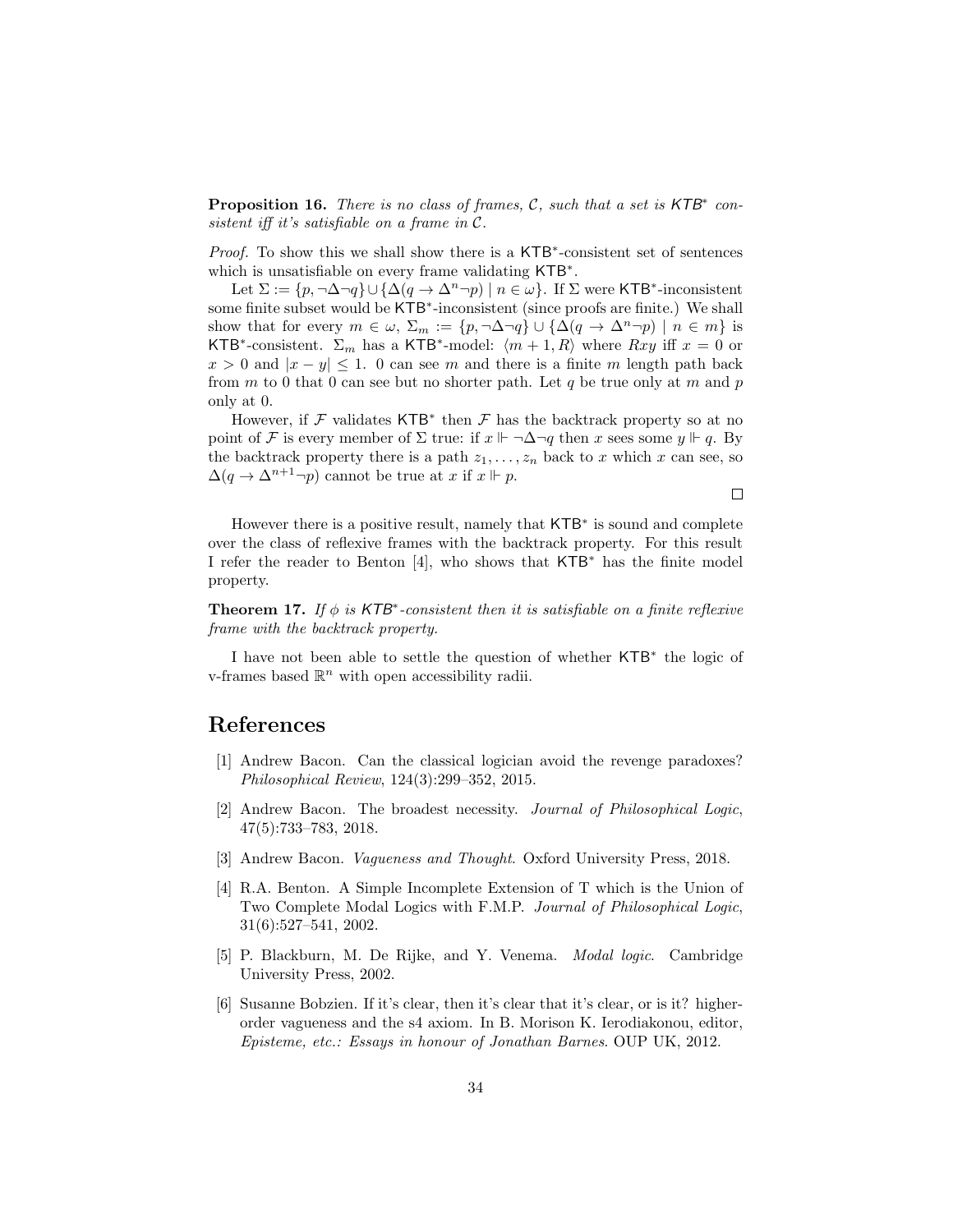- [7] J.A. Burgess. The sorites paradox and higher-order vagueness. Synthese, 85(3):417–474, 1990.
- [8] B.F. Chellas. Modal logic: an introduction. Cambridge Univ Pr, 1980.
- [9] Roderick M. Chisholm. Identity through possible worlds: Some questions.  $No\hat{u}s$ , 1(1):1–8, 1967.
- [10] Pablo Cobreros. Supervaluationism and logical consequence: A third way. Studia Logica, 90(3):291–312, 2008.
- [11] M. J. Cresswell and G. E. Hughes. A New Introduction to Modal Logic. Routledge, 1996.
- [12] C. Dorr. How Vagueness Could Cut Out At Any Order. Unpublished, 2010.
- [13] C. Dorr. Iterating Definiteness. Cuts and Clouds, 1(9):550–586, 2010.
- [14] D.G. Fara. Gap principles, penumbral consequence, and infinitely higherorder vagueness. Liars and Heaps: New Essays on Paradox, pages 195–222, 2003.
- [15] Hartry Field. Solving the paradoxes, escaping revenge. In J. C. Beall, editor, Revenge of the Liar: New Essays on the Paradox. Oxford University Press, 2007.
- [16] H.H. Field. Saving truth from paradox. Oxford University Press, USA, 2008.
- [17] K. Fine. The Impossibility of Vagueness. Philosophical Perspectives, 22(1):111–136, 2008.
- [18] R. Keefe. Theories of vagueness. Cambridge University Press, 2000.
- [19] Ofra Magidor. Epistemicism, distribution, and the argument from vagueness.  $No\hat{u}s$ ,  $52(1):144-170$ ,  $2018$ .
- [20] A. Mahtani. Can Vagueness Cut Out at Any Order? Australasian Journal of Philosophy, 86(3):499–508, 2008.
- [21] A. N. Prior. Modality and quantification in s. Journal of Symbolic Logic, 21(1):60–62, 1956.
- [22] Arthur Prior. Past, Present and Future. Clarendon Press, 1967.
- [23] D. Raffman. Demoting higher-order vagueness. Cuts and Clouds, pages 509–522, 2010.
- [24] R.M. Sainsbury. Concepts without boundaries. Vagueness: a reader, pages 251–264, 1996.